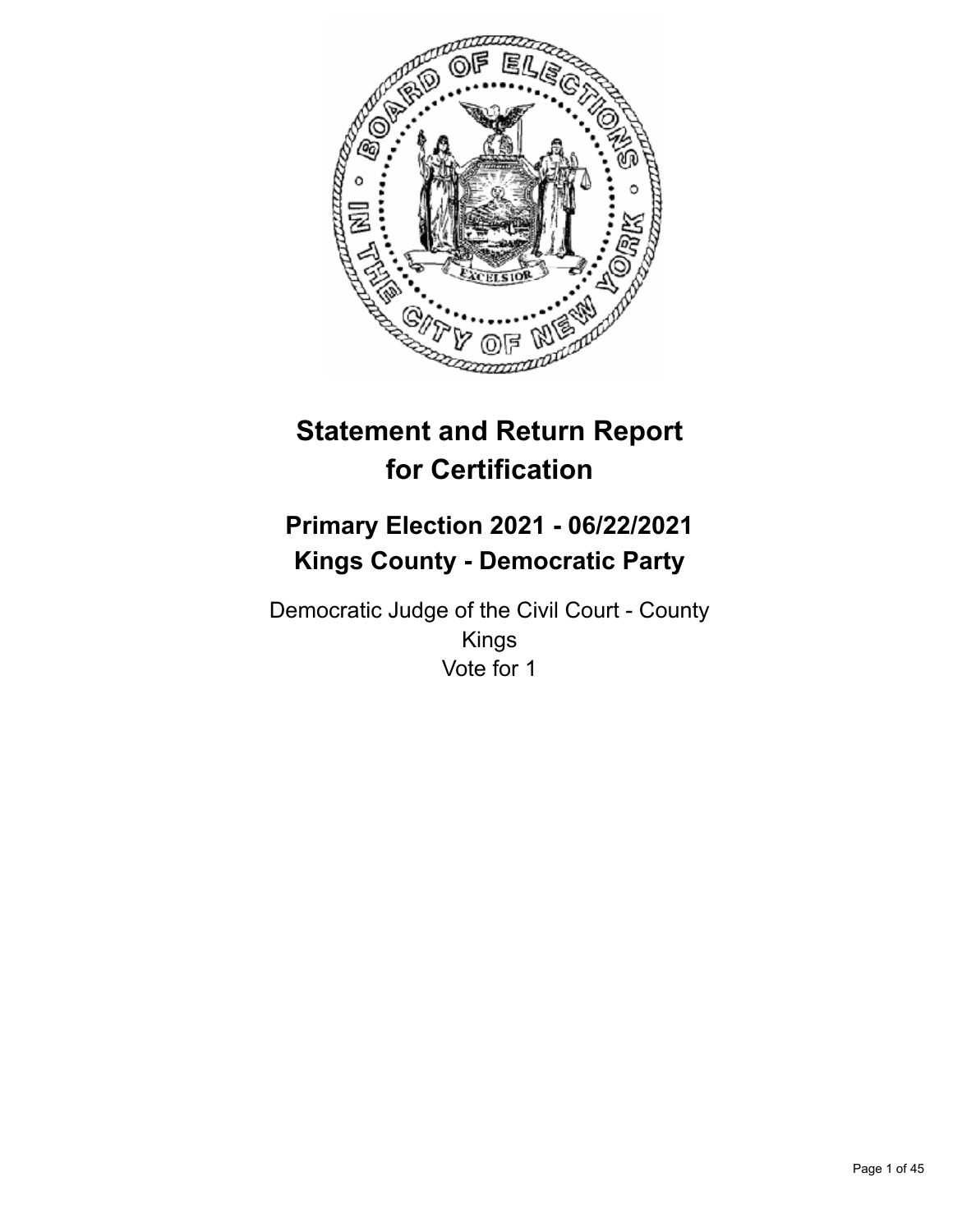

| <b>PUBLIC COUNTER</b>                                    | 10,700 |
|----------------------------------------------------------|--------|
| <b>MANUALLY COUNTED EMERGENCY</b>                        | 0      |
| <b>ABSENTEE / MILITARY</b>                               | 1,593  |
| <b>AFFIDAVIT</b>                                         | 41     |
| <b>Total Ballots</b>                                     | 12,334 |
| Less - Inapplicable Federal/Special Presidential Ballots | 0      |
| <b>Total Applicable Ballots</b>                          | 12,334 |
| <b>CHARLES FINKELSTEIN</b>                               | 4,924  |
| <b>INGA M. ONEALE</b>                                    | 2,675  |
| CASILDA E. ROPER-SIMPSON                                 | 2,673  |
| AARON SILVERS (WRITE-IN)                                 | 1      |
| FRANCIS SPENLOW (WRITE-IN)                               | 1      |
| JARED SCHAPIRO (WRITE-IN)                                | 1      |
| JEREMY KASHA (WRITE-IN)                                  | 1      |
| JOSH FRAIDSTERN (WRITE-IN)                               | 1      |
| LISA LEWIS (WRITE-IN)                                    | 1      |
| LOLA CASHMAN (WRITE-IN)                                  | 1      |
| MARYANN LOCICENO (WRITE-IN)                              | 1      |
| MATTHEW POCKET (WRITE-IN)                                | 1      |
| PAUL LIGRESTI (WRITE-IN)                                 | 1      |
| RUTH MESSINYA (WRITE-IN)                                 | 1      |
| SHAREN D. HUDSON (WRITE-IN)                              | 1      |
| STEVE SAPERSTREN (WRITE-IN)                              | 1      |
| STEVEN D. HURDSON (WRITE-IN)                             | 1      |
| TINA KASSAB (WRITE-IN)                                   | 1      |
| UNATTRIBUTABLE WRITE-IN (WRITE-IN)                       | 19     |
| WESLEY PAISLEY (WRITE-IN)                                | 1      |
| <b>Total Votes</b>                                       | 10,307 |
| Unrecorded                                               | 2,027  |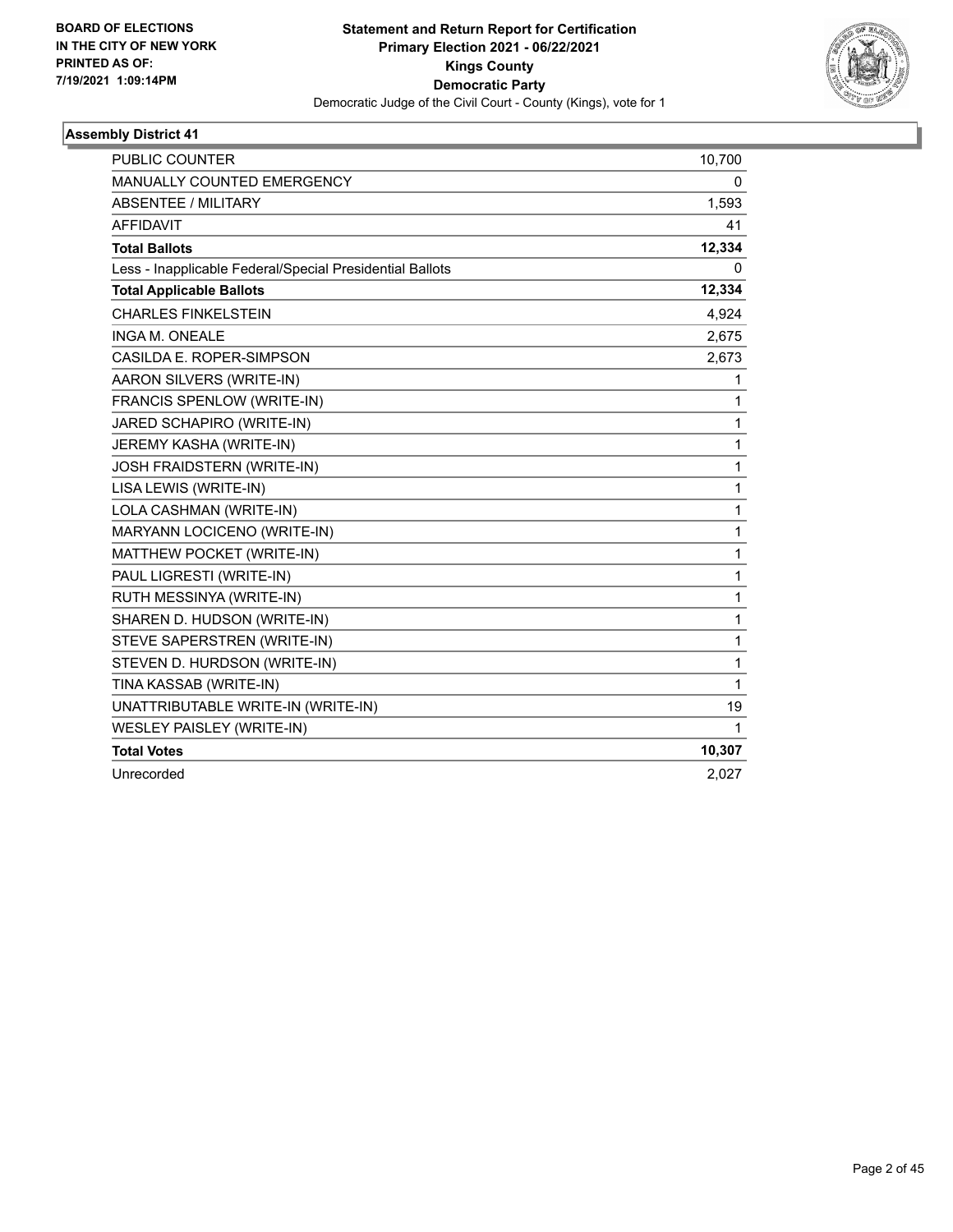

| <b>PUBLIC COUNTER</b>                                    | 16,150         |
|----------------------------------------------------------|----------------|
| MANUALLY COUNTED EMERGENCY                               | 0              |
| ABSENTEE / MILITARY                                      | 1,746          |
| AFFIDAVIT                                                | 101            |
| <b>Total Ballots</b>                                     | 17,997         |
| Less - Inapplicable Federal/Special Presidential Ballots | 0              |
| <b>Total Applicable Ballots</b>                          | 17,997         |
| <b>CHARLES FINKELSTEIN</b>                               | 4,297          |
| INGA M. ONEALE                                           | 5,007          |
| CASILDA E. ROPER-SIMPSON                                 | 5,322          |
| ABRAHAM AARON PERL (WRITE-IN)                            | 1              |
| AL PACINO (WRITE-IN)                                     | 1              |
| ANDREA JONES (WRITE-IN)                                  | 1              |
| BARACK OBAMA (WRITE-IN)                                  | $\mathbf{1}$   |
| BOREI OLAM (WRITE-IN)                                    | 1              |
| BRENDAN ROSS (WRITE-IN)                                  | 1              |
| CARLOS OPLACIO SR (WRITE-IN)                             | $\mathbf{1}$   |
| CARLOS OPLACIO SR. (WRITE-IN)                            | 1              |
| CHLOE EMMA HUGHES (WRITE-IN)                             | 1              |
| DARIA ROSENBERG (WRITE-IN)                               | $\mathbf{1}$   |
| DAVID L GENT (WRITE-IN)                                  | 1              |
| DON GROSS (WRITE-IN)                                     | 1              |
| ELAINE SCHACK-RODRIGUEZ (WRITE-IN)                       | $\overline{2}$ |
| ELLEN EDWARDS (WRITE-IN)                                 | 1              |
| ESTHER HALL (WRITE-IN)                                   | 1              |
| HEELA CAPELL (WRITE-IN)                                  | $\mathbf{1}$   |
| JACK SCHOW (WRITE-IN)                                    | 1              |
| JASMINE ROGERS (WRITE-IN)                                | 1              |
| JOE MANDAI (WRITE-IN)                                    | $\mathbf{1}$   |
| KEISHA ALLEYNE (WRITE-IN)                                | 2              |
| LAUREN THOMAS (WRITE-IN)                                 | 1              |
| LENS JACQUES (WRITE-IN)                                  | 1              |
| LISA LEWIS (WRITE-IN)                                    | 3              |
| LOLA WATERMAN (WRITE-IN)                                 | 2              |
| MICHAEL GIOIA (WRITE-IN)                                 | 1              |
| NICOLE MCQUEEN (WRITE-IN)                                | $\mathbf{1}$   |
| OLIVE SOHMER ROSENBAUM (WRITE-IN)                        | 2              |
| REIB EUFULLER-BENNETT (WRITE-IN)                         | $\mathbf 1$    |
| RUDY GIULIANI (WRITE-IN)                                 | 1              |
| SALLY YATES (WRITE-IN)                                   | 1              |
| SEAN KING (WRITE-IN)                                     | 1              |
| SHAMAREA MCDONALD (WRITE-IN)                             | 1              |
| SHAREN D. HUDSON (WRITE-IN)                              | 1              |
| STEPHEN COSTEUCA (WRITE-IN)                              | $\mathbf 1$    |
| TSEDEYE GEBRESELASSIE (WRITE-IN)                         | 1              |
| UNATTRIBUTABLE WRITE-IN (WRITE-IN)                       | 38             |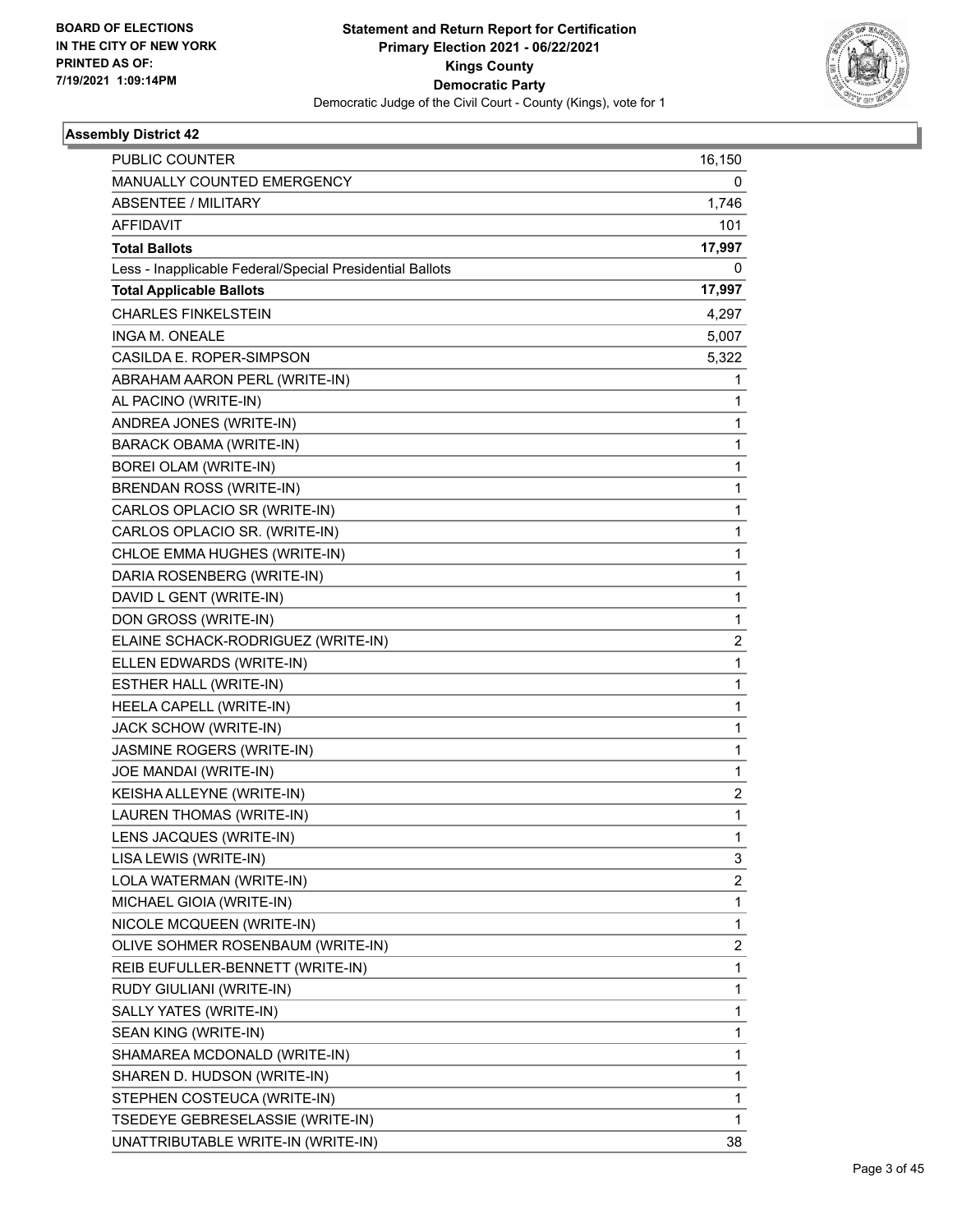

| 14.709 |
|--------|
| 3.288  |
|        |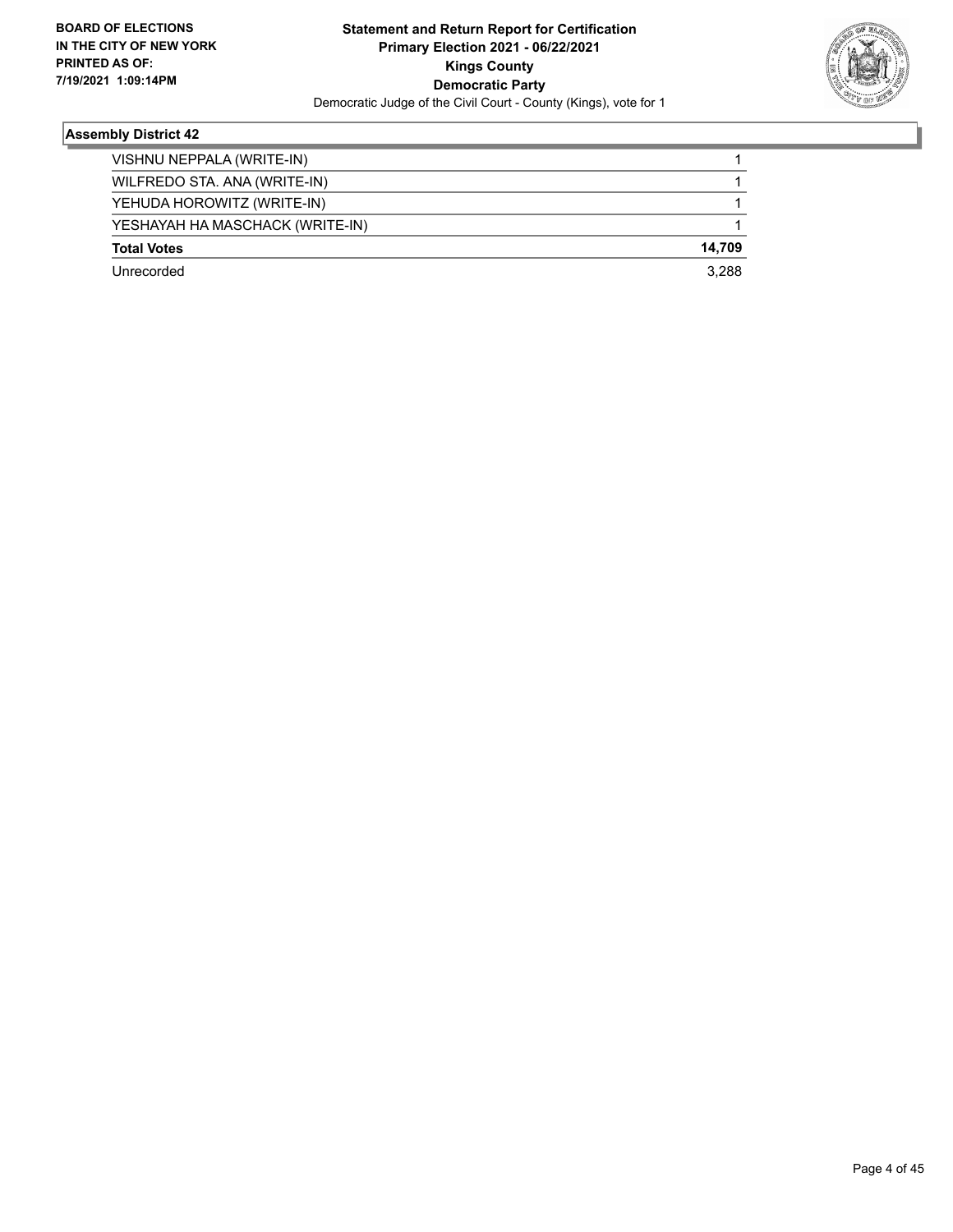

| PUBLIC COUNTER                                           | 20,678         |
|----------------------------------------------------------|----------------|
| MANUALLY COUNTED EMERGENCY                               | 0              |
| <b>ABSENTEE / MILITARY</b>                               | 1,705          |
| <b>AFFIDAVIT</b>                                         | 145            |
| <b>Total Ballots</b>                                     | 22,528         |
| Less - Inapplicable Federal/Special Presidential Ballots | 0              |
| <b>Total Applicable Ballots</b>                          | 22,528         |
| <b>CHARLES FINKELSTEIN</b>                               | 4,709          |
| INGA M. ONEALE                                           | 6,316          |
| CASILDA E. ROPER-SIMPSON                                 | 7,387          |
| ADAM MEYERS (WRITE-IN)                                   | 1              |
| ALEXANDRA NOYES (WRITE-IN)                               | 1              |
| ANAETTE L FRANKLIN (WRITE-IN)                            | 1              |
| ANDRE SIMMONS (WRITE-IN)                                 | 1              |
| ANDREW YANG (WRITE-IN)                                   | 1              |
| ANN APPLEBAUM (WRITE-IN)                                 | 1              |
| ANTWON KENNEDY (WRITE-IN)                                | 1              |
| CRAIG B GADDY (WRITE-IN)                                 | 1              |
| DANIEL C MONTGOMEY (WRITE-IN)                            | 1              |
| DARA A. GADSDEN (WRITE-IN)                               | 1              |
| DOUG HENWOOD (WRITE-IN)                                  | 1              |
| DWEYNIE ESTHER PAUL (WRITE-IN)                           | 1              |
| DYLAN WEEKS (WRITE-IN)                                   | 1              |
| ENMOTT TERAN (WRITE-IN)                                  | 1              |
| FAITA MEXELL (WRITE-IN)                                  | 1              |
| FRANCES BELL HENRY (WRITE-IN)                            | 1              |
| <b>GERALD SPENCE (WRITE-IN)</b>                          | 1              |
| <b>GLENN BUIWELL (WRITE-IN)</b>                          | 1              |
| HARRY RUBIN FALCONE (WRITE-IN)                           | 1              |
| HEELA CAPELL (WRITE-IN)                                  | 1              |
| IGENIE HARRIS-BLENMAN (WRITE-IN)                         | 2              |
| JASON SANFORD (WRITE-IN)                                 | 1              |
| JUMAANE WILLIAMS (WRITE-IN)                              | 1              |
| KATHELINE PIERRE (WRITE-IN)                              | 1              |
| KENDEA JOHNSON (WRITE-IN)                                | 1              |
| KEVIN ZYCH (WRITE-IN)                                    | 1              |
| LAURI CUMBO (WRITE-IN)                                   | 1              |
| LISA LEWIS (WRITE-IN)                                    | 2              |
| LOLA WATERMAN (WRITE-IN)                                 | 1              |
| MARVA BROWN (WRITE-IN)                                   | 1              |
| MAXINE H.PARK (WRITE-IN)                                 | 1              |
| MERRICK GARLAND (WRITE-IN)                               | 1              |
| MOSLE MCKIE-KRISBERG (WRITE-IN)                          | 1              |
| NICHOLAS TAPERT (WRITE-IN)                               | 1              |
| NORA CAROLL (WRITE-IN)                                   | 1              |
| PAPERBOY LOVE PRINCE (WRITE-IN)                          | $\overline{2}$ |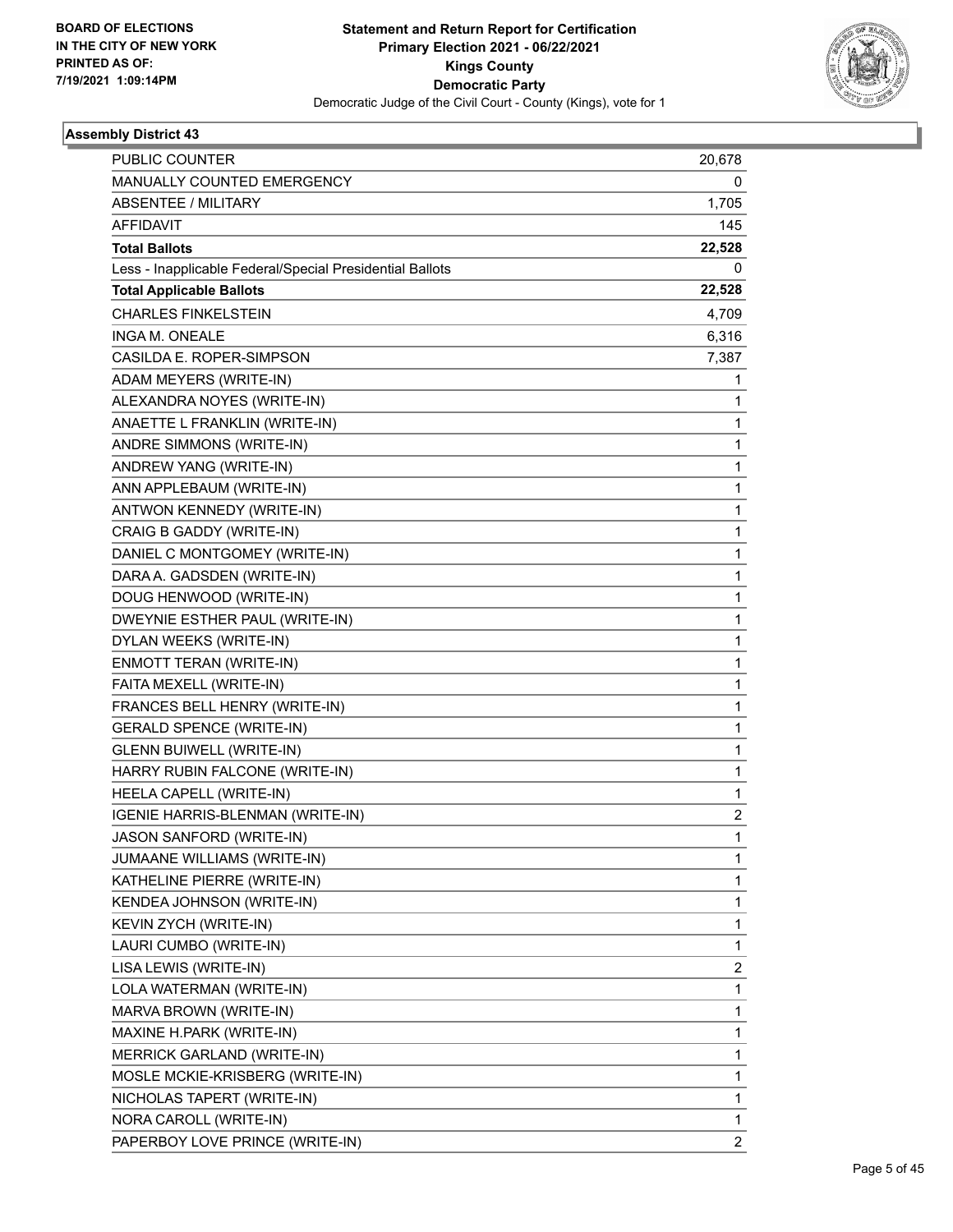

| PATRICK SELVEY (WRITE-IN)          |        |
|------------------------------------|--------|
| ROBERT SIEBEL (WRITE-IN)           |        |
| SAM STONE (WRITE-IN)               |        |
| SHOLOM BORENSTEIN (WRITE-IN)       |        |
| STEPHEN LURIE (WRITE-IN)           |        |
| TAMI RYGUS (WRITE-IN)              |        |
| THEO CHINO (WRITE-IN)              | 2      |
| TREPI SINGA (WRITE-IN)             |        |
| UNATTRIBUTABLE WRITE-IN (WRITE-IN) | 41     |
| VALERIE SOLANAS (WRITE-IN)         |        |
| <b>Total Votes</b>                 | 18,502 |
| Unrecorded                         | 4.026  |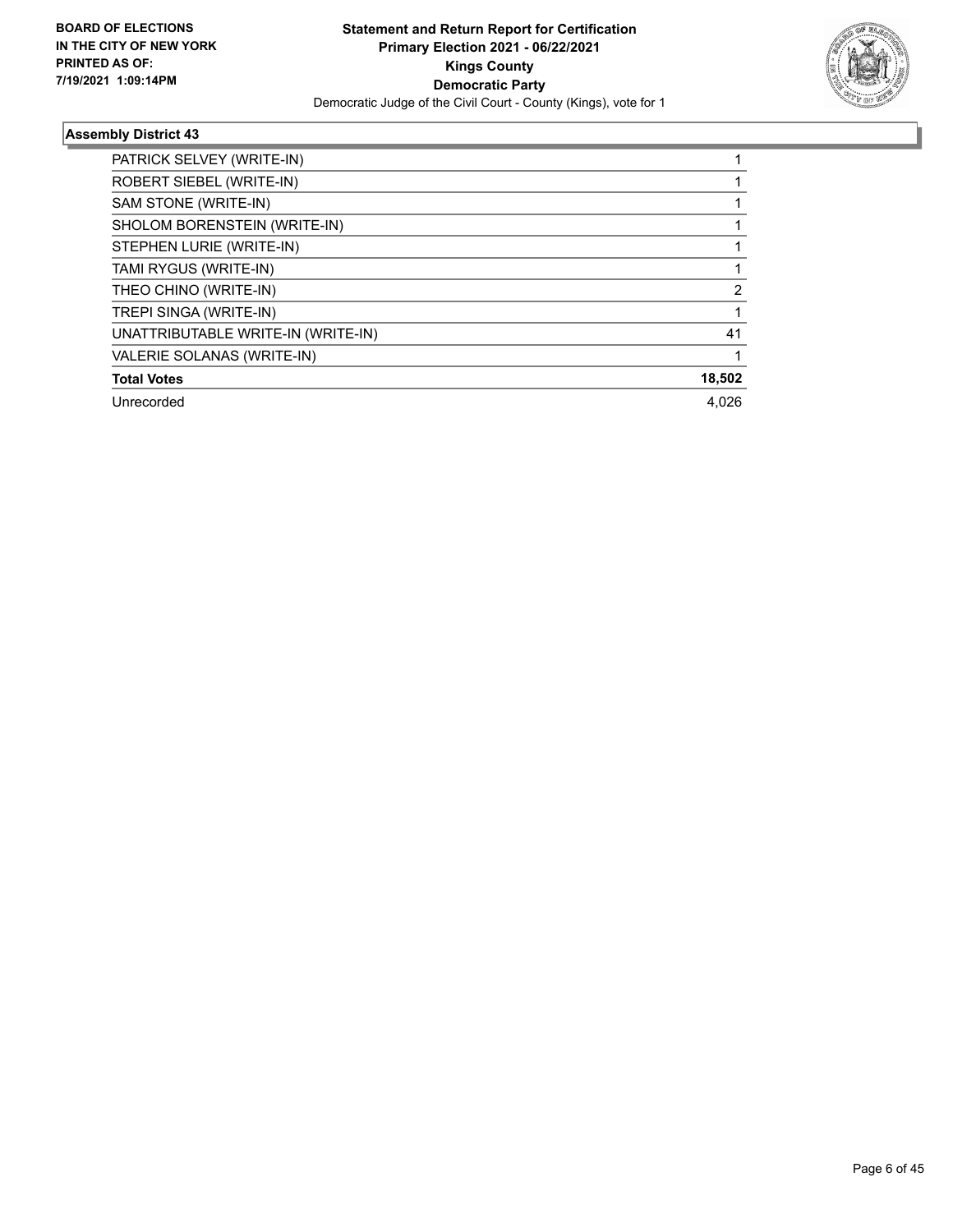

| PUBLIC COUNTER                                           | 20,789 |
|----------------------------------------------------------|--------|
| MANUALLY COUNTED EMERGENCY                               | 4      |
| <b>ABSENTEE / MILITARY</b>                               | 1,792  |
| <b>AFFIDAVIT</b>                                         | 164    |
| <b>Total Ballots</b>                                     | 22,749 |
| Less - Inapplicable Federal/Special Presidential Ballots | 0      |
| <b>Total Applicable Ballots</b>                          | 22,749 |
| <b>CHARLES FINKELSTEIN</b>                               | 4,882  |
| INGA M. ONEALE                                           | 6,710  |
| CASILDA E. ROPER-SIMPSON                                 | 5,782  |
| AARON ANDRES (WRITE-IN)                                  | 1      |
| AARON EISENBERG (WRITE-IN)                               | 1      |
| ADAM DILEO (WRITE-IN)                                    | 2      |
| ANDREW YANG (WRITE-IN)                                   | 1      |
| ANTHONY R. CACCAMO (WRITE-IN)                            | 3      |
| AZEALIA TORRES (WRITE-IN)                                | 1      |
| BERYL FOSTER ANDRES (WRITE-IN)                           | 1      |
| BRIAN PISANO (WRITE-IN)                                  | 1      |
| BRYAN CHAMBERS (WRITE-IN)                                | 1      |
| CHERRY JEFFY (WRITE-IN)                                  | 1      |
| CONNER LORENZO (WRITE-IN)                                | 1      |
| DALE BERSON (WRITE-IN)                                   | 1      |
| DAVID KIRSHNER (WRITE-IN)                                | 1      |
| DEBORAH LAUTER (WRITE-IN)                                | 1      |
| DEBRA MORRIS (WRITE-IN)                                  | 1      |
| DIEGO STIGMA (WRITE-IN)                                  | 1      |
| DOUG HENWOOD (WRITE-IN)                                  | 1      |
| ELAINE SCHACK-RODRIGUEZ (WRITE-IN)                       | 1      |
| ELIZABETH MORROW (WRITE-IN)                              | 1      |
| EMMA MEADE (WRITE-IN)                                    | 1      |
| FRIEDRICH ENGELS (WRITE-IN)                              | 1      |
| <b>GENNADY GOLDNY (WRITE-IN)</b>                         | 1      |
| HEATHER OLKER (WRITE-IN)                                 | 1      |
| HEELA CAPELL (WRITE-IN)                                  | 3      |
| HOWARD WIEDER (WRITE-IN)                                 | 1      |
| ISABELLA DAHLKE (WRITE-IN)                               | 1      |
| JARAH RONALD (WRITE-IN)                                  | 1      |
| JEFFREY EPSTEIN (WRITE-IN)                               | 1      |
| JOHN CARROLL (WRITE-IN)                                  | 2      |
| JOHN HECHT (WRITE-IN)                                    | 1      |
| JONATHAN ENDEAH (WRITE-IN)                               | 1      |
| JOSEPH BURKE (WRITE-IN)                                  | 1      |
| JOSHUA SILVERMAN (WRITE-IN)                              | 1      |
| JULIA DAVIS (WRITE-IN)                                   | 1      |
| JULIE ROSENBERG (WRITE-IN)                               | 1      |
| KAIEIGH ZSCHASCHNER (WRITE-IN)                           | 1      |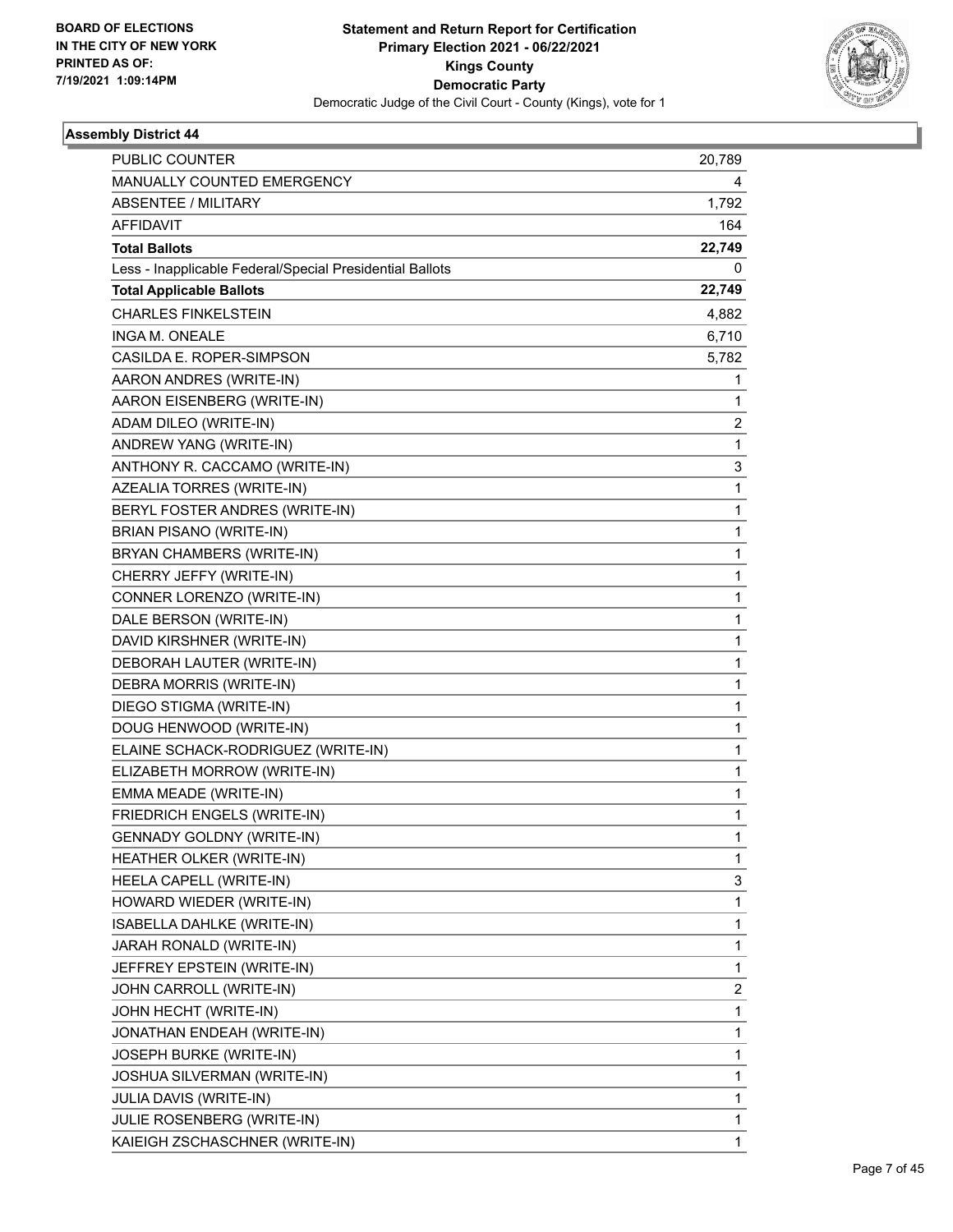

| KAITLIN ANDREWS (WRITE-IN)                | 1      |
|-------------------------------------------|--------|
| KATHEYN CONROY (WRITE-IN)                 | 1      |
| KENNETH GARNER (WRITE-IN)                 | 2      |
| KERRI E. WHITE (WRITE-IN)                 | 1      |
| LAURA POTER (WRITE-IN)                    | 1      |
| MAGGIE LEE (WRITE-IN)                     | 1      |
| MARTIN GLENRAN (WRITE-IN)                 | 1      |
| MATTHEW NIELSEN (WRITE-IN)                | 1      |
| MICHAEL BLOOMBERG (WRITE-IN)              | 1      |
| MICHEAL RACIOPPO (WRITE-IN)               | 1      |
| MUNIA ABU JAMAL (WRITE-IN)                | 1      |
| NATE GRAY (WRITE-IN)                      | 1      |
| NATHAN HINCHEY (WRITE-IN)                 | 1      |
| NICHOLAS ALLARD (WRITE-IN)                | 1      |
| OLIVER ALEXANDER (WRITE-IN)               | 1      |
| PAPERBOY LOVE PRINCE (WRITE-IN)           | 1      |
| PHILIP MOUSTAKIS (WRITE-IN)               | 1      |
| RACHEL FARAN (WRITE-IN)                   | 1      |
| RACHEL HASKELL (WRITE-IN)                 | 1      |
| REX SANTUS (WRITE-IN)                     | 1      |
| SAMUEL C. BENUR (WRITE-IN)                | 1      |
| SHAREN D. HUDSON (WRITE-IN)               | 1      |
| SHLOMO KISS (WRITE-IN)                    | 1      |
| SHRAGIE REISS (WRITE-IN)                  | 1      |
| SINA K. SIMCHA (WRITE-IN)                 | 1      |
| STUART MILLER (WRITE-IN)                  | 1      |
| SUSAN FOSTER ANDRES (WRITE-IN)            | 1      |
| SUSAN SUSSMANN (WRITE-IN)                 | 1      |
| TCHILAH EISENSTADT (WRITE-IN)             | 1      |
| TIPPI F.GRIDER (WRITE-IN)                 | 1      |
| TOM RUSSETTI (WRITE-IN)                   | 1      |
| TORE LEMA (WRITE-IN)                      | 1      |
| TRISTAN FREEMAN (WRITE-IN)                | 1      |
| UNATTRIBUTABLE WRITE-IN (WRITE-IN)        | 40     |
| UNCOUNTED WRITE-IN PER STATUTE (WRITE-IN) | 1      |
| VERLINA JAMES (WRITE-IN)                  | 1      |
| WILLIAM GREENHATT (WRITE-IN)              | 1      |
| <b>Total Votes</b>                        | 17,493 |
| Unrecorded                                | 5,256  |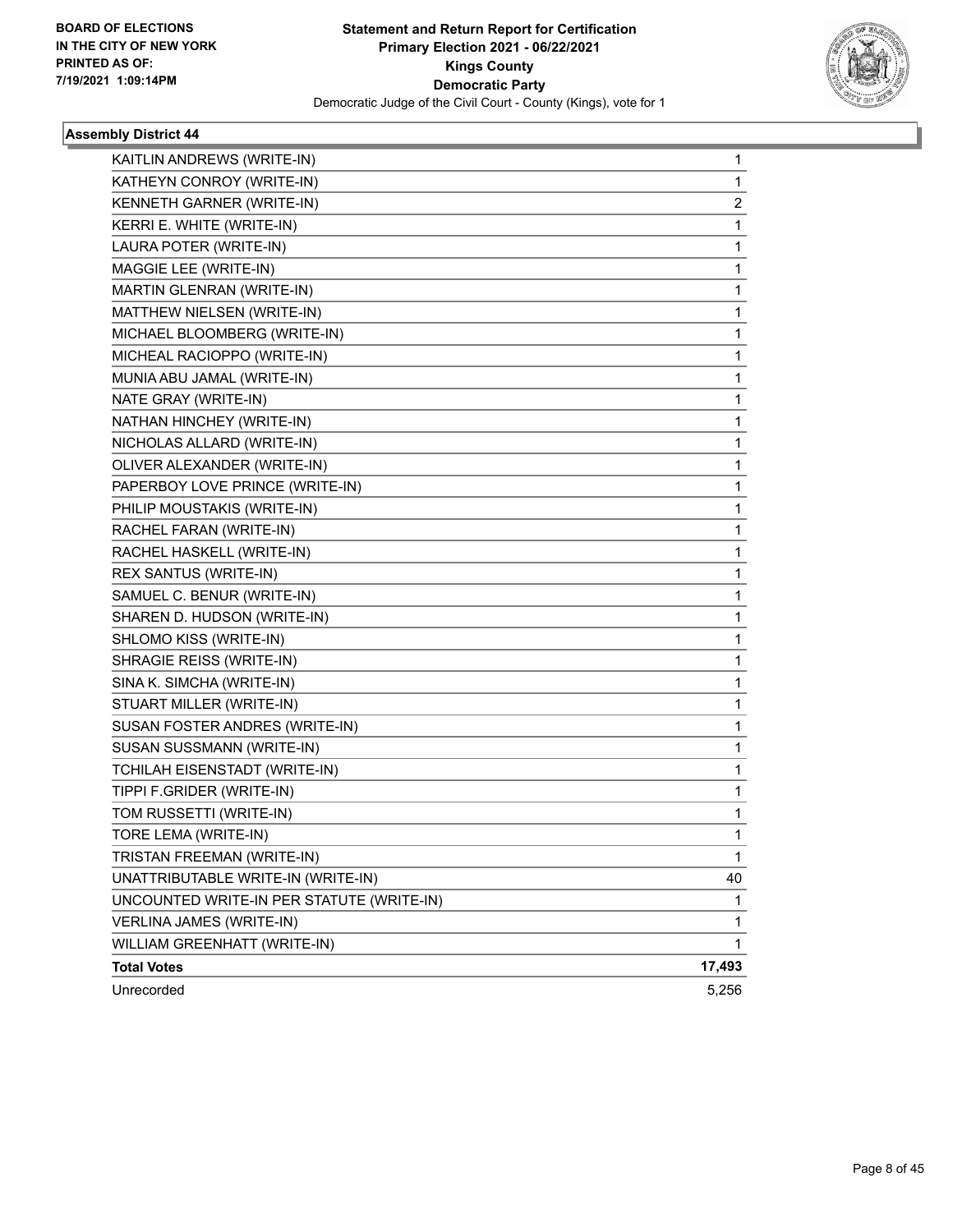

| <b>PUBLIC COUNTER</b>                                    | 5,628          |
|----------------------------------------------------------|----------------|
| <b>MANUALLY COUNTED EMERGENCY</b>                        | 0              |
| <b>ABSENTEE / MILITARY</b>                               | 1,093          |
| <b>AFFIDAVIT</b>                                         | 31             |
| <b>Total Ballots</b>                                     | 6,752          |
| Less - Inapplicable Federal/Special Presidential Ballots | 0              |
| <b>Total Applicable Ballots</b>                          | 6,752          |
| <b>CHARLES FINKELSTEIN</b>                               | 3,451          |
| INGA M. ONEALE                                           | 1,163          |
| CASILDA E. ROPER-SIMPSON                                 | 824            |
| AARON SILVERS (WRITE-IN)                                 | 1              |
| BERNIE SANDERS (WRITE-IN)                                | $\overline{c}$ |
| BOBBY D LEONG (WRITE-IN)                                 | 1              |
| CHRISTOPHER WALLACE (WRITE-IN)                           | 1              |
| HAVRY HELLEV (WRITE-IN)                                  | $\mathbf{1}$   |
| HEELA CAPELL (WRITE-IN)                                  | $\overline{c}$ |
| JACOB FRANK (WRITE-IN)                                   | 1              |
| JEFFREY FRANKEL (WRITE-IN)                               | 1              |
| JOHN YU (WRITE-IN)                                       | 1              |
| MARIA C MARTINEZ (WRITE-IN)                              | 1              |
| MARIA MARTINEZ (WRITE-IN)                                | 1              |
| MARVA BROWN (WRITE-IN)                                   | 2              |
| MESHULEM GINSBERG (WRITE-IN)                             | 1              |
| SAM ELI BODE (WRITE-IN)                                  | 1              |
| STEVEN PATZER (WRITE-IN)                                 | 1              |
| UNATTRIBUTABLE WRITE-IN (WRITE-IN)                       | 10             |
| <b>Total Votes</b>                                       | 5,466          |
| Unrecorded                                               | 1,286          |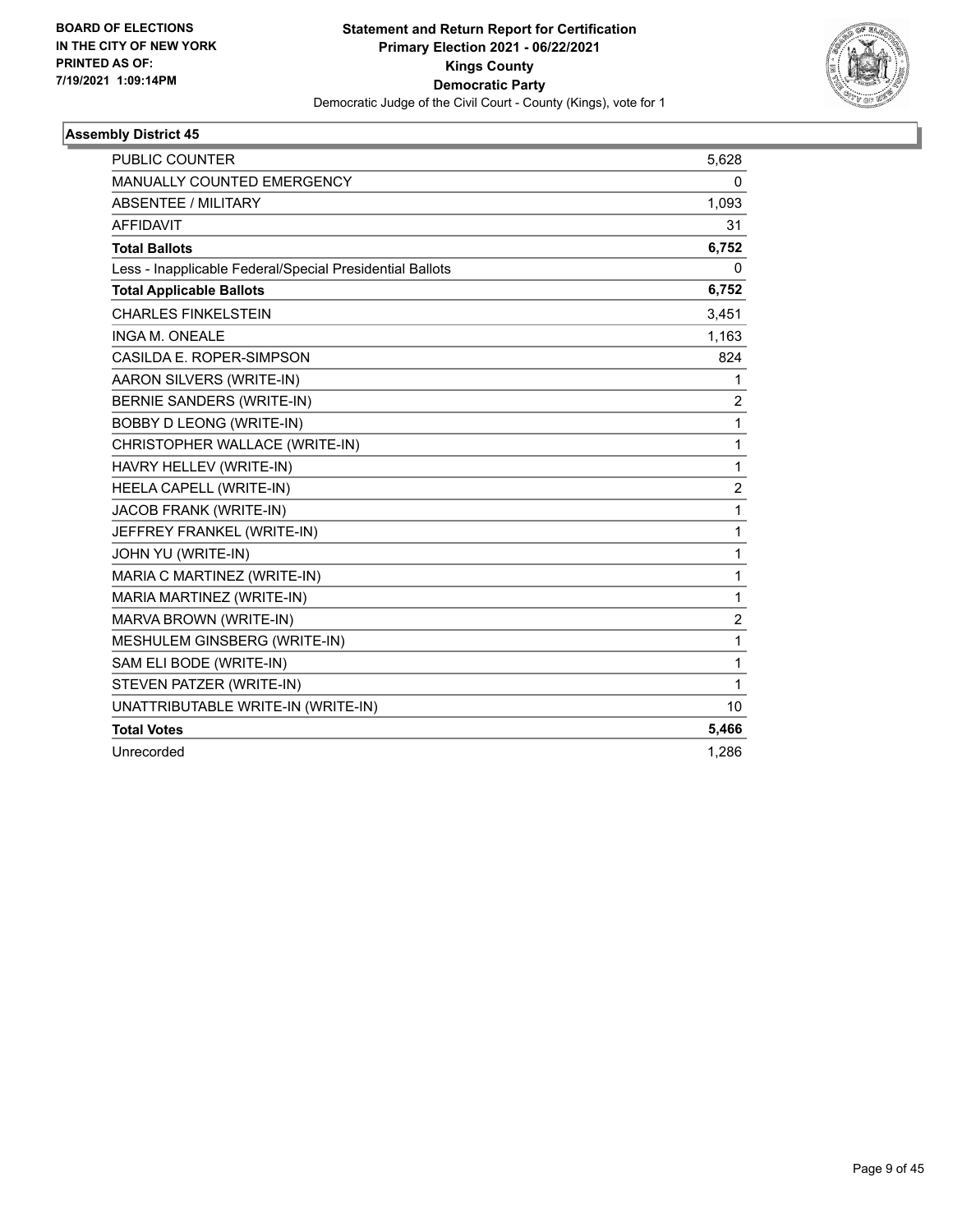

| <b>PUBLIC COUNTER</b>                                    | 8,180          |
|----------------------------------------------------------|----------------|
| MANUALLY COUNTED EMERGENCY                               | 35             |
| <b>ABSENTEE / MILITARY</b>                               | 1,095          |
| <b>AFFIDAVIT</b>                                         | 33             |
| <b>Total Ballots</b>                                     | 9,343          |
| Less - Inapplicable Federal/Special Presidential Ballots | 0              |
| <b>Total Applicable Ballots</b>                          | 9,343          |
| <b>CHARLES FINKELSTEIN</b>                               | 2,746          |
| INGA M. ONEALE                                           | 2,330          |
| CASILDA E. ROPER-SIMPSON                                 | 2,099          |
| ALEX PELLETTERS (WRITE-IN)                               | 1              |
| AMAYO BONILLA (WRITE-IN)                                 | 1              |
| ANDREW GOUNARDES (WRITE-IN)                              | 1              |
| ANGELA PINK (WRITE-IN)                                   | 5              |
| ANGELO GASCON (WRITE-IN)                                 | 1              |
| CHUCK NORRIS (WRITE-IN)                                  | 1              |
| ELAINE SCHACK-RODRIGUEZ (WRITE-IN)                       | $\overline{2}$ |
| HAROLD THEURER (WRITE-IN)                                | 1              |
| IRENE OESTREICHER (WRITE-IN)                             | 1              |
| JERALD SMITH (WRITE-IN)                                  | 1              |
| JESUS ZENO (WRITE-IN)                                    | 1              |
| JUCIUS TOOUUEL (WRITE-IN)                                | 1              |
| JUPAC SHALOM (WRITE-IN)                                  | 1              |
| KEVIN DOWLING (WRITE-IN)                                 | 1              |
| LISA LEWIS (WRITE-IN)                                    | $\overline{2}$ |
| MAUREEN GODWIN (WRITE-IN)                                | 1              |
| MICHAEL MAROUS (WRITE-IN)                                | 1              |
| PATRICIA M. CAFFREY (WRITE-IN)                           | 1              |
| PETER J. RONESS (WRITE-IN)                               | 1              |
| PRISCILLA PAGAN (WRITE-IN)                               | 1              |
| RAQUEL VASSERMAN (WRITE-IN)                              | 1              |
| RICHARD ARLAVSKIAS (WRITE-IN)                            | 1              |
| SHAREN D. HUDSON (WRITE-IN)                              | 1              |
| SOPHIE HOYT (WRITE-IN)                                   | 1              |
| STEVEN NAZAROSS (WRITE-IN)                               | 1              |
| TAMARA CRONIN (WRITE-IN)                                 | 1              |
| TOM KING (WRITE-IN)                                      | 1              |
| UNATTRIBUTABLE WRITE-IN (WRITE-IN)                       | 18             |
| <b>Total Votes</b>                                       | 7,226          |
| Unrecorded                                               | 2,117          |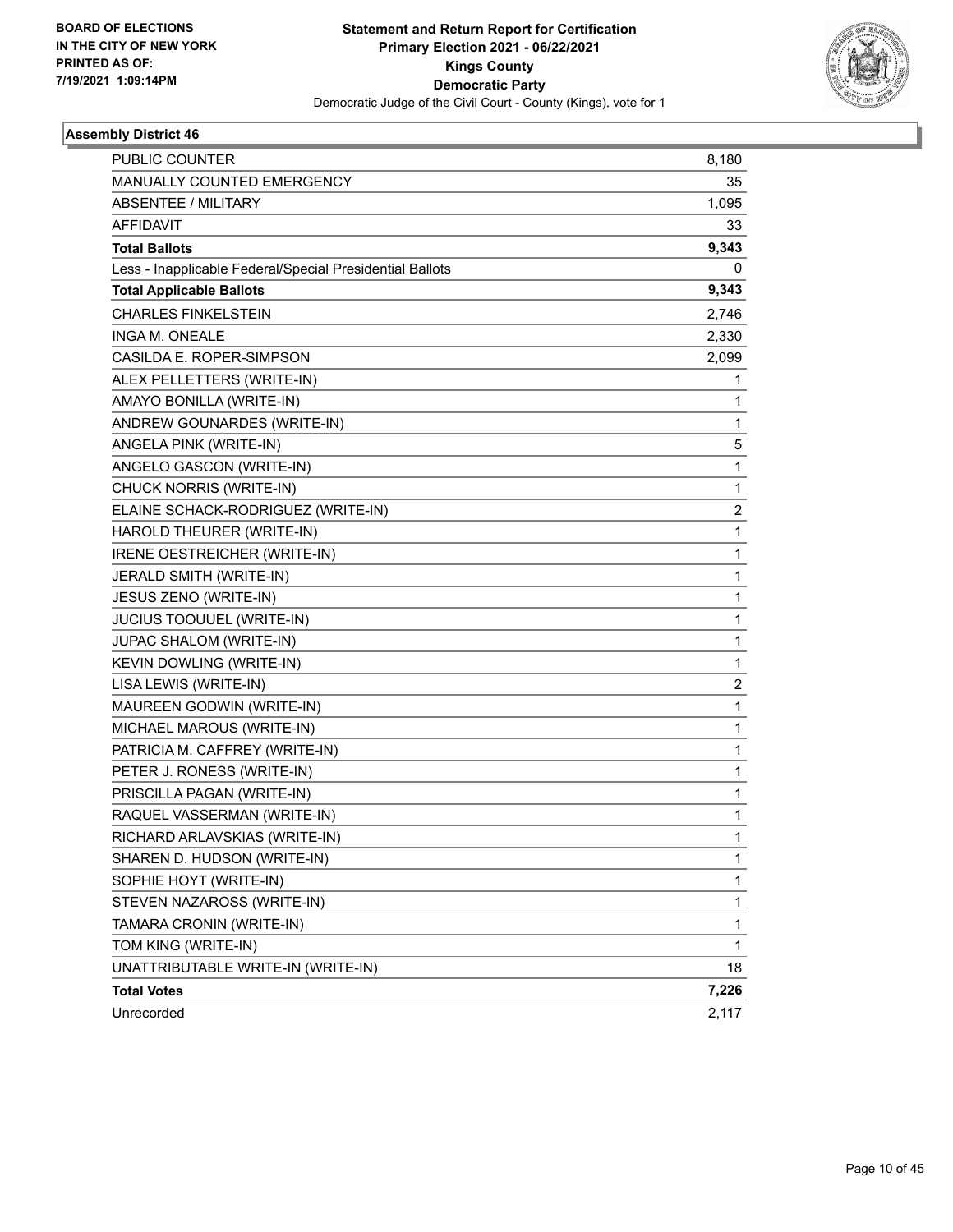

| <b>PUBLIC COUNTER</b>                                    | 5,339    |
|----------------------------------------------------------|----------|
| MANUALLY COUNTED EMERGENCY                               | 0        |
| <b>ABSENTEE / MILITARY</b>                               | 924      |
| <b>AFFIDAVIT</b>                                         | 31       |
| <b>Total Ballots</b>                                     | 6,294    |
| Less - Inapplicable Federal/Special Presidential Ballots | $\Omega$ |
| <b>Total Applicable Ballots</b>                          | 6,294    |
| <b>CHARLES FINKELSTEIN</b>                               | 2,009    |
| <b>INGA M. ONEALE</b>                                    | 1,518    |
| CASILDA E. ROPER-SIMPSON                                 | 1,180    |
| AARON ROSENBERG (WRITE-IN)                               | 1        |
| ALFREDO M. ROSADO (WRITE-IN)                             | 1        |
| ALLAN JANKOWITZ (WRITE-IN)                               | 1        |
| HEELA CAPELL (WRITE-IN)                                  | 1        |
| JAMES SCHMIDT (WRITE-IN)                                 | 1        |
| JOE BOTTA (WRITE-IN)                                     | 1        |
| NODAR KHUTORTSOV (WRITE-IN)                              | 1        |
| SHAREN D. HUDSON (WRITE-IN)                              | 1        |
| UNATTRIBUTABLE WRITE-IN (WRITE-IN)                       | 11       |
| WILLIAM COLTON (WRITE-IN)                                | 1        |
| <b>Total Votes</b>                                       | 4,727    |
| Unrecorded                                               | 1,567    |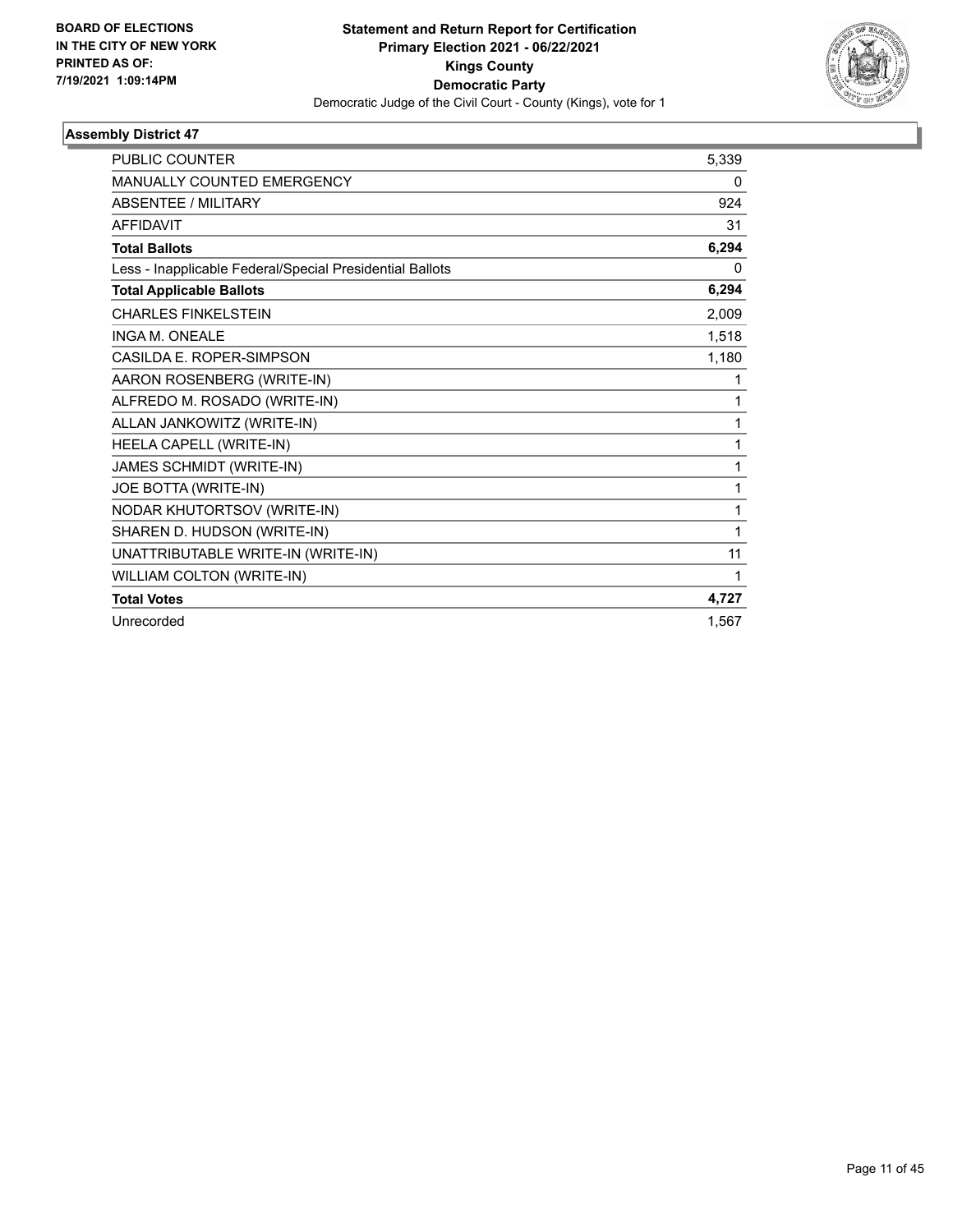

| PUBLIC COUNTER                                           | 8,794          |
|----------------------------------------------------------|----------------|
| <b>MANUALLY COUNTED EMERGENCY</b>                        | 0              |
| ABSENTEE / MILITARY                                      | 1,091          |
| <b>AFFIDAVIT</b>                                         | 32             |
| <b>Total Ballots</b>                                     | 9,917          |
| Less - Inapplicable Federal/Special Presidential Ballots | 0              |
| <b>Total Applicable Ballots</b>                          | 9,917          |
| <b>CHARLES FINKELSTEIN</b>                               | 7,620          |
| INGA M. ONEALE                                           | 647            |
| CASILDA E. ROPER-SIMPSON                                 | 500            |
| AARON ITZKOWITZ (WRITE-IN)                               | 1              |
| AARON WEINFELD (WRITE-IN)                                | 1              |
| ARON WINFELD (WRITE-IN)                                  | 1              |
| BONNIE GOLDBLUM (WRITE-IN)                               | 1              |
| CARLOS DANGER (WRITE-IN)                                 | 1              |
| DANIEL LARUSSO (WRITE-IN)                                | 1              |
| DONALD TRUMP (WRITE-IN)                                  | 1              |
| DU WILLANS (WRITE-IN)                                    | 1              |
| ETHAN HEFT (WRITE-IN)                                    | 1              |
| FARRIS JOHNSON (WRITE-IN)                                | 1              |
| FRANCINE C. KATZ (WRITE-IN)                              | 1              |
| HILLARY CLINTON (WRITE-IN)                               | 1              |
| IAN D. GIRSHEK (WRITE-IN)                                | $\overline{c}$ |
| <b>ISRAEL LICHT (WRITE-IN)</b>                           | 1              |
| JONATHAN HAGLER (WRITE-IN)                               | 1              |
| <b>JUSTIN OCONA (WRITE-IN)</b>                           | 1              |
| KUL AMCHA ZERIM (WRITE-IN)                               | 1              |
| MESHI GANA (WRITE-IN)                                    | 1              |
| OVEDIE AZATCHI (WRITE-IN)                                | 1              |
| PAT JOSEPH QUAGLIORIELLO (WRITE-IN)                      | 1              |
| RIRKY SINGER (WRITE-IN)                                  | 1              |
| RON DESANTIS (WRITE-IN)                                  | 1              |
| TUMID BANDA (WRITE-IN)                                   | 1              |
| UNATTRIBUTABLE WRITE-IN (WRITE-IN)                       | 14             |
| YITZCHOK CUTTER (WRITE-IN)                               | 1              |
| <b>Total Votes</b>                                       | 8,806          |
| Unrecorded                                               | 1,111          |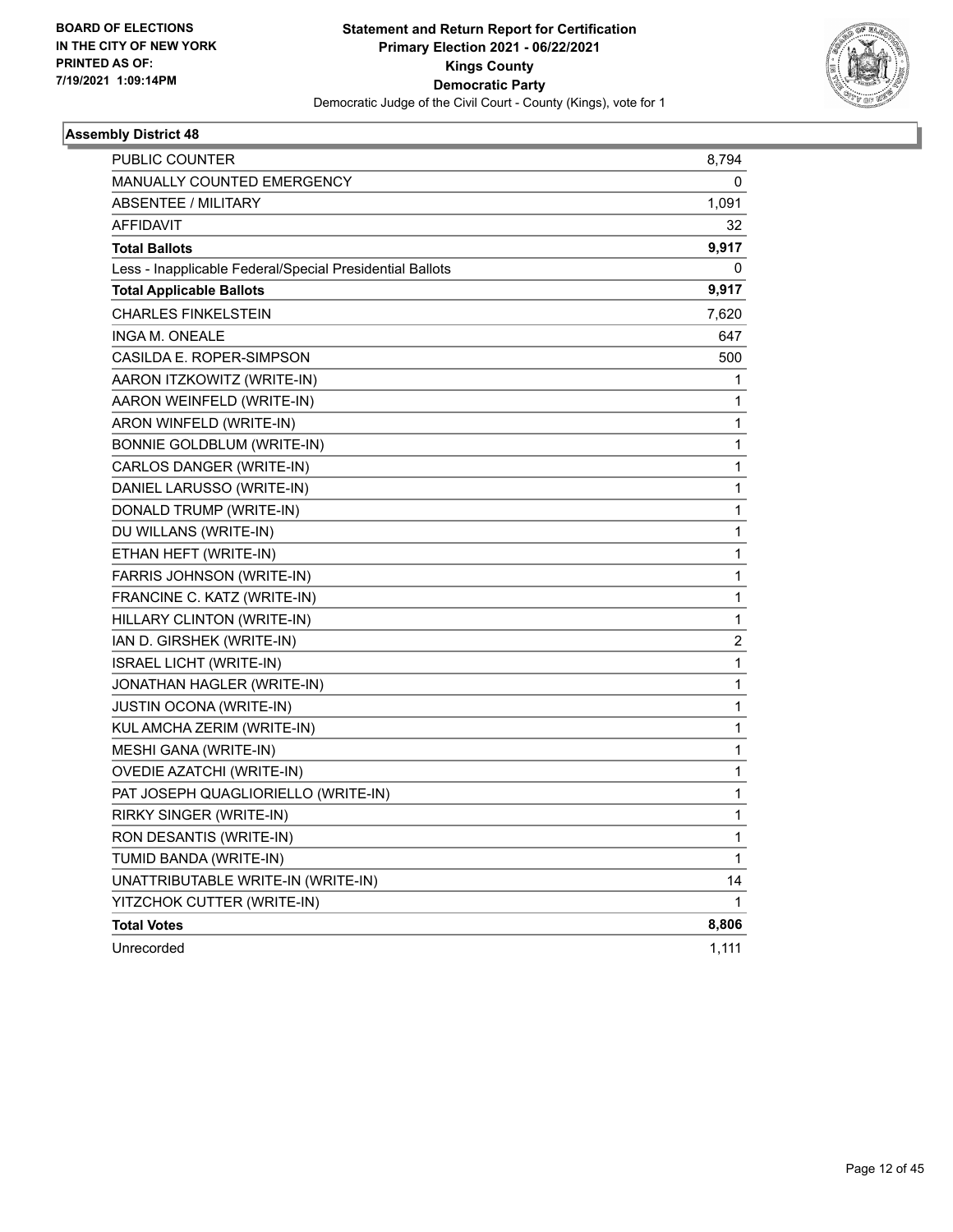

| <b>PUBLIC COUNTER</b>                                    | 4.592          |
|----------------------------------------------------------|----------------|
| <b>MANUALLY COUNTED EMERGENCY</b>                        | 0              |
| <b>ABSENTEE / MILITARY</b>                               | 1,376          |
| <b>AFFIDAVIT</b>                                         | 37             |
| <b>Total Ballots</b>                                     | 6,005          |
| Less - Inapplicable Federal/Special Presidential Ballots | 0              |
| <b>Total Applicable Ballots</b>                          | 6,005          |
| <b>CHARLES FINKELSTEIN</b>                               | 1,501          |
| <b>INGA M. ONEALE</b>                                    | 1,403          |
| CASILDA E. ROPER-SIMPSON                                 | 973            |
| ADAM SGRO (WRITE-IN)                                     | 1              |
| ANDREW YANG (WRITE-IN)                                   | $\overline{2}$ |
| CARL NICKERSEN (WRITE-IN)                                | 1              |
| <b>COUERTENEY THOMPSON (WRITE-IN)</b>                    | 1              |
| CURTIS SLIWA (WRITE-IN)                                  | 1              |
| ELAINE SCHACK-RODRIGUEZ (WRITE-IN)                       | 1              |
| <b>GAELEN HADLETT (WRITE-IN)</b>                         | 1              |
| HESHY TISCHLER (WRITE-IN)                                | 1              |
| JEFF SMITH (WRITE-IN)                                    | 1              |
| <b>NEAL SHAH (WRITE-IN)</b>                              | 1              |
| PAPERBOY LOVE PRINCE (WRITE-IN)                          | 1              |
| UNATTRIBUTABLE WRITE-IN (WRITE-IN)                       | 4              |
| <b>Total Votes</b>                                       | 3,893          |
| Unrecorded                                               | 2.112          |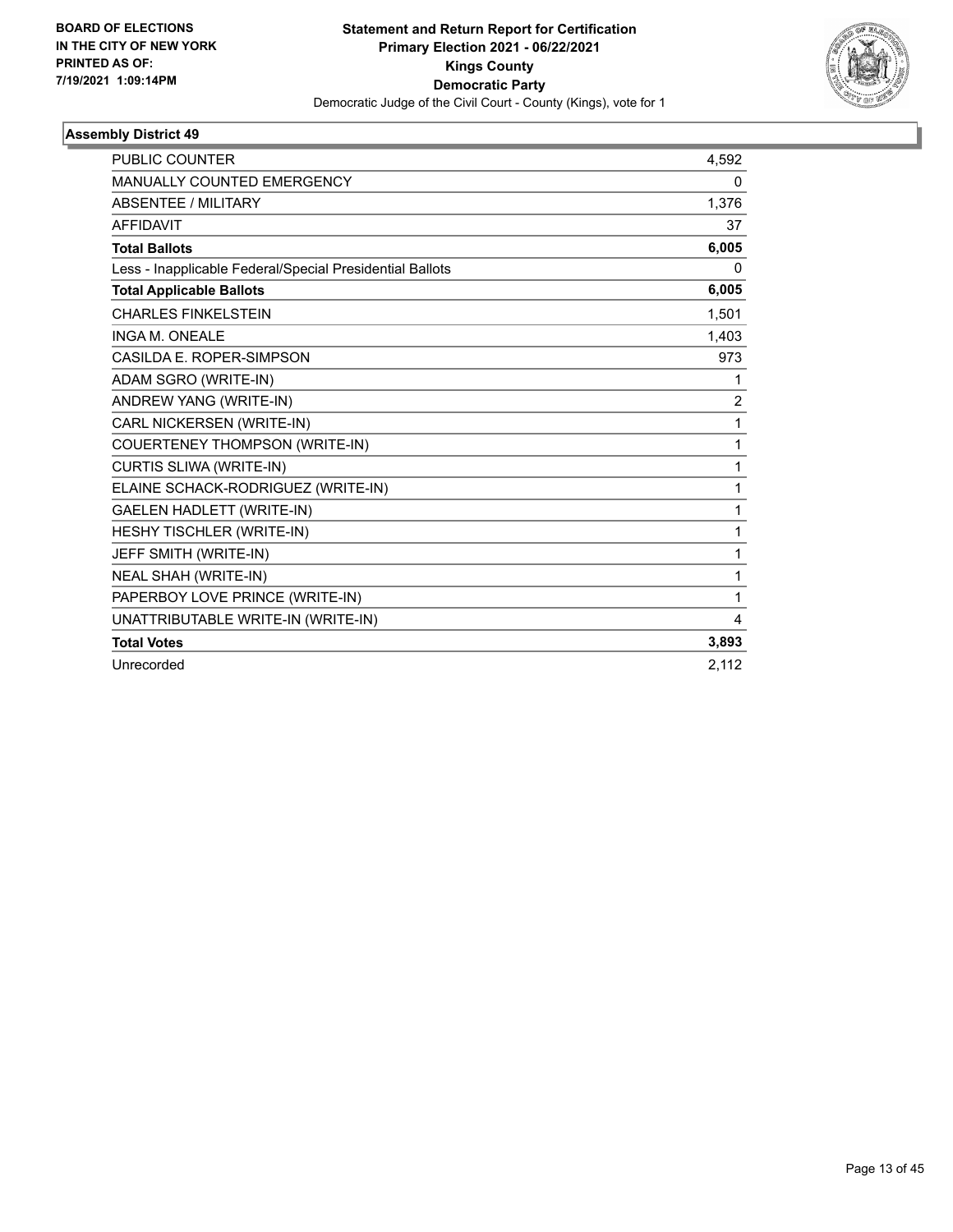

| PUBLIC COUNTER                                           | 18,791       |
|----------------------------------------------------------|--------------|
| MANUALLY COUNTED EMERGENCY                               | 0            |
| <b>ABSENTEE / MILITARY</b>                               | 1,948        |
| <b>AFFIDAVIT</b>                                         | 295          |
| <b>Total Ballots</b>                                     | 21,034       |
| Less - Inapplicable Federal/Special Presidential Ballots | 0            |
| <b>Total Applicable Ballots</b>                          | 21,034       |
| <b>CHARLES FINKELSTEIN</b>                               | 6,033        |
| <b>INGA M. ONEALE</b>                                    | 5,111        |
| CASILDA E. ROPER-SIMPSON                                 | 4,343        |
| ALFRED E NEWMAN (WRITE-IN)                               | 1            |
| AMRON BLEBEER (WRITE-IN)                                 | 1            |
| ARTHUR GETMAN (WRITE-IN)                                 | 1            |
| ASHLEY PASCOE (WRITE-IN)                                 | $\mathbf{1}$ |
| AVIGDOR MILLER (WRITE-IN)                                | 5            |
| BARDICHER LEVY (WRITE-IN)                                | 1            |
| CATHERINE J. PEREZ (WRITE-IN)                            | $\mathbf{1}$ |
| DAVE CHATTERJEE (WRITE-IN)                               | 1            |
| DENIS LOOF (WRITE-IN)                                    | 1            |
| EDWARD JACOBS (WRITE-IN)                                 | 1            |
| <b>GEORGE PATAKI (WRITE-IN)</b>                          | 1            |
| GIL AVINEN (WRITE-IN)                                    | 1            |
| HEELA CAPELL (WRITE-IN)                                  | $\mathbf{1}$ |
| JACQUES CATERSTEIN PEHME (WRITE-IN)                      | 1            |
| JANOS MARTON (WRITE-IN)                                  | 1            |
| JENNY NOLAN (WRITE-IN)                                   | 1            |
| JOEL MEISEIS (WRITE-IN)                                  | 1            |
| JOEL WEISS (WRITE-IN)                                    | 1            |
| JOHN CRAIN (WRITE-IN)                                    | $\mathbf{1}$ |
| JOSEPH FRANKEL (WRITE-IN)                                | 1            |
| JULIE DABROWSKI (WRITE-IN)                               | 1            |
| JULIE TORRES MOSKONITZ (WRITE-IN)                        | 1            |
| JUNE OSBORNE (WRITE-IN)                                  | 1            |
| LOCI GRUENSPAN (WRITE-IN)                                | 1            |
| LUNA DROUBI (WRITE-IN)                                   | 1            |
| MARK HATCHMENER (WRITE-IN)                               | 1            |
| MARVA BRANN (WRITE-IN)                                   | 1            |
| MARVA BROWN (WRITE-IN)                                   | 1            |
| MARVIN GONZALEZ (WRITE-IN)                               | 1            |
| MAX CHOEN (WRITE-IN)                                     | 1            |
| MENDY BROONNER (WRITE-IN)                                | 1            |
| MICHELLE EDWARDS (WRITE-IN)                              | 1            |
| MICKIE HALEY (WRITE-IN)                                  | 1            |
| NAL SOBE (WRITE-IN)                                      | 1            |
| PAPERBOY LOVE PRINCE (WRITE-IN)                          | 1            |
| PAT WALSH (WRITE-IN)                                     | 1            |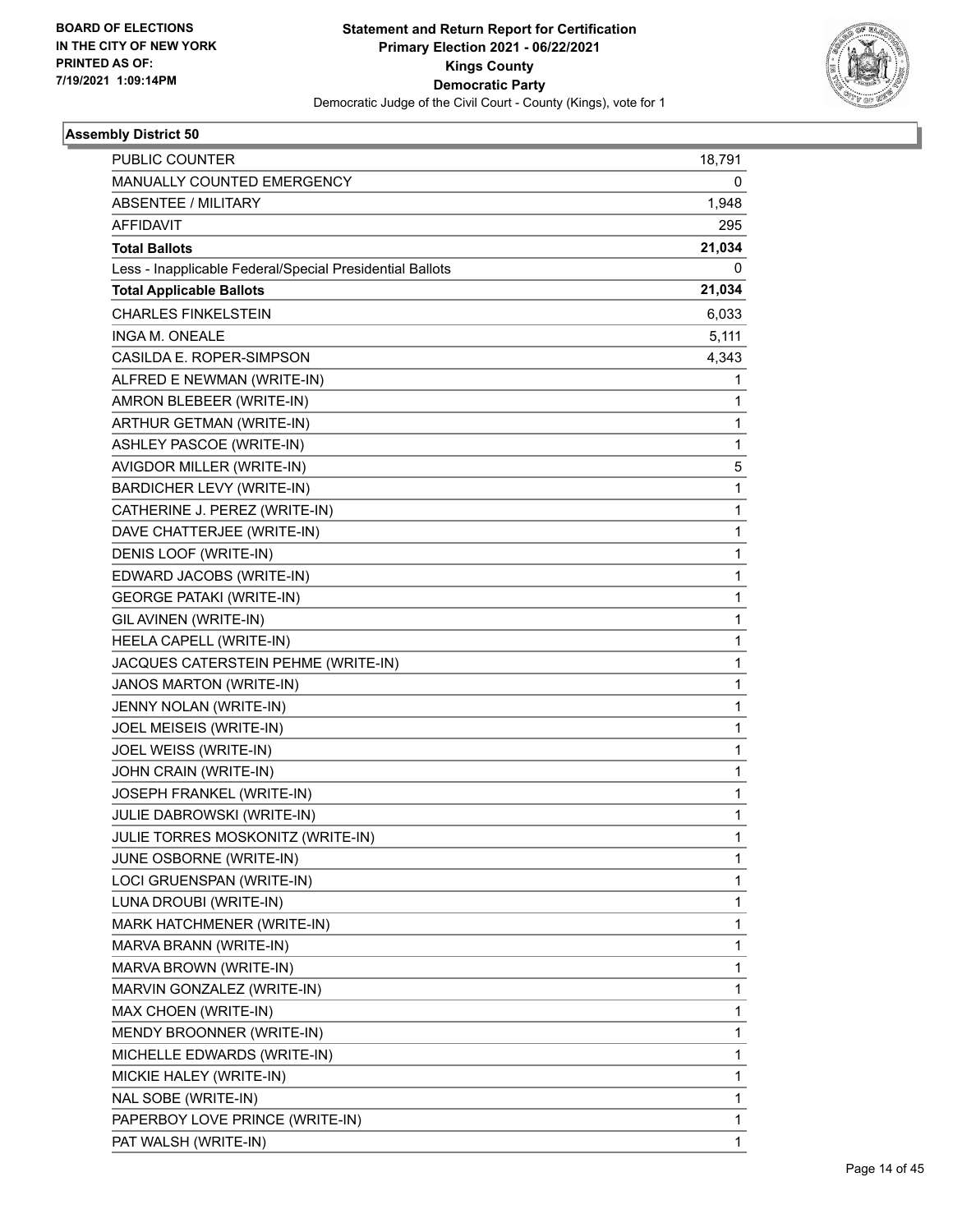

| RICHARD MONTELLION (WRITE-IN)             |        |
|-------------------------------------------|--------|
| RICHARD ZERBO (WRITE-IN)                  |        |
| ROB ELDER (WRITE-IN)                      |        |
| ROBERT S, ROACH (WRITE-IN)                |        |
| ROSEMARIE MONTALBANO (WRITE-IN)           |        |
| SAMUEL HOSMER (WRITE-IN)                  |        |
| SHANNON PHIPPS (WRITE-IN)                 |        |
| STEVE BELLONE (WRITE-IN)                  |        |
| SYDNEY BIRCH (WRITE-IN)                   |        |
| THOMAS PROVEN (WRITE-IN)                  |        |
| TOM HANKS (WRITE-IN)                      |        |
| UNATTRIBUTABLE WRITE-IN (WRITE-IN)        | 50     |
| UNCOUNTED WRITE-IN PER STATUTE (WRITE-IN) |        |
| <b>Total Votes</b>                        | 15,589 |
| Unrecorded                                | 5.445  |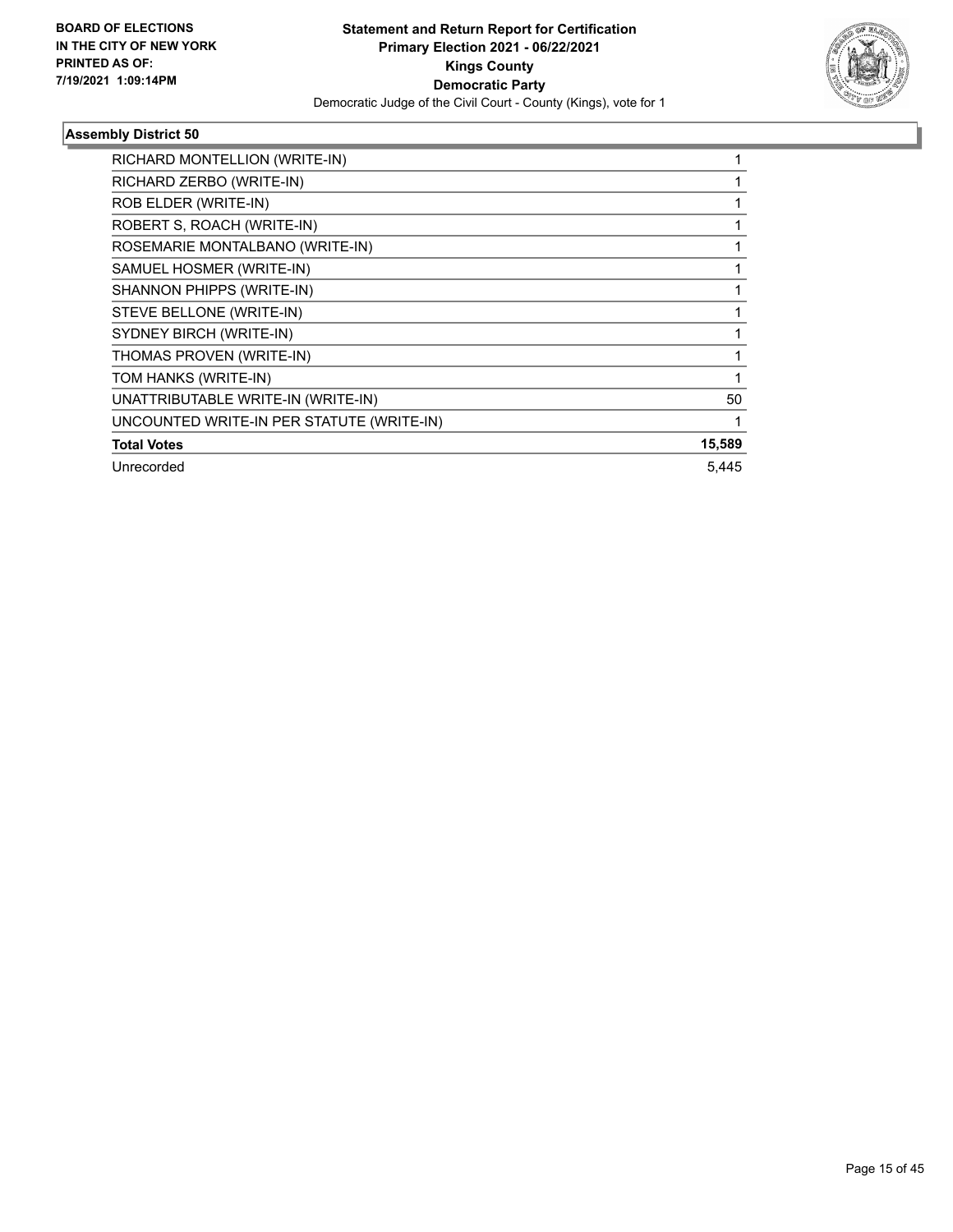

| <b>PUBLIC COUNTER</b>                                    | 10,569      |
|----------------------------------------------------------|-------------|
| MANUALLY COUNTED EMERGENCY                               | 0           |
| ABSENTEE / MILITARY                                      | 1,043       |
| <b>AFFIDAVIT</b>                                         | 87          |
| <b>Total Ballots</b>                                     | 11,699      |
| Less - Inapplicable Federal/Special Presidential Ballots | 0           |
| <b>Total Applicable Ballots</b>                          | 11,699      |
| <b>CHARLES FINKELSTEIN</b>                               | 1,941       |
| INGA M. ONEALE                                           | 3,645       |
| CASILDA E. ROPER-SIMPSON                                 | 3,181       |
| ANTHONY GINI (WRITE-IN)                                  | 1           |
| ASIJE PETITGAND (WRITE-IN)                               | 1           |
| AVIGDOR MILLER (WRITE-IN)                                | 1           |
| BERNIE SANDERS (WRITE-IN)                                | 1           |
| BRYN NIEBOER (WRITE-IN)                                  | 1           |
| CARMEN PACHECO (WRITE-IN)                                | 1           |
| CLAUDIA LECHUGA (WRITE-IN)                               | 1           |
| CURTIS SLIWA (WRITE-IN)                                  | $\mathbf 1$ |
| DAVID WERPIN (WRITE-IN)                                  | $\mathbf 1$ |
| DWEYNIE ESTHER PAUL (WRITE-IN)                           | 1           |
| FELIX ORTIZ (WRITE-IN)                                   | 1           |
| GAVRILO PRINCIP (WRITE-IN)                               | 1           |
| <b>GERARD ENRIGHT (WRITE-IN)</b>                         | 1           |
| GUILLERMO TEJEDA (WRITE-IN)                              | $\mathbf 1$ |
| INNA GUZENFELD (WRITE-IN)                                | 1           |
| JASPER CURRY (WRITE-IN)                                  | 1           |
| JEFFREY ROWELL (WRITE-IN)                                | 1           |
| JOHN GAWEDA (WRITE-IN)                                   | 1           |
| JOHN SPAIN (WRITE-IN)                                    | 1           |
| JONATHAN R VITARELLI (WRITE-IN)                          | 1           |
| KELLY GILBERT (WRITE-IN)                                 | 1           |
| KRISTA HUGHES (WRITE-IN)                                 | 1           |
| LISA LEWIS (WRITE-IN)                                    | 1           |
| MARIA MARROQUIN (WRITE-IN)                               | 1           |
| MICHAEL E RYAN (WRITE-IN)                                | 1           |
| MIKE CURRAN (WRITE-IN)                                   | 1           |
| PAPERBOY LOVE PRINCE (WRITE-IN)                          | 3           |
| PAUL MCGEOUGH (WRITE-IN)                                 | 1           |
| SHAUN DONOVAN (WRITE-IN)                                 | 1           |
| SIMCHA BODANSKY (WRITE-IN)                               | 1           |
| SIMCHA FELDER (WRITE-IN)                                 | 1           |
| STACY B JACOB (WRITE-IN)                                 | 1           |
| STANLEY HEAD (WRITE-IN)                                  | 1           |
| STEVIE WONDER (WRITE-IN)                                 | 1           |
| TERRY DORNER (WRITE-IN)                                  | 1           |
| TONY MESSINA (WRITE-IN)                                  | 1           |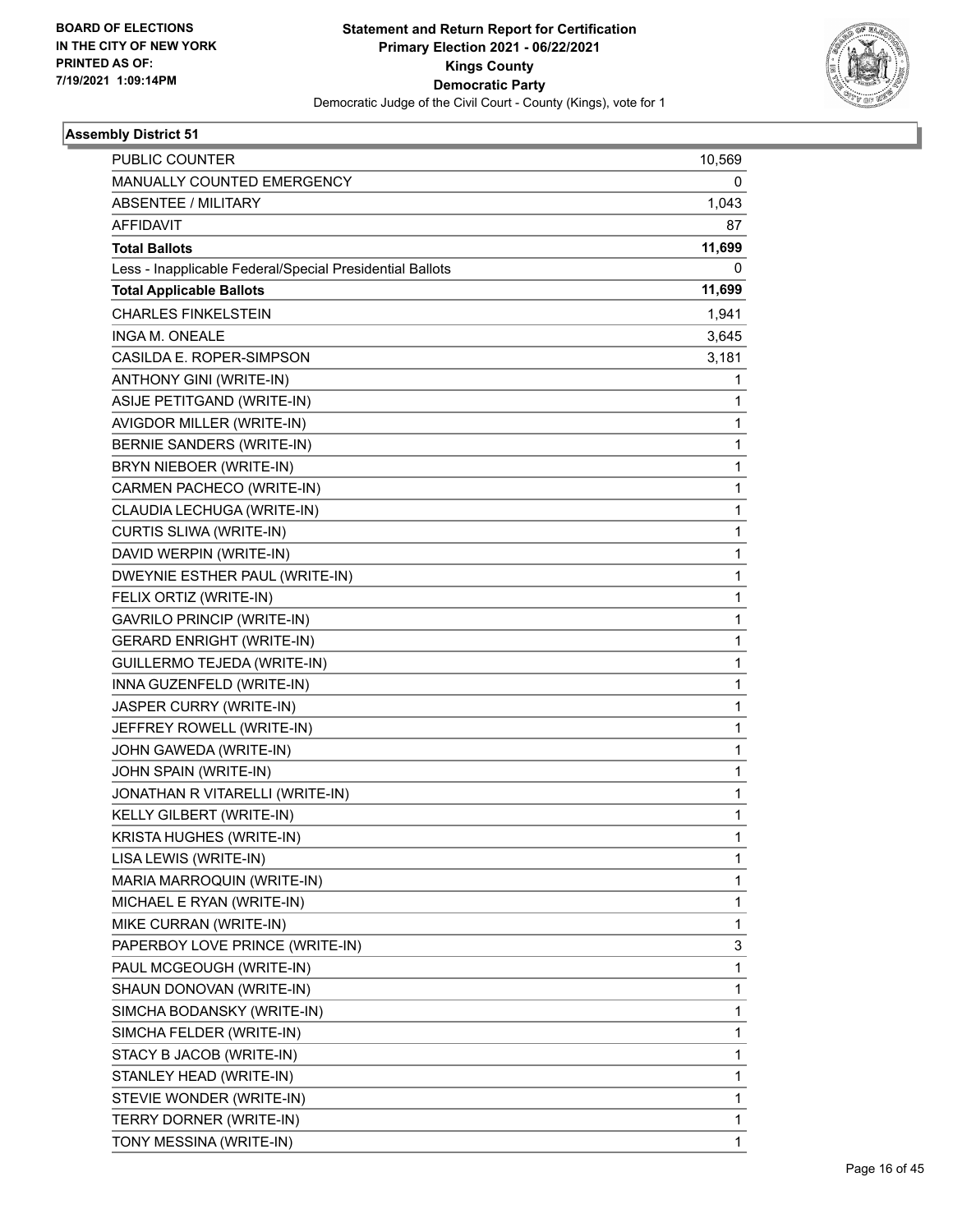

| UNATTRIBUTABLE WRITE-IN (WRITE-IN) | 23    |
|------------------------------------|-------|
| VICTORIA MESSINA (WRITE-IN)        |       |
| YELDA ALTALEF (WRITE-IN)           |       |
| YOUSRA IBRANIM (WRITE-IN)          |       |
| <b>Total Votes</b>                 | 8,831 |
| l Inrecorded                       | 2.868 |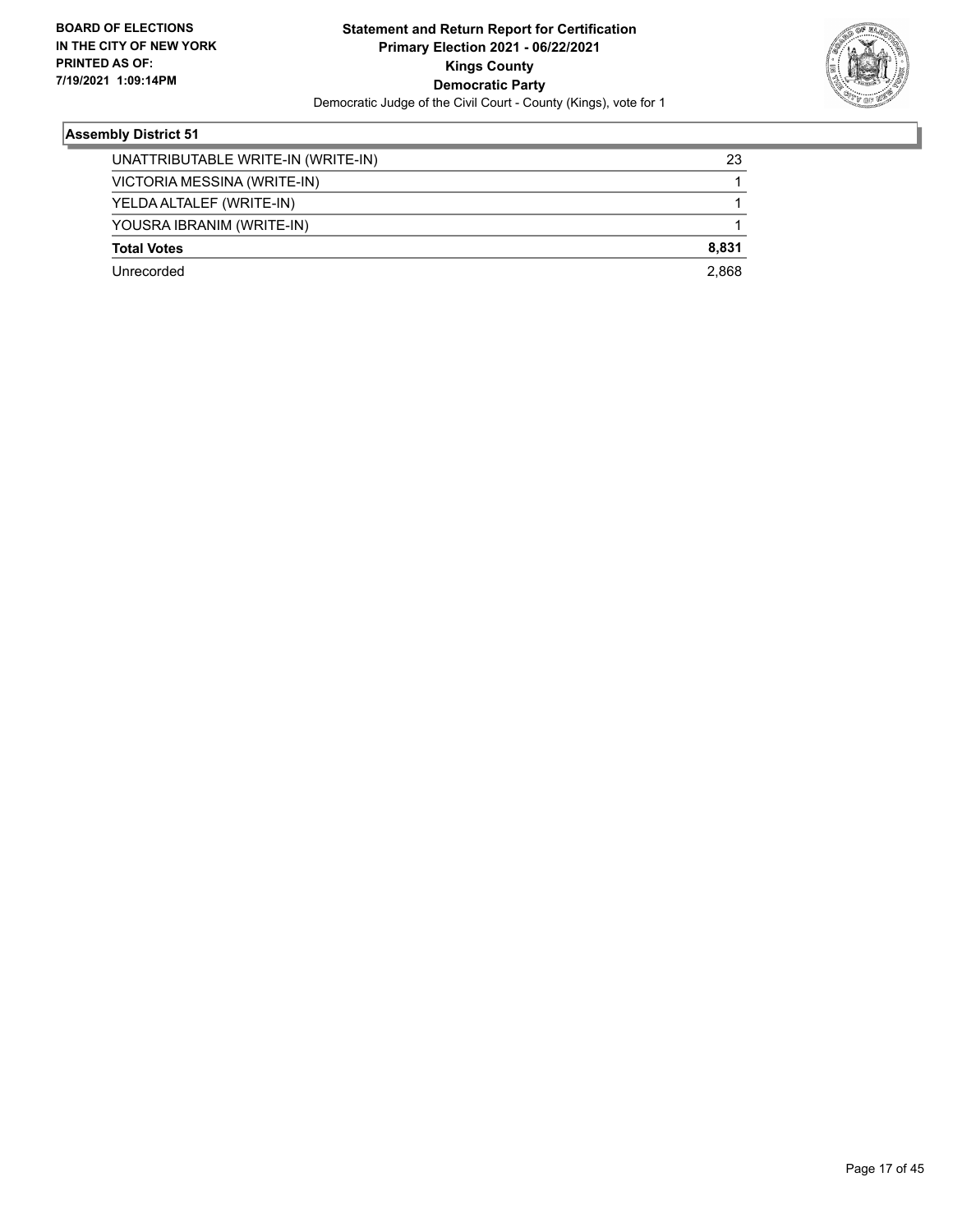

| PUBLIC COUNTER                                           | 33,543         |
|----------------------------------------------------------|----------------|
| MANUALLY COUNTED EMERGENCY                               | 0              |
| <b>ABSENTEE / MILITARY</b>                               | 3,422          |
| <b>AFFIDAVIT</b>                                         | 351            |
| <b>Total Ballots</b>                                     | 37,316         |
| Less - Inapplicable Federal/Special Presidential Ballots | 0              |
| <b>Total Applicable Ballots</b>                          | 37,316         |
| <b>CHARLES FINKELSTEIN</b>                               | 5,203          |
| INGA M. ONEALE                                           | 12,517         |
| CASILDA E. ROPER-SIMPSON                                 | 9,866          |
| ABIGAIL EVERETT (WRITE-IN)                               | 1              |
| ADAM ASCIONE D"ELIA (WRITE-IN)                           | 1              |
| ADAM DILEO (WRITE-IN)                                    | 1              |
| ADOM DILEO (WRITE-IN)                                    | 1              |
| ADRIENNE WELLS (WRITE-IN)                                | 1              |
| ALICIA BOYD (WRITE-IN)                                   | 1              |
| AMY M. HELD (WRITE-IN)                                   | 1              |
| ANN OLIVER (WRITE-IN)                                    | 1              |
| ARJAY YAO (WRITE-IN)                                     | 2              |
| AUDREY STRAUSS (WRITE-IN)                                | 1              |
| <b>BANJO GROSS (WRITE-IN)</b>                            | 1              |
| BARACK OBAMA (WRITE-IN)                                  | 1              |
| BASYA KASINITZ (WRITE-IN)                                | 1              |
| <b>BENNETT CAPERS (WRITE-IN)</b>                         | 1              |
| BERKELY MITCHELL (WRITE-IN)                              | 1              |
| BERNELEY MITCHEL (WRITE-IN)                              | 1              |
| BERNIE SANDERS (WRITE-IN)                                | 1              |
| BILL SMITH (WRITE-IN)                                    | 1              |
| <b>BOBBY WALSH (WRITE-IN)</b>                            | 1              |
| <b>BRAIN LEUNG (WRITE-IN)</b>                            | 1              |
| CARLA P HERNANDEZ (WRITE-IN)                             | 1              |
| CARMEN PACHECHO (WRITE-IN)                               | $\overline{2}$ |
| CATHERINE CHRISTIAN (WRITE-IN)                           | 1              |
| CHEEWAO YIP (WRITE-IN)                                   | 1              |
| CHRISTOPHER REO (WRITE-IN)                               | 1              |
| COURTNEY HEAVEY (WRITE-IN)                               | 1              |
| CYNTHIA NIXON (WRITE-IN)                                 | 1              |
| DARRYL ROBERSON (WRITE-IN)                               | 1              |
| DAVID SMITH (WRITE-IN)                                   | 1              |
| DAVID WERBER (WRITE-IN)                                  | 1              |
| DONALD FAGEN (WRITE-IN)                                  | 1              |
| DOUNG GORDON (WRITE-IN)                                  | 1              |
| EDEN KARLIK (WRITE-IN)                                   | 2              |
| ELIZA FORMANT (WRITE-IN)                                 | 1              |
| ELIZABETH BAGOT (WRITE-IN)                               | 1              |
| EMMA BENEDEK (WRITE-IN)                                  | 1              |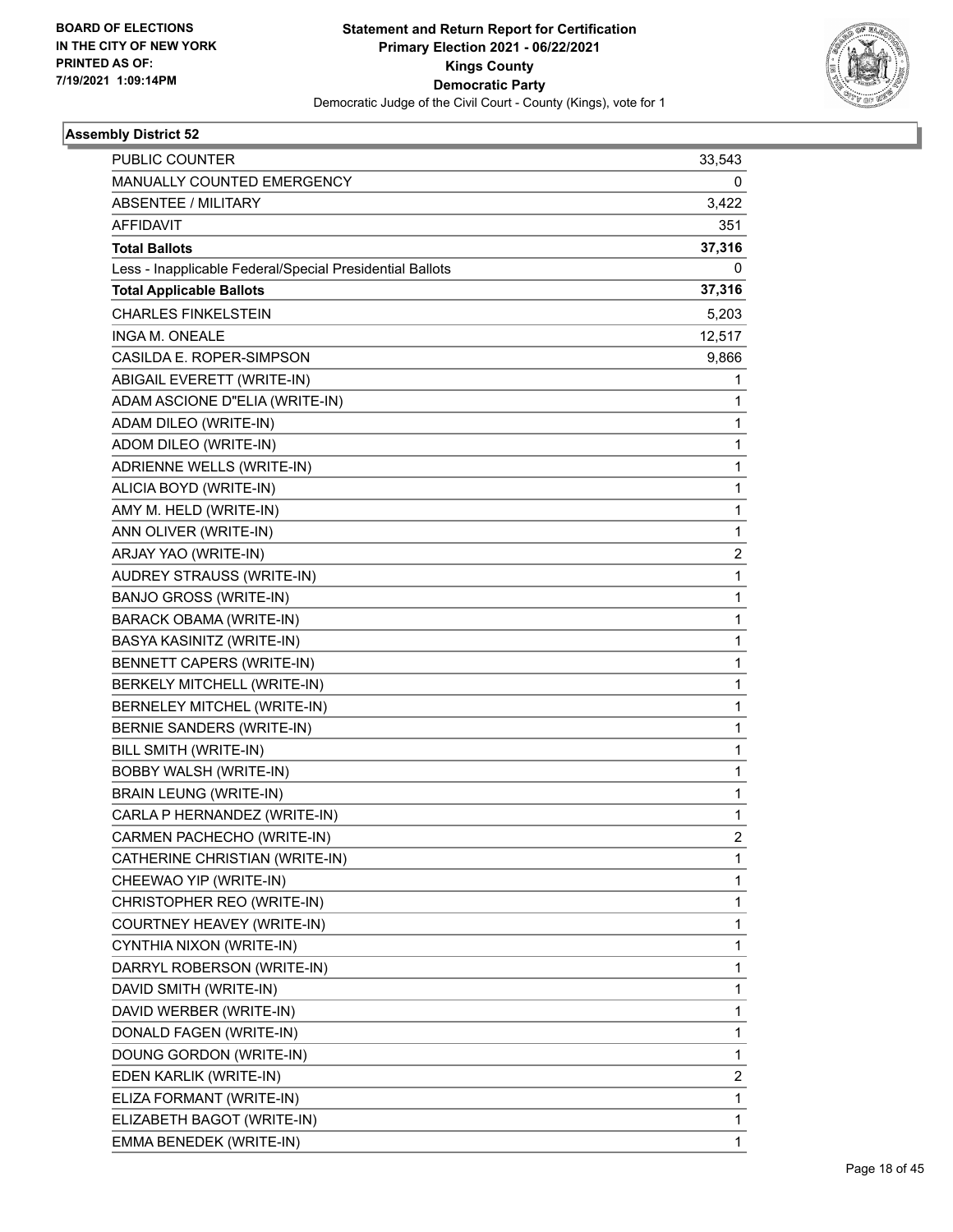

| ERIC ADAMS (WRITE-IN)           | $\mathbf{1}$ |
|---------------------------------|--------------|
| ERIN PIERS (WRITE-IN)           | 1            |
| EUGENE DEBT (WRITE-IN)          | 1            |
| EVAN BEHELE (WRITE-IN)          | 1            |
| <b>GABRIEL ACRI (WRITE-IN)</b>  | 1            |
| <b>GLENN HEAD (WRITE-IN)</b>    | 1            |
| GLOMANI BRAVO LOPEZ (WRITE-IN)  | $\mathbf 1$  |
| <b>GREGORY SMITH (WRITE-IN)</b> | 1            |
| HEATHER MCCABE (WRITE-IN)       | 2            |
| HEELA CAPELL (WRITE-IN)         | 6            |
| HOWARD GRAUGARD (WRITE-IN)      | 1            |
| JACOB BUCHDAHL (WRITE-IN)       | 1            |
| JAKE STEVENS (WRITE-IN)         | 1            |
| JAMES KATZ (WRITE-IN)           | 1            |
| JAMES ROWLAND (WRITE-IN)        | 1            |
| JANE TULLY (WRITE-IN)           | 1            |
| JARED ARADER (WRITE-IN)         | 1            |
| JEN ABIDOR (WRITE-IN)           | 1            |
| JENNIFER LEVY (WRITE-IN)        | 1            |
| JESSE SUSSANE (WRITE-IN)        | 1            |
| JOHN SMITH (WRITE-IN)           | 1            |
| JON SCOTT (WRITE-IN)            | 1            |
| JON STEWART (WRITE-IN)          | 1            |
| JOSHUA FEUER (WRITE-IN)         | 1            |
| JUDA THOMAS (WRITE-IN)          | 1            |
| JUDITH SHEINDLIN (WRITE-IN)     | 1            |
| JULIAN HILL (WRITE-IN)          | 1            |
| KARA ANDERSON (WRITE-IN)        | 1            |
| KATHERINE COOPER (WRITE-IN)     | 1            |
| KEISHA ALLEYNE (WRITE-IN)       | 1            |
| KEITH PULLING (WRITE-IN)        | 1            |
| KENNETH HAIM (WRITE-IN)         | 1            |
| KINO SMITS (WRITE-IN)           | 1            |
| KURT BEYER (WRITE-IN)           | 1            |
| LAURA SAFT (WRITE-IN)           | 1            |
| LEE FRANCIS LANGSTON (WRITE-IN) | 1            |
| LEON FARGANT (WRITE-IN)         | 1            |
| LIONEL KESNER (WRITE-IN)        | 1            |
| LOLA WATERMAN (WRITE-IN)        | 2            |
| LUKE ENTELIS (WRITE-IN)         | 1            |
| MARIA LOPEZ (WRITE-IN)          | 1            |
| MARK SHILEN (WRITE-IN)          | 1            |
| MARTIN BELL (WRITE-IN)          | 1            |
| MATT BARNETT (WRITE-IN)         | 1            |
| MATTHEW FAIRLEY (WRITE-IN)      | 1            |
| MATTHEW LEHRER (WRITE-IN)       | 1            |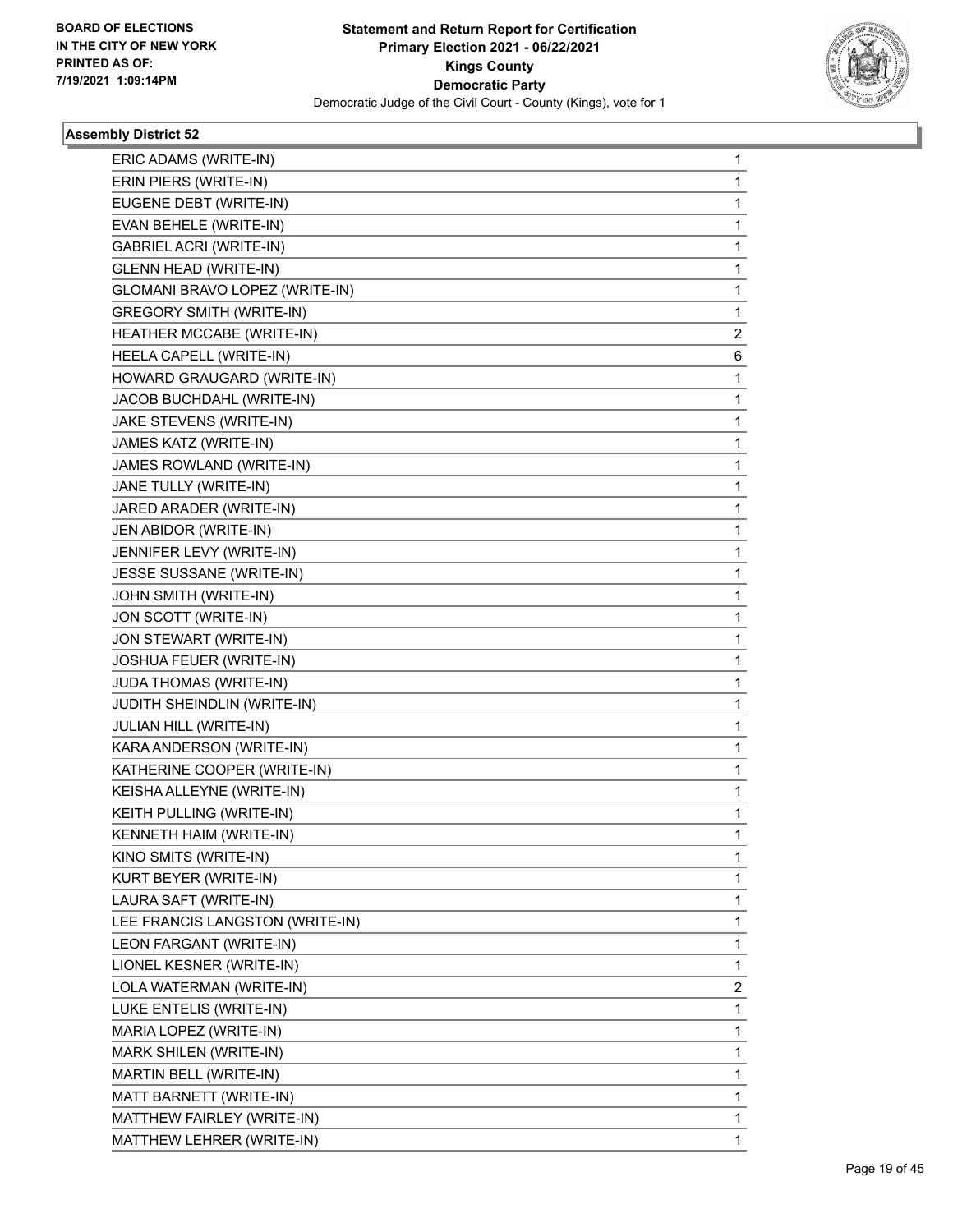

| MAX WINOGRAD (WRITE-IN)            | 1              |
|------------------------------------|----------------|
| MAYA D. WILEY (WRITE-IN)           | 1              |
| MAYA WILEY (WRITE-IN)              | $\overline{c}$ |
| MICHAEL BANNON (WRITE-IN)          | 1              |
| MICHAEL BLOOMBERG (WRITE-IN)       | 1              |
| MICHAEL CLARKE (WRITE-IN)          | 1              |
| MICHAEL G. MCFARLAND (WRITE-IN)    | 1              |
| MICHAEL WALKER (WRITE-IN)          | 1              |
| MICHAEL WEISSBERG (WRITE-IN)       | 1              |
| MICHELLE OBAMA (WRITE-IN)          | 1              |
| MIKE MIRANDA (WRITE-IN)            | 1              |
| NAOMI GARDNER (WRITE-IN)           | 1              |
| NICK MULLEN (WRITE-IN)             | 1              |
| NICOLE MINOGUE (WRITE-IN)          | 1              |
| NOELLE COLEMAN (WRITE-IN)          | 1              |
| NORMAN FINKELSTEIN (WRITE-IN)      | 1              |
| NORMAN SIEGAL (WRITE-IN)           | 1              |
| ODYSSEAS CAMBANIS (WRITE-IN)       | 1              |
| PAT WERD (WRITE-IN)                | 1              |
| PATRICK WALSH (WRITE-IN)           | 1              |
| PETER FOX (WRITE-IN)               | 1              |
| PETER ITAK (WRITE-IN)              | 1              |
| PHILIP KASIRITZ (WRITE-IN)         | 1              |
| POTATO LAUSEN (WRITE-IN)           | 1              |
| RACHEL DORETSKY (WRITE-IN)         | 1              |
| RAFAEL VARELA (WRITE-IN)           | 1              |
| RIAL BOES (WRITE-IN)               | 1              |
| <b>ROBERT EPSTEIN (WRITE-IN)</b>   | 1              |
| ROBERT NEWMAN (WRITE-IN)           | 1              |
| RODNEY ZERBE (WRITE-IN)            | 1              |
| SAM BRICKFIELD (WRITE-IN)          | 1              |
| SAM FELDMAN (WRITE-IN)             | 1              |
| SCOTT KOHANOWSKI (WRITE-IN)        | 1              |
| SCOTT SOMMER (WRITE-IN)            | 1              |
| SHANNA RISS (WRITE-IN)             | 1              |
| SHAREN D. HUDSON (WRITE-IN)        | $\overline{2}$ |
| SHERYL ORWEL (WRITE-IN)            | 1              |
| STEVEN E SHOVERS (WRITE-IN)        | 1              |
| STUART REICH (WRITE-IN)            | 1              |
| TIMOTHY RYAN-LISS (WRITE-IN)       | 1              |
| TOMASZ IMIELINSKI (WRITE-IN)       | 1              |
| UNATTRIBUTABLE WRITE-IN (WRITE-IN) | 62             |
| WARREN W SHAW (WRITE-IN)           | 1              |
| ZACHARY KATENGUSON (WRITE-IN)      | 1              |
| ZIAINAH GADOUI (WRITE-IN)          | 1              |
| <b>Total Votes</b>                 | 27,786         |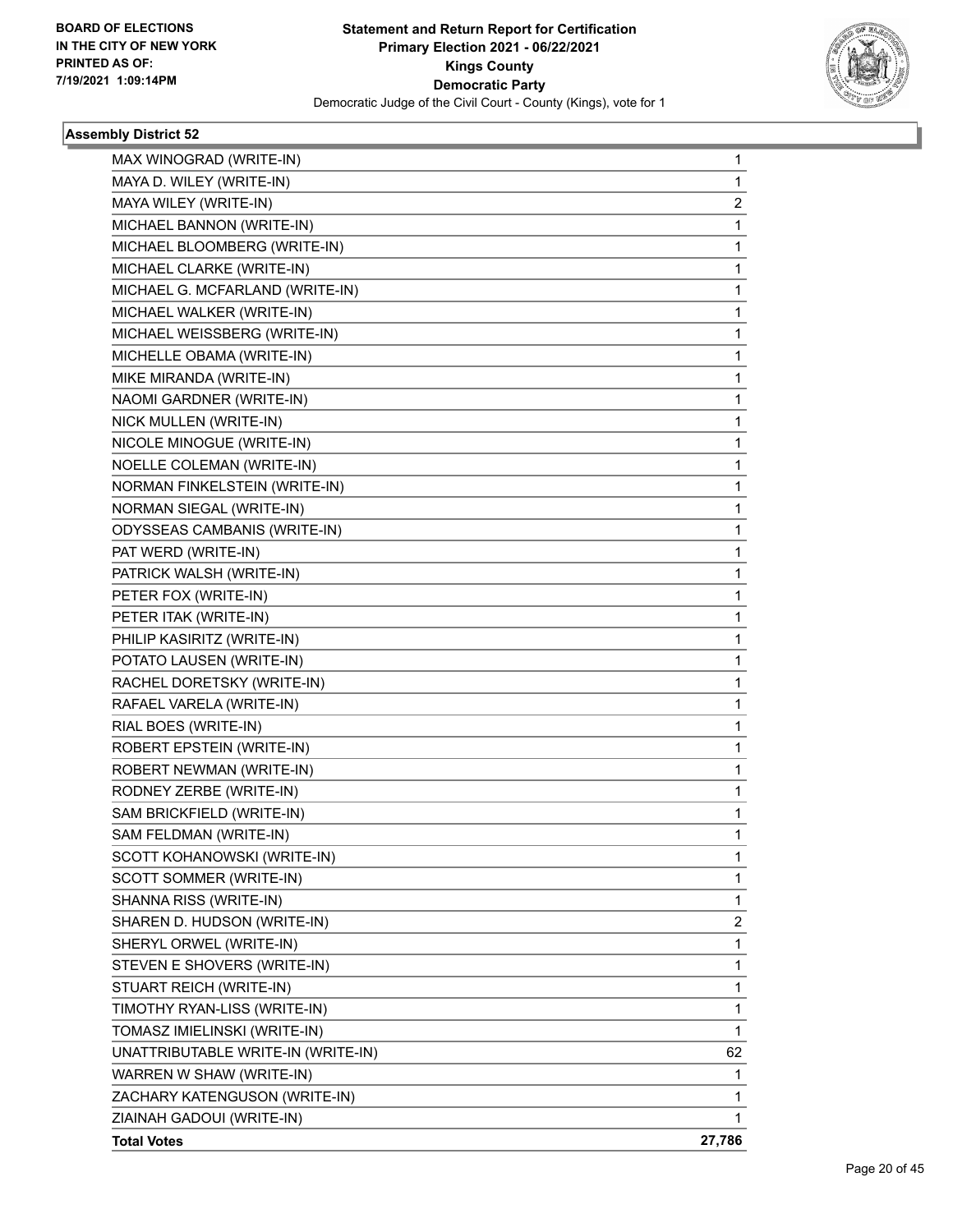

Unrecorded 9,530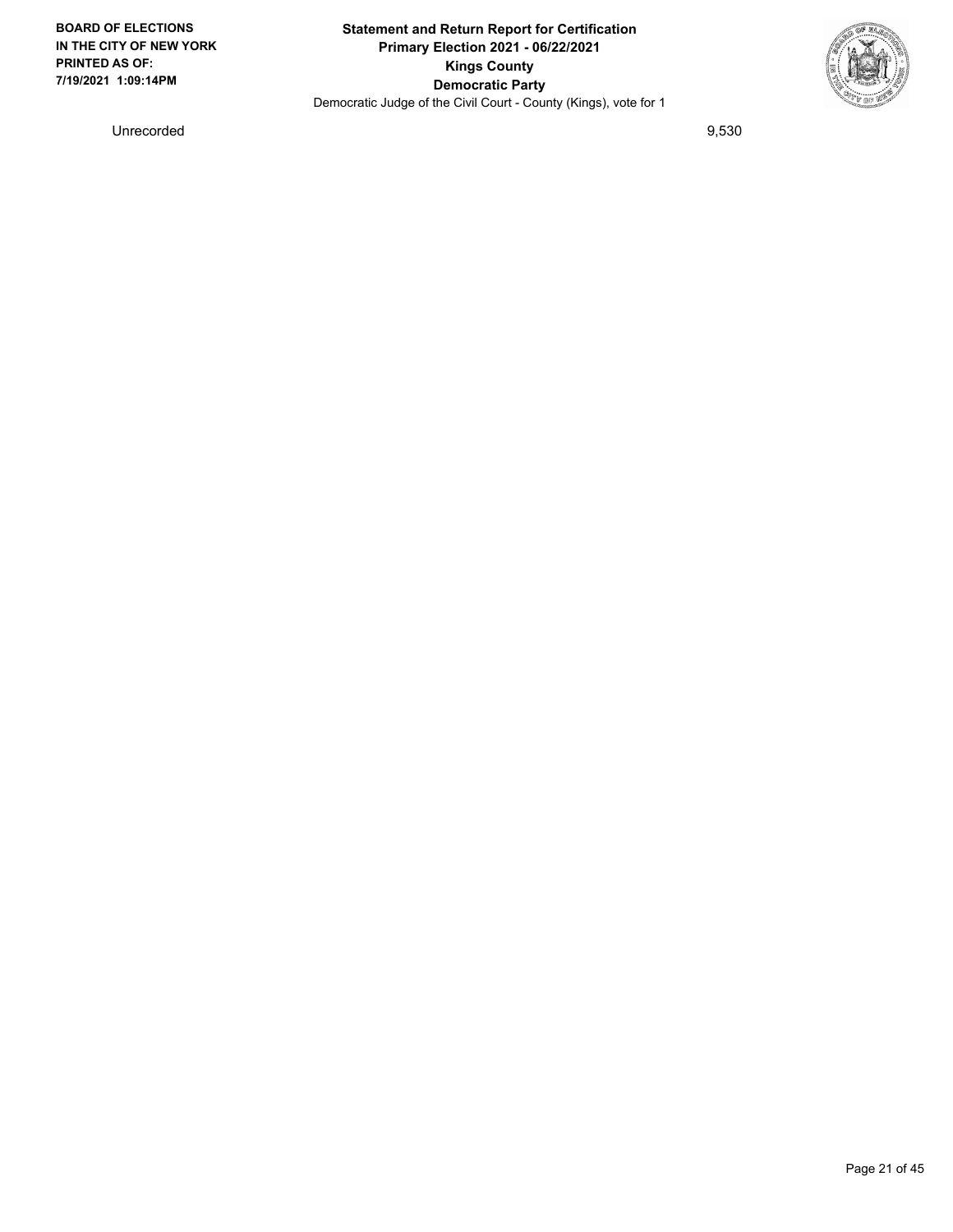

| PUBLIC COUNTER                                           | 13,599       |
|----------------------------------------------------------|--------------|
| MANUALLY COUNTED EMERGENCY                               | 0            |
| <b>ABSENTEE / MILITARY</b>                               | 839          |
| <b>AFFIDAVIT</b>                                         | 198          |
| <b>Total Ballots</b>                                     | 14,636       |
| Less - Inapplicable Federal/Special Presidential Ballots | 0            |
| <b>Total Applicable Ballots</b>                          | 14,636       |
| <b>CHARLES FINKELSTEIN</b>                               | 2,116        |
| INGA M. ONEALE                                           | 4,387        |
| CASILDA E. ROPER-SIMPSON                                 | 4,485        |
| ALAN L STEWART (WRITE-IN)                                | 1            |
| ANDREW YANG (WRITE-IN)                                   | 4            |
| AURORA VEGA (WRITE-IN)                                   | 1            |
| AVIGDOR MILLER (WRITE-IN)                                | $\mathbf{1}$ |
| <b>BARACK OBAMA (WRITE-IN)</b>                           | 1            |
| BERNIE SANDERS (WRITE-IN)                                | 3            |
| <b>BLAKE GRIFFIN (WRITE-IN)</b>                          | $\mathbf{1}$ |
| BRYCE DELACRUZ (WRITE-IN)                                | 1            |
| CARMEN PACCHECO (WRITE-IN)                               | 2            |
| CARMEN PACHECO (WRITE-IN)                                | 1            |
| CHRISTOPHER CARROLL (WRITE-IN)                           | 1            |
| DANIEL EDELMAN (WRITE-IN)                                | 1            |
| DANIELLE LEVINE (WRITE-IN)                               | $\mathbf{1}$ |
| DAVE SPERANZA (WRITE-IN)                                 | 1            |
| DAVID ADAM HERNANDEZ (WRITE-IN)                          | 1            |
| EDWARD HARLEY (WRITE-IN)                                 | $\mathbf{1}$ |
| ELISEO CABRERA (WRITE-IN)                                | 1            |
| ERIC ADAMS (WRITE-IN)                                    | 2            |
| GEORGE A. JOWELL (WRITE-IN)                              | $\mathbf{1}$ |
| <b>GREGORY BARON (WRITE-IN)</b>                          | 1            |
| HEELA CAPELL (WRITE-IN)                                  | 4            |
| JESSE SINCAL (WRITE-IN)                                  | 1            |
| JOE BIDEN (WRITE-IN)                                     | 1            |
| JOEL FRIEDMAN (WRITE-IN)                                 | 1            |
| JOHN HODGEMAN (WRITE-IN)                                 | 1            |
| JOHN WAYNE (WRITE-IN)                                    | 1            |
| JONATHAN SALLMANDER (WRITE-IN)                           | 1            |
| JONATHAN SPIGEL (WRITE-IN)                               | 1            |
| JOSPEH BOLOGNESE (WRITE-IN)                              | 1            |
| JUDITH SHEINDLIN (WRITE-IN)                              | 1            |
| KEVIN DURANT (WRITE-IN)                                  | 1            |
| LISA LEWIS (WRITE-IN)                                    | 1            |
| MARVA BROWN (WRITE-IN)                                   | 1            |
| MIGUEL ANDRES DIAZ (WRITE-IN)                            | 1            |
| MILES BROWN (WRITE-IN)                                   | 1            |
| NICK MULLEN (WRITE-IN)                                   | 1            |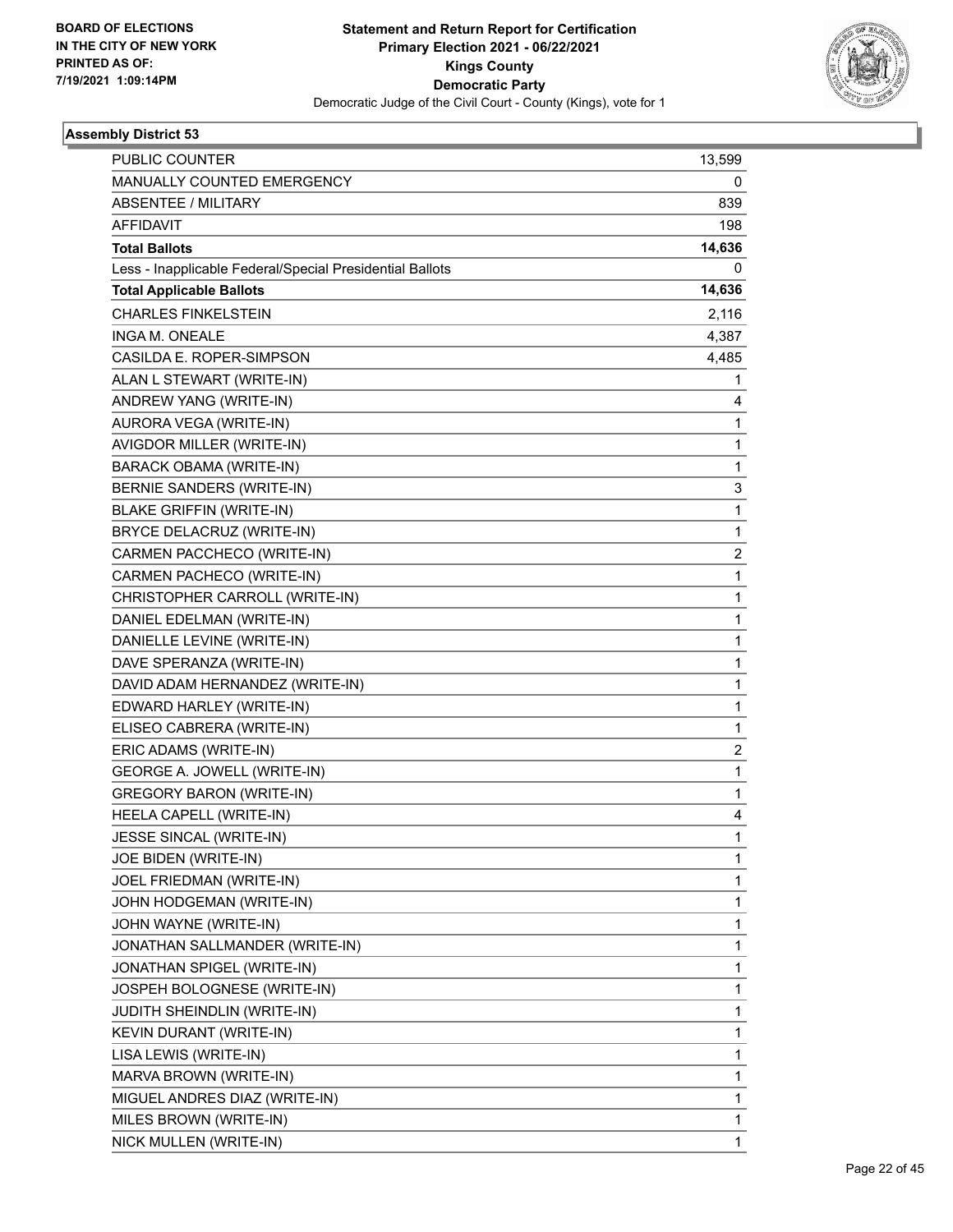

| OREN SCHWEITZER (WRITE-IN)         |               |
|------------------------------------|---------------|
| PESACHY DASKALOWITZ (WRITE-IN)     |               |
| <b>REX SANTUS (WRITE-IN)</b>       | $\mathcal{P}$ |
| RONALD P. GUYER (WRITE-IN)         |               |
| ROY FISCHMAN (WRITE-IN)            |               |
| SALVATORE FRANCHINO (WRITE-IN)     |               |
| UNATTRIBUTABLE WRITE-IN (WRITE-IN) | 29            |
| YOSSI GESTETNER (WRITE-IN)         |               |
| <b>Total Votes</b>                 | 11,071        |
| Unrecorded                         | 3,565         |

| <b>PUBLIC COUNTER</b>                                    | 9,474          |
|----------------------------------------------------------|----------------|
| MANUALLY COUNTED EMERGENCY                               | 0              |
| <b>ABSENTEE / MILITARY</b>                               | 1,002          |
| <b>AFFIDAVIT</b>                                         | 115            |
| <b>Total Ballots</b>                                     | 10,591         |
| Less - Inapplicable Federal/Special Presidential Ballots | 0              |
| <b>Total Applicable Ballots</b>                          | 10,591         |
| <b>CHARLES FINKELSTEIN</b>                               | 1,558          |
| INGA M. ONEALE                                           | 3,223          |
| CASILDA E. ROPER-SIMPSON                                 | 3,405          |
| ALEXANDRIA OCASIO CORTEZ (WRITE-IN)                      | 1              |
| AMY R. HUGGANS (WRITE-IN)                                | $\overline{2}$ |
| DANIEL ABDUL MALAK (WRITE-IN)                            | 1              |
| DIANNA MCDAUGALL (WRITE-IN)                              | 1              |
| HEELA CAPELL (WRITE-IN)                                  | 1              |
| JENNA BIMBI (WRITE-IN)                                   | 1              |
| KATTE EHREWBERG (WRITE-IN)                               | 1              |
| LAWERENCE DEMIS (WRITE-IN)                               | 1              |
| LISA LEWIS (WRITE-IN)                                    | 3              |
| LOLA WATERMAN (WRITE-IN)                                 | 3              |
| REX SANTUS (WRITE-IN)                                    | 1              |
| SAL LONG (WRITE-IN)                                      | 1              |
| SONAM UKYUB (WRITE-IN)                                   | 1              |
| UNATTRIBUTABLE WRITE-IN (WRITE-IN)                       | 18             |
| <b>Total Votes</b>                                       | 8,222          |
| Unrecorded                                               | 2,369          |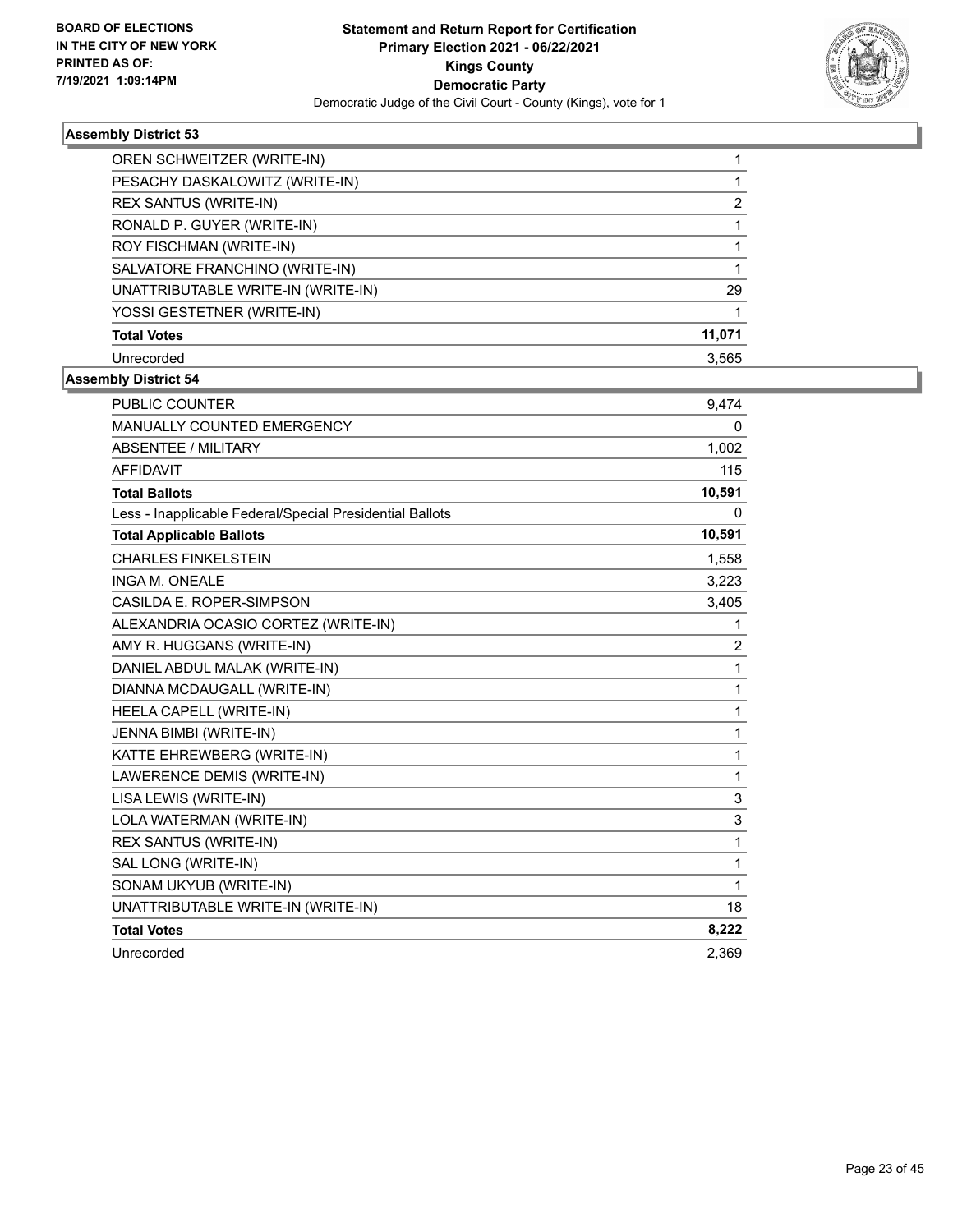

| PUBLIC COUNTER                                           | 12,118         |
|----------------------------------------------------------|----------------|
| <b>MANUALLY COUNTED EMERGENCY</b>                        | 1.             |
| <b>ABSENTEE / MILITARY</b>                               | 946            |
| AFFIDAVIT                                                | 72             |
| <b>Total Ballots</b>                                     | 13,137         |
| Less - Inapplicable Federal/Special Presidential Ballots | 0              |
| <b>Total Applicable Ballots</b>                          | 13,137         |
| <b>CHARLES FINKELSTEIN</b>                               | 2,173          |
| <b>INGA M. ONEALE</b>                                    | 4,213          |
| CASILDA E. ROPER-SIMPSON                                 | 4,543          |
| ALI AJAMU ESQ (WRITE-IN)                                 | 1              |
| BERNIE SANDERS (WRITE-IN)                                | 1              |
| CARMEN PACHECO (WRITE-IN)                                | 1              |
| DWEYNIE ESTHER PAUL (WRITE-IN)                           | 1              |
| FRANKOBA STEVENS (WRITE-IN)                              | 1              |
| <b>GLENROY GEORGE (WRITE-IN)</b>                         | 1              |
| HEELA CAPELL (WRITE-IN)                                  | 4              |
| KEISHA ALLEYNE (WRITE-IN)                                | 1              |
| LESHIA ALLEN (WRITE-IN)                                  | $\mathbf{1}$   |
| LISA LEWIS (WRITE-IN)                                    | $\overline{7}$ |
| LOLA WATERMAN (WRITE-IN)                                 | 9              |
| LYNDON LAROUCHE (WRITE-IN)                               | 1              |
| MARVA BROWN (WRITE-IN)                                   | 3              |
| PAPER BOY LOVE PRINCE (WRITE-IN)                         | $\mathbf{1}$   |
| PAPERBOY LOVE PRINCE (WRITE-IN)                          | 1              |
| PATRICE PINDER (WRITE-IN)                                | 1              |
| RAYMOND MORALES (WRITE-IN)                               | 1              |
| SONIA EDWARDS (WRITE-IN)                                 | 1              |
| UNATTRIBUTABLE WRITE-IN (WRITE-IN)                       | 34             |
| WILLINZY JONES (WRITE-IN)                                | 1              |
| YESHUA CHRIST (WRITE-IN)                                 | 1              |
| <b>Total Votes</b>                                       | 11,002         |
| Unrecorded                                               | 2,135          |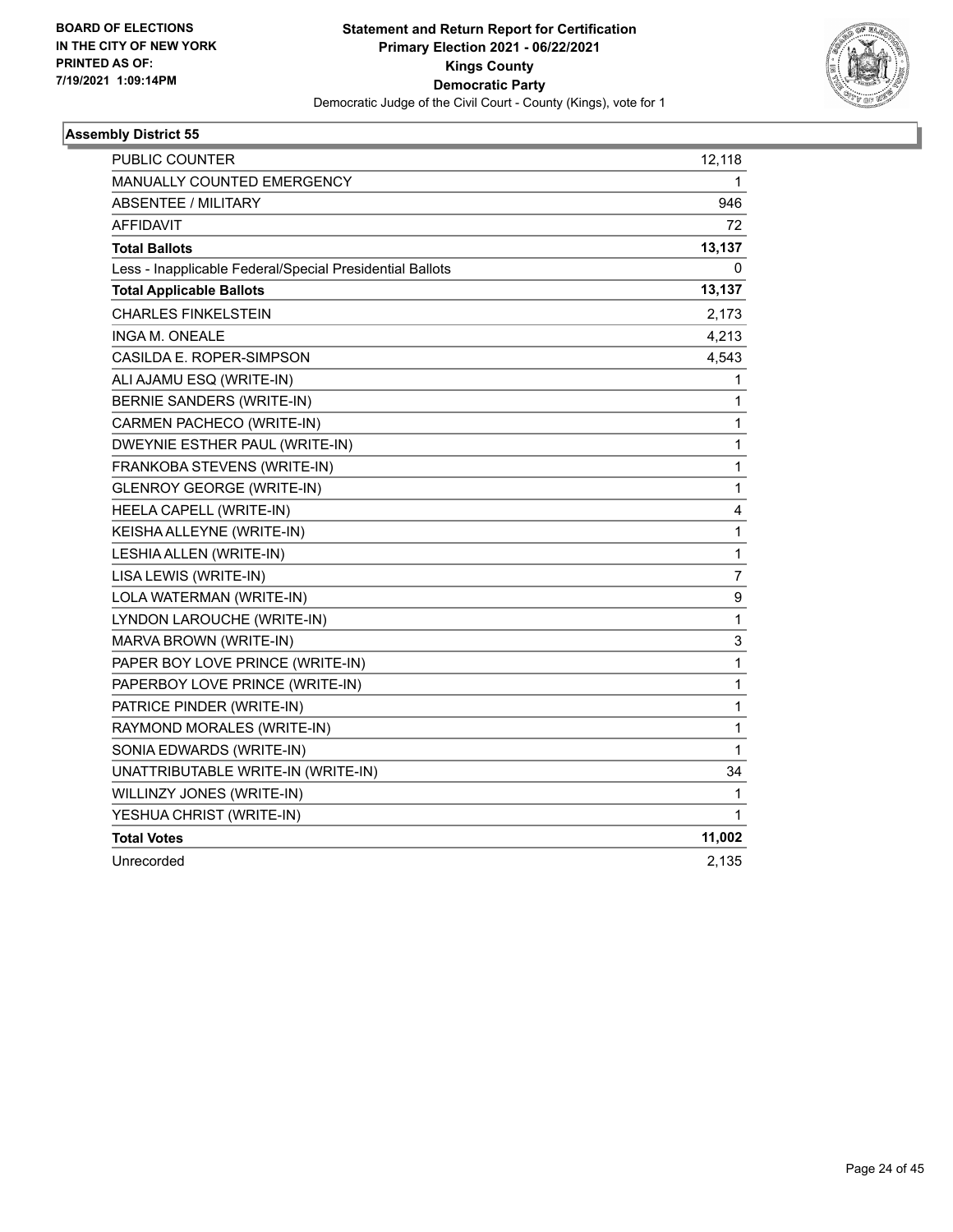

| <b>PUBLIC COUNTER</b>                                    | 18,642         |
|----------------------------------------------------------|----------------|
| MANUALLY COUNTED EMERGENCY                               | 1              |
| <b>ABSENTEE / MILITARY</b>                               | 1,261          |
| AFFIDAVIT                                                | 232            |
| <b>Total Ballots</b>                                     | 20,136         |
| Less - Inapplicable Federal/Special Presidential Ballots | 0              |
| <b>Total Applicable Ballots</b>                          | 20,136         |
| <b>CHARLES FINKELSTEIN</b>                               | 2,215          |
| INGA M. ONEALE                                           | 6,864          |
| CASILDA E. ROPER-SIMPSON                                 | 7,164          |
| ALICE MALMBERG (WRITE-IN)                                | 1              |
| ALTER GOLDBERGER (WRITE-IN)                              | 1              |
| ANGELA DAVIS (WRITE-IN)                                  | 1              |
| ANUELA DAVIS (WRITE-IN)                                  | 1              |
| BRIAN LEHR (WRITE-IN)                                    | 1              |
| CHRISTOPHER PORNER (WRITE-IN)                            | 1              |
| DAVID HIRSCHY (WRITE-IN)                                 | $\mathbf{1}$   |
| <b>GREGG TURKINGTON (WRITE-IN)</b>                       | 1              |
| JABARI BRISPORT (WRITE-IN)                               | 1              |
| JOHN LEE (WRITE-IN)                                      | 1              |
| KEISHA ALLEYNE (WRITE-IN)                                | 1              |
| KYRON M PURDY (WRITE-IN)                                 | 1              |
| LEN H. KAMDANG (WRITE-IN)                                | 1              |
| LISA LEWIS (WRITE-IN)                                    | 3              |
| LOLA WATERMAN (WRITE-IN)                                 | 11             |
| MARIELLE MOORE (WRITE-IN)                                | 2              |
| MARVA BROWN (WRITE-IN)                                   | 1              |
| PATRICIA A. ROBINSON (WRITE-IN)                          | 1              |
| SEAN MCCUNE (WRITE-IN)                                   | 1              |
| TANYA TERRY (WRITE-IN)                                   | 1              |
| UNATTRIBUTABLE WRITE-IN (WRITE-IN)                       | 39             |
| UNCOUNTED WRITE-IN PER STATUTE (WRITE-IN)                | $\overline{2}$ |
| VALERIE ROSS (WRITE-IN)                                  | 1              |
| WALTER FARMER (WRITE-IN)                                 | 1              |
| WILLIAM LOPES RUIZ (WRITE-IN)                            | 1              |
| YACHIRE GONZALEZ TAYLOR (WRITE-IN)                       | 1              |
| <b>Total Votes</b>                                       | 16,321         |
| Unrecorded                                               | 3,815          |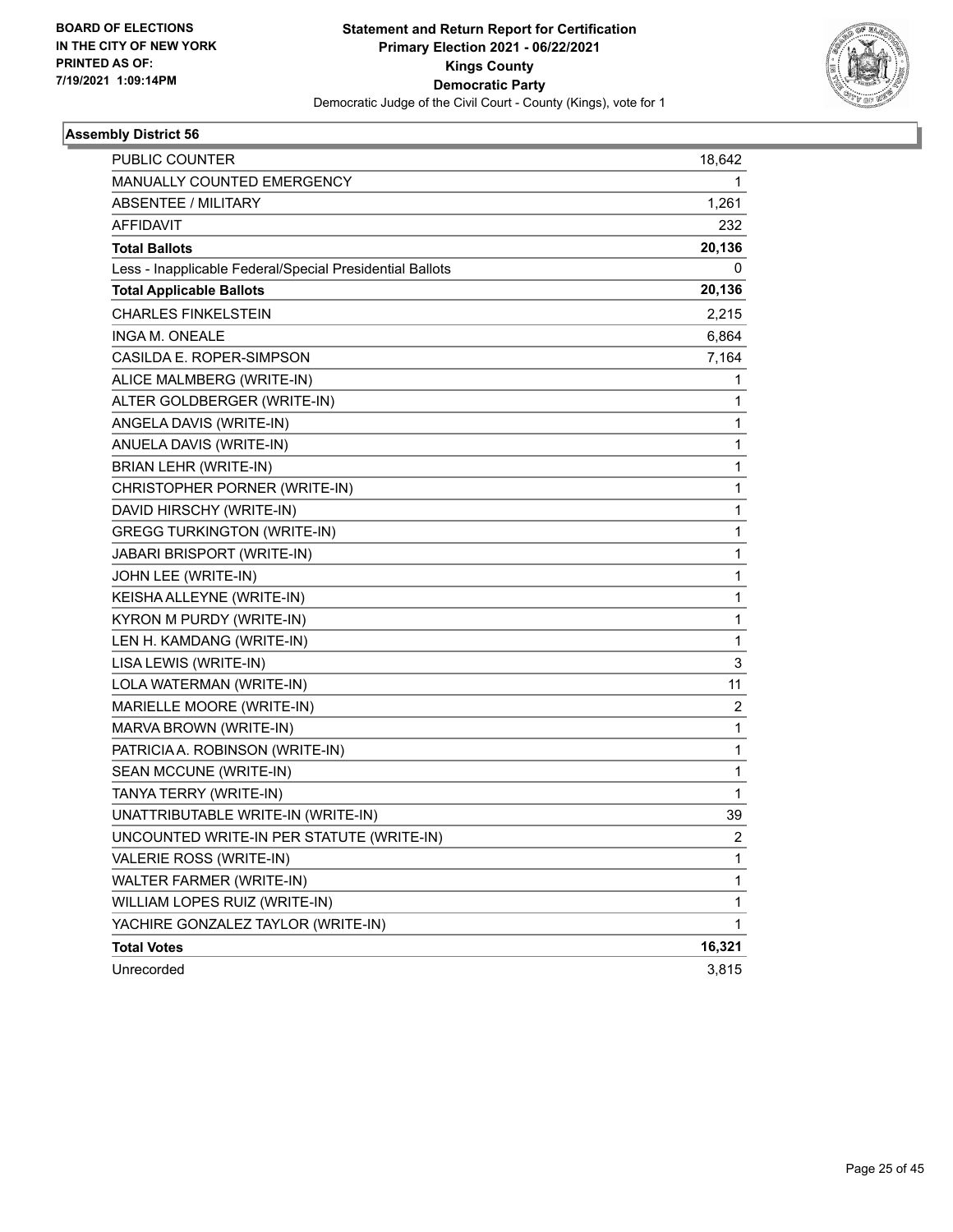

| PUBLIC COUNTER                                           | 29,715 |
|----------------------------------------------------------|--------|
| MANUALLY COUNTED EMERGENCY                               | 0      |
| <b>ABSENTEE / MILITARY</b>                               | 2,352  |
| <b>AFFIDAVIT</b>                                         | 399    |
| <b>Total Ballots</b>                                     | 32,466 |
| Less - Inapplicable Federal/Special Presidential Ballots | 0      |
| <b>Total Applicable Ballots</b>                          | 32,466 |
| <b>CHARLES FINKELSTEIN</b>                               | 3,106  |
| INGA M. ONEALE                                           | 11,033 |
| CASILDA E. ROPER-SIMPSON                                 | 11,056 |
| ADRIENNE GANH (WRITE-IN)                                 | 1      |
| ALEXANDRIA OCASIO CORTEZ (WRITE-IN)                      | 1      |
| ANDREW COHEN (WRITE-IN)                                  | 1      |
| ANIKA SMILEY (WRITE-IN)                                  | 1      |
| ANTHONY D. GAY (WRITE-IN)                                | 1      |
| <b>BARACK OBAMA (WRITE-IN)</b>                           | 1      |
| BERNIE SANDERS (WRITE-IN)                                | 1      |
| BRYAN CHANTU (WRITE-IN)                                  | 2      |
| CAYLEEN POLANCO (WRITE-IN)                               | 1      |
| CHRISTOPHER WALLACE (WRITE-IN)                           | 1      |
| CLINTON M MILLER (WRITE-IN)                              | 1      |
| COLINFORD MATTIS (WRITE-IN)                              | 2      |
| CRISTINA CRETORA (WRITE-IN)                              | 1      |
| DANIEL AIN (WRITE-IN)                                    | 1      |
| DANIEL SIMONETTE (WRITE-IN)                              | 1      |
| DANIELLE WARD (WRITE-IN)                                 | 1      |
| DAVI BRUNO (WRITE-IN)                                    | 1      |
| DAVIS MCCLEAN (WRITE-IN)                                 | 1      |
| DAWSON MORTON (WRITE-IN)                                 | 1      |
| DIANA CHOI (WRITE-IN)                                    | 1      |
| ELIZABETH WARREN (WRITE-IN)                              | 1      |
| HARRISON WATKINS (WRITE-IN)                              | 1      |
| HEELA CAPELL (WRITE-IN)                                  | 8      |
| HERB EISENBERG (WRITE-IN)                                | 1      |
| ISAAC WRIGHT JR. (WRITE-IN)                              | 1      |
| JACK BROWN (WRITE-IN)                                    | 1      |
| JACOB DE GROM (WRITE-IN)                                 | 1      |
| JAMES KATZ (WRITE-IN)                                    | 1      |
| JANICE DOE (WRITE-IN)                                    | 1      |
| JEFF GORDON (WRITE-IN)                                   | 1      |
| JOE ROGAN (WRITE-IN)                                     | 1      |
| JOHN HATCHETT (WRITE-IN)                                 | 1      |
| JOHN LINDU (WRITE-IN)                                    | 1      |
| JOHN OLIVER (WRITE-IN)                                   | 1      |
| JONATHAN CORRERA (WRITE-IN)                              | 1      |
| JOSEPH NIVER (WRITE-IN)                                  | 1      |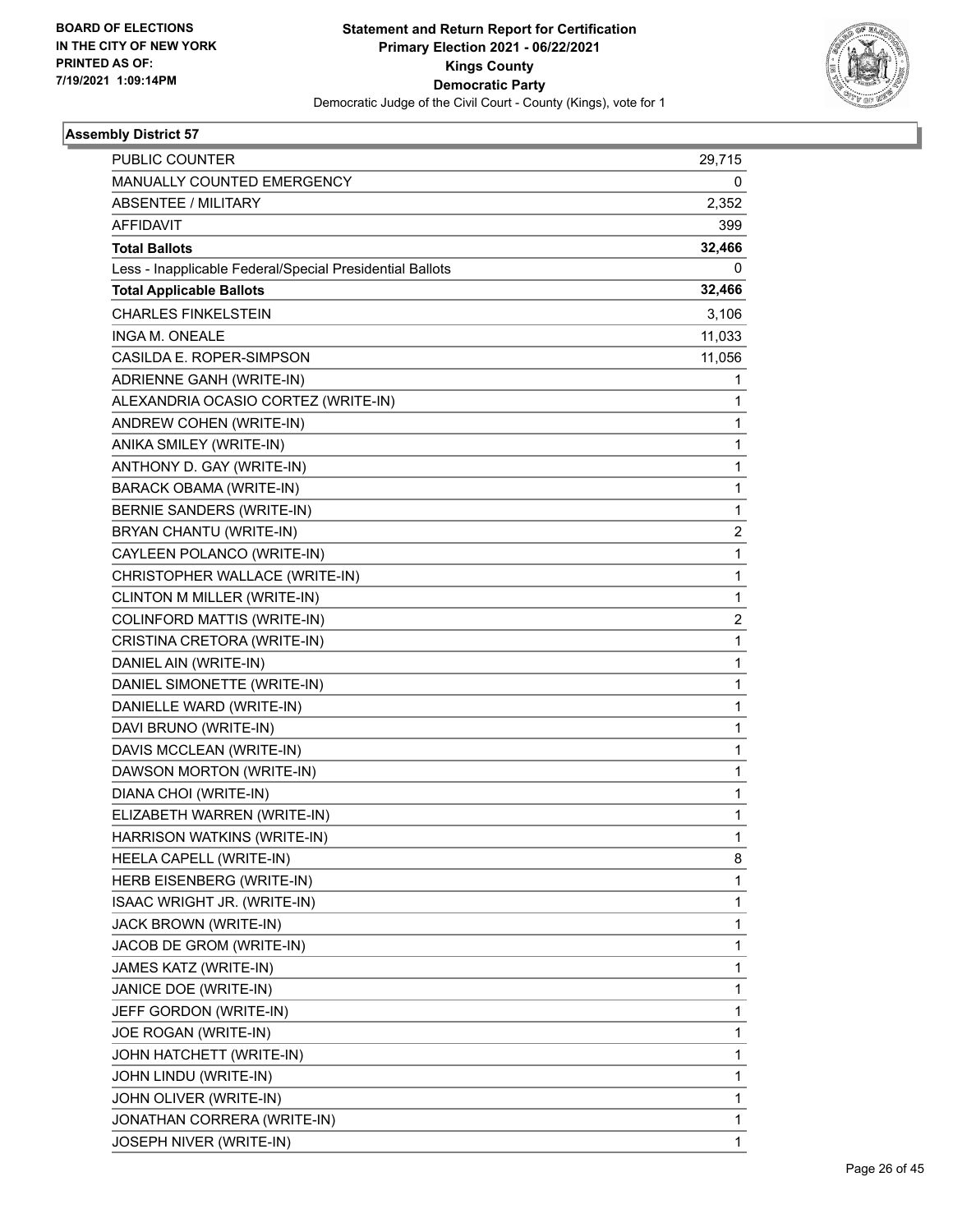

| JOSEPH PALANDRAN (WRITE-IN)               | 1      |
|-------------------------------------------|--------|
| LAURIE SCHEMAN (WRITE-IN)                 | 1      |
| LISA LEWIS (WRITE-IN)                     | 8      |
| LISA LEWSI (WRITE-IN)                     | 1      |
| LOLA WATERMAN (WRITE-IN)                  | 4      |
| LULA WATERMAN (WRITE-IN)                  | 1      |
| MARGARET S. CHIN (WRITE-IN)               | 3      |
| MARGARETH DOMINIQUE (WRITE-IN)            | 1      |
| MARGARETH SPILLANE (WRITE-IN)             | 1      |
| MARIA ARIAS (WRITE-IN)                    | 1      |
| MARVA BROWN (WRITE-IN)                    | 6      |
| MARVIN DAY (WRITE-IN)                     | 1      |
| MAYA WILEY (WRITE-IN)                     | 1      |
| MICHAEL BLOOMBERG (WRITE-IN)              | 1      |
| MILES KENYON (WRITE-IN)                   | 1      |
| MONICA KARPUK (WRITE-IN)                  | 1      |
| NICK WILTSIE (WRITE-IN)                   | 1      |
| NOLA WATERMAN (WRITE-IN)                  | 1      |
| PAUL WOOTEN (WRITE-IN)                    | 1      |
| REBECCA WINKEL (WRITE-IN)                 | 1      |
| RENE COLLYMORE (WRITE-IN)                 | 1      |
| ROGER WAREHAM (WRITE-IN)                  | 1      |
| SAM WITHROW (WRITE-IN)                    | 1      |
| SHAREN D. HUDSON (WRITE-IN)               | 1      |
| SHARLENE BROWN-LEE (WRITE-IN)             | 1      |
| SHERYL FELDMAN (WRITE-IN)                 | 1      |
| SHIRLAINE MCCRAY (WRITE-IN)               | 1      |
| SYLVIA KINARD (WRITE-IN)                  | 1      |
| TEJAL KOTHARI (WRITE-IN)                  | 1      |
| TERRY DORNER (WRITE-IN)                   | 1      |
| UNATTRIBUTABLE WRITE-IN (WRITE-IN)        | 62     |
| UNCOUNTED WRITE-IN PER STATUTE (WRITE-IN) | 1      |
| VICTOR BURGOS (WRITE-IN)                  | 1      |
| YONAH ZEIZ (WRITE-IN)                     | 1      |
| <b>Total Votes</b>                        | 25,352 |
| Unrecorded                                | 7,114  |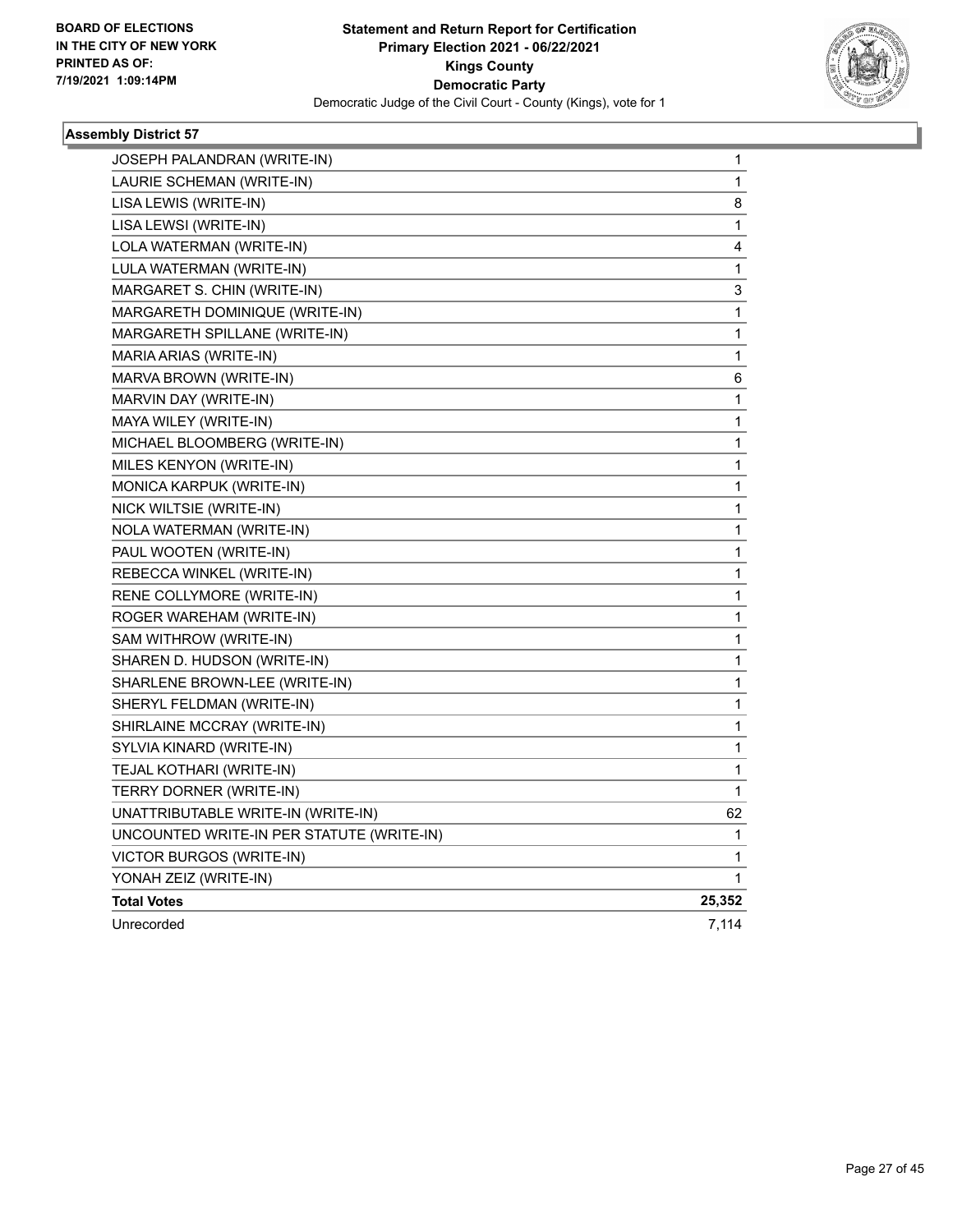

| PUBLIC COUNTER                                           | 15,341         |
|----------------------------------------------------------|----------------|
| MANUALLY COUNTED EMERGENCY                               | 0              |
| <b>ABSENTEE / MILITARY</b>                               | 1,351          |
| <b>AFFIDAVIT</b>                                         | 53             |
| <b>Total Ballots</b>                                     | 16,745         |
| Less - Inapplicable Federal/Special Presidential Ballots | $\Omega$       |
| <b>Total Applicable Ballots</b>                          | 16,745         |
| <b>CHARLES FINKELSTEIN</b>                               | 2,906          |
| <b>INGA M. ONEALE</b>                                    | 4,756          |
| CASILDA E. ROPER-SIMPSON                                 | 5,307          |
| BERNIE SANDERS (WRITE-IN)                                | 1              |
| ERNEST MORGAN (WRITE-IN)                                 | $\mathbf{1}$   |
| HEELA CAPELL (WRITE-IN)                                  | $\mathbf{1}$   |
| KANYA WEST (WRITE-IN)                                    | $\mathbf{1}$   |
| LOLA WATERMAN (WRITE-IN)                                 | $\mathsf 3$    |
| ROHAN MANSHELL (WRITE-IN)                                | $\overline{2}$ |
| SEAN CAMPBELL (WRITE-IN)                                 | $\mathbf{1}$   |
| SHAREN D. HUDSON (WRITE-IN)                              | $\mathbf{1}$   |
| SHERLAUD DANIELS (WRITE-IN)                              | $\mathbf{1}$   |
| SUNY HOSTIN (WRITE-IN)                                   | 1              |
| SUSAN MASTER (WRITE-IN)                                  | $\mathbf{1}$   |
| TASHINA BUFFALOE (WRITE-IN)                              | $\mathbf{1}$   |
| UNATTRIBUTABLE WRITE-IN (WRITE-IN)                       | 15             |
| <b>Total Votes</b>                                       | 12,999         |
| Unrecorded                                               | 3,746          |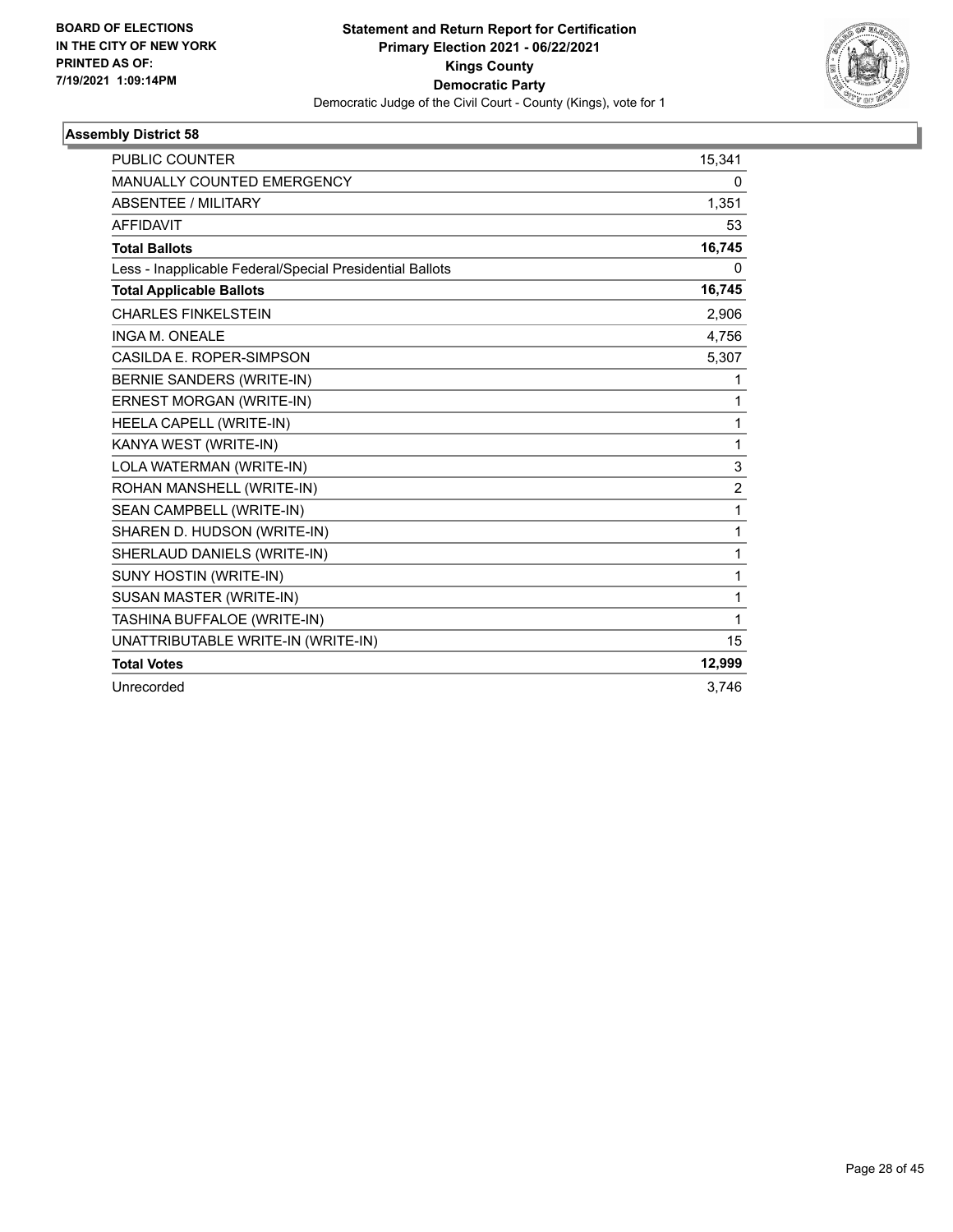

| <b>PUBLIC COUNTER</b>                                    | 13,456           |
|----------------------------------------------------------|------------------|
| <b>MANUALLY COUNTED EMERGENCY</b>                        | 0                |
| <b>ABSENTEE / MILITARY</b>                               | 1,246            |
| <b>AFFIDAVIT</b>                                         | 48               |
| <b>Total Ballots</b>                                     | 14,750           |
| Less - Inapplicable Federal/Special Presidential Ballots | 0                |
| <b>Total Applicable Ballots</b>                          | 14,750           |
| <b>CHARLES FINKELSTEIN</b>                               | 3,876            |
| <b>INGA M. ONEALE</b>                                    | 3,945            |
| CASILDA E. ROPER-SIMPSON                                 | 4,168            |
| BERNIE SANDERS (WRITE-IN)                                | 1                |
| BRIAN T. NOEL (WRITE-IN)                                 | 1                |
| CORY JOHNSON (WRITE-IN)                                  | 1                |
| DONALD TRUMP (WRITE-IN)                                  | $\mathbf{1}$     |
| ESTHER PAUL (WRITE-IN)                                   | $\mathbf{1}$     |
| JACKIE HUNTER (WRITE-IN)                                 | $\mathbf{1}$     |
| JALIL STEWART (WRITE-IN)                                 | $\mathbf 1$      |
| JOSH CALLISTE (WRITE-IN)                                 | $\mathbf{1}$     |
| KEISHA ALLEYNE (WRITE-IN)                                | $\mathbf{1}$     |
| KERVENS DORCELY (WRITE-IN)                               | $\overline{c}$   |
| LISA LEWIS (WRITE-IN)                                    | $\overline{c}$   |
| LOLA WATERMAN (WRITE-IN)                                 | $\mathbf{1}$     |
| LOUIS PASSALAEGAA (WRITE-IN)                             | $\mathbf{1}$     |
| MARVA BROWN (WRITE-IN)                                   | $\boldsymbol{2}$ |
| NATASHA MOORE (WRITE-IN)                                 | $\mathbf{1}$     |
| ROBIN SHEARES (WRITE-IN)                                 | $\mathbf{1}$     |
| STEWART B MILSTEN (WRITE-IN)                             | $\mathbf 1$      |
| THOMAS ANDROPOLI (WRITE-IN)                              | $\mathbf{1}$     |
| UNATTRIBUTABLE WRITE-IN (WRITE-IN)                       | 23               |
| WAYNE HYLTON (WRITE-IN)                                  | 1                |
| <b>Total Votes</b>                                       | 12,034           |
| Unrecorded                                               | 2,716            |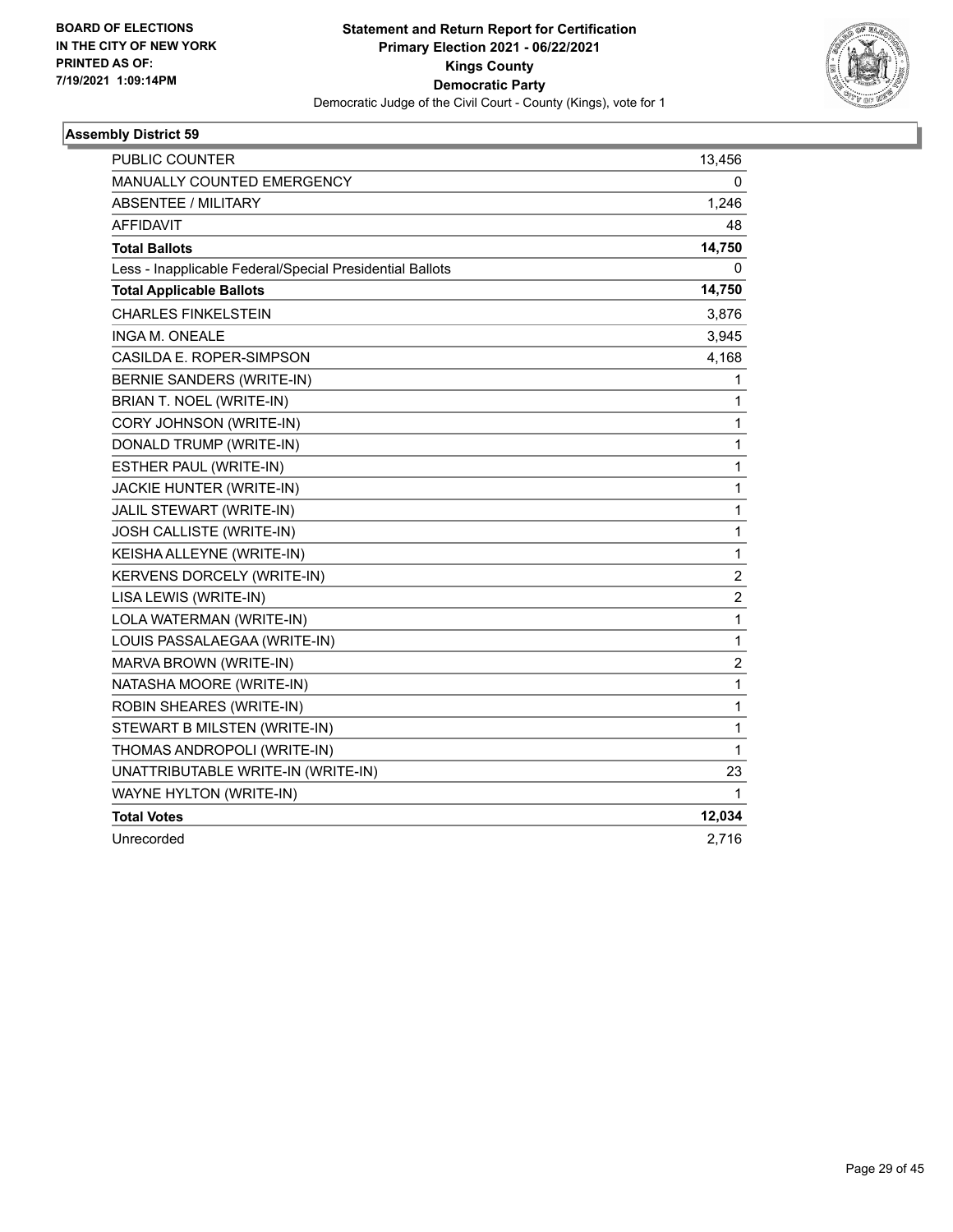

| <b>PUBLIC COUNTER</b>                                    | 13,035         |
|----------------------------------------------------------|----------------|
| MANUALLY COUNTED EMERGENCY                               | 0              |
| ABSENTEE / MILITARY                                      | 1,039          |
| <b>AFFIDAVIT</b>                                         | 71             |
| <b>Total Ballots</b>                                     | 14,145         |
| Less - Inapplicable Federal/Special Presidential Ballots | 0              |
| <b>Total Applicable Ballots</b>                          | 14,145         |
| <b>CHARLES FINKELSTEIN</b>                               | 2,715          |
| <b>INGA M. ONEALE</b>                                    | 4,200          |
| CASILDA E. ROPER-SIMPSON                                 | 4,561          |
| ADENIKE OLANEVAJIN (WRITE-IN)                            | 1              |
| CARMEN PACHECO (WRITE-IN)                                | 4              |
| DELLASE A. WANMAKER (WRITE-IN)                           | 1              |
| ERIC ADAMS (WRITE-IN)                                    | 1              |
| HASHAM ELMILIGY (WRITE-IN)                               | 1              |
| KEISHA ALLEYNE (WRITE-IN)                                | 18             |
| KIM ELLIS (WRITE-IN)                                     | 1              |
| LOLA WATERMAN (WRITE-IN)                                 | $\overline{c}$ |
| MARVA BROWN (WRITE-IN)                                   | $\overline{2}$ |
| UNATTRIBUTABLE WRITE-IN (WRITE-IN)                       | 25             |
| <b>Total Votes</b>                                       | 11,532         |
| Unrecorded                                               | 2.613          |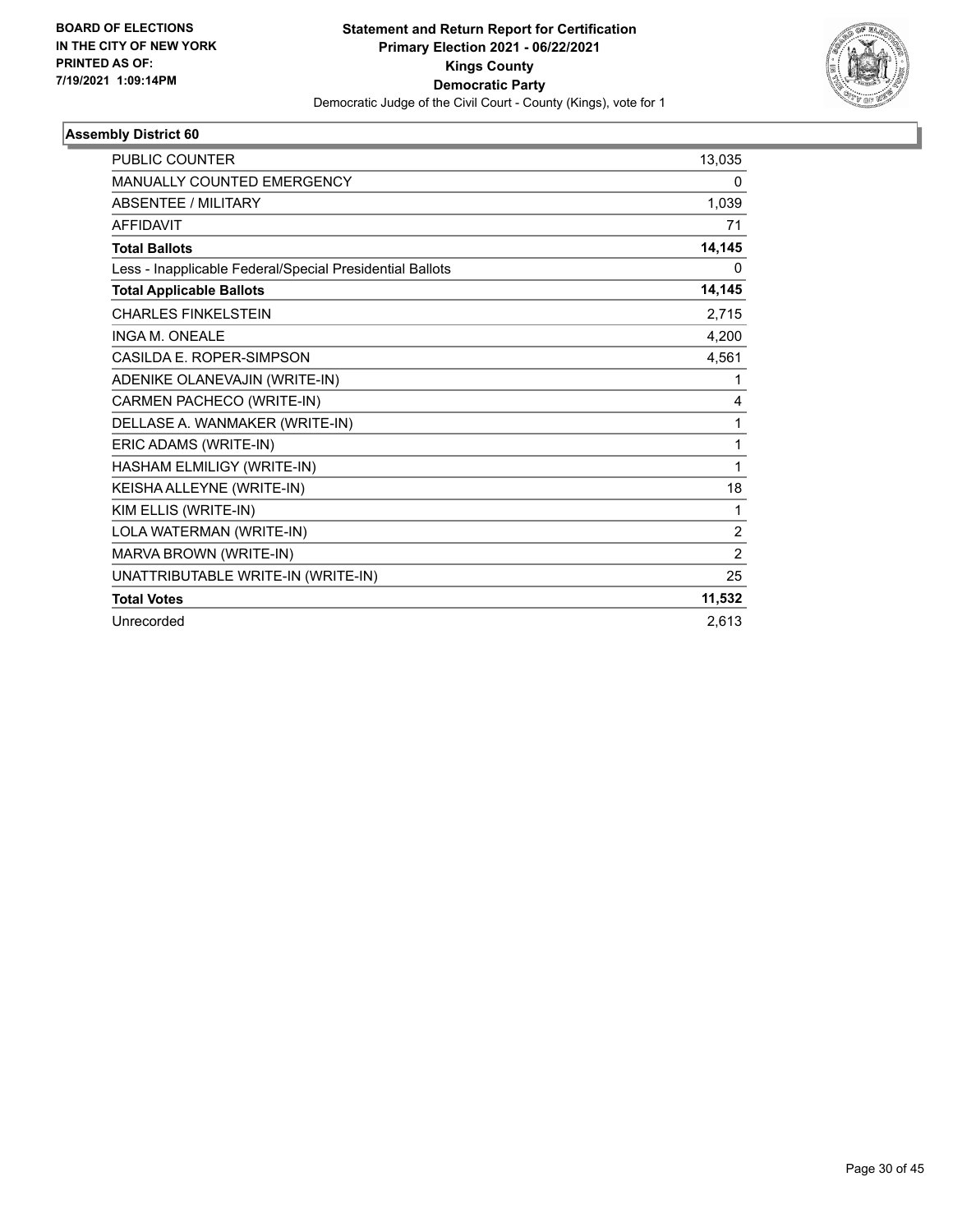

| <b>PUBLIC COUNTER</b>                                    | 2,853 |
|----------------------------------------------------------|-------|
| <b>MANUALLY COUNTED EMERGENCY</b>                        | 0     |
| ABSENTEE / MILITARY                                      | 369   |
| <b>AFFIDAVIT</b>                                         | 19    |
| <b>Total Ballots</b>                                     | 3,241 |
| Less - Inapplicable Federal/Special Presidential Ballots | 0     |
| <b>Total Applicable Ballots</b>                          | 3,241 |
| <b>CHARLES FINKELSTEIN</b>                               | 750   |
| <b>INGA M. ONEALE</b>                                    | 982   |
| CASILDA E. ROPER-SIMPSON                                 | 747   |
| AZALIA TORRES (WRITE-IN)                                 | 1     |
| <b>BERNIE SANDERS (WRITE-IN)</b>                         | 1     |
| <b>BRIAN T DOHERTY (WRITE-IN)</b>                        | 1     |
| CHARLES F BEEHN (WRITE-IN)                               | 1     |
| ELLA NUCHE (WRITE-IN)                                    | 1     |
| LUKE BOJARSKI (WRITE-IN)                                 | 1     |
| MARK PARTNOW (WRITE-IN)                                  | 1     |
| MAX ROSE (WRITE-IN)                                      | 1     |
| MICHAEL BLOOMBERG (WRITE-IN)                             | 1     |
| PETER SALBER (WRITE-IN)                                  | 1     |
| RICHARD FZZO (WRITE-IN)                                  | 1     |
| STEPHEN A HARRISON (WRITE-IN)                            | 1     |
| UNATTRIBUTABLE WRITE-IN (WRITE-IN)                       | 5     |
| <b>Total Votes</b>                                       | 2,496 |
| Unrecorded                                               | 745   |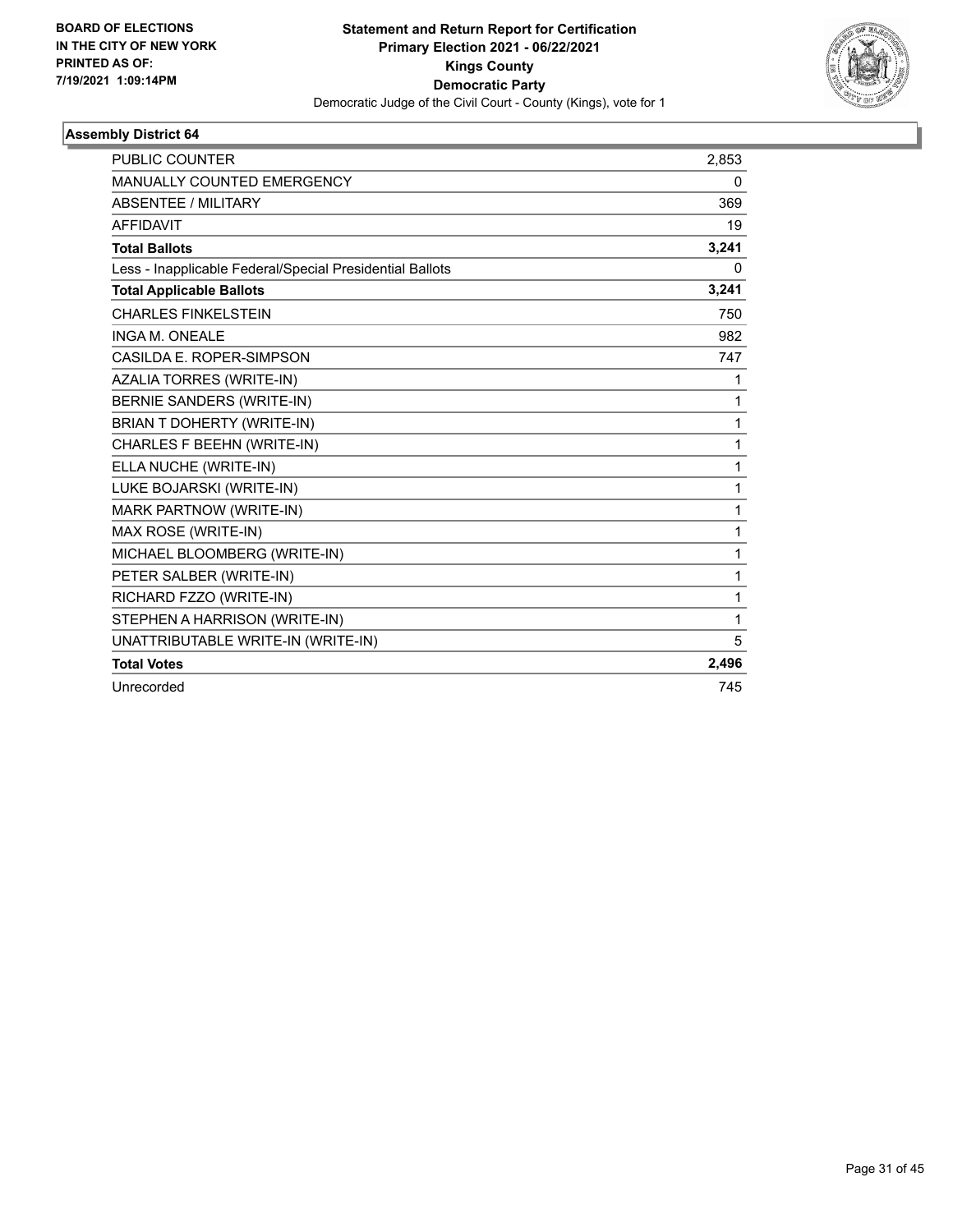

| <b>PUBLIC COUNTER</b>                                    | 291,986        |
|----------------------------------------------------------|----------------|
| MANUALLY COUNTED EMERGENCY                               | 41             |
| <b>ABSENTEE / MILITARY</b>                               | 29,233         |
| <b>AFFIDAVIT</b>                                         | 2,555          |
| <b>Total Ballots</b>                                     | 323,815        |
| Less - Inapplicable Federal/Special Presidential Ballots | 0              |
| <b>Total Applicable Ballots</b>                          | 323,815        |
| <b>CHARLES FINKELSTEIN</b>                               | 70,731         |
| INGA M. ONEALE                                           | 92,645         |
| CASILDA E. ROPER-SIMPSON                                 | 89,566         |
| AARON ANDRES (WRITE-IN)                                  | 1              |
| AARON EISENBERG (WRITE-IN)                               | 1              |
| AARON ITZKOWITZ (WRITE-IN)                               | 1              |
| AARON ROSENBERG (WRITE-IN)                               | 1              |
| AARON SILVERS (WRITE-IN)                                 | $\overline{2}$ |
| AARON WEINFELD (WRITE-IN)                                | 1              |
| ABIGAIL EVERETT (WRITE-IN)                               | 1              |
| ABRAHAM AARON PERL (WRITE-IN)                            | 1              |
| ADAM ASCIONE D"ELIA (WRITE-IN)                           | 1              |
| ADAM DILEO (WRITE-IN)                                    | 3              |
| ADAM MEYERS (WRITE-IN)                                   | 1              |
| ADAM SGRO (WRITE-IN)                                     | 1              |
| ADENIKE OLANEVAJIN (WRITE-IN)                            | 1              |
| ADOM DILEO (WRITE-IN)                                    | 1              |
| ADRIENNE GANH (WRITE-IN)                                 | 1              |
| ADRIENNE WELLS (WRITE-IN)                                | 1              |
| AL PACINO (WRITE-IN)                                     | 1              |
| ALAN L STEWART (WRITE-IN)                                | 1              |
| ALEX PELLETTERS (WRITE-IN)                               | 1              |
| ALEXANDRA NOYES (WRITE-IN)                               | 1              |
| ALEXANDRIA OCASIO CORTEZ (WRITE-IN)                      | 2              |
| ALFRED E NEWMAN (WRITE-IN)                               | 1              |
| ALFREDO M. ROSADO (WRITE-IN)                             | 1              |
| ALI AJAMU ESQ (WRITE-IN)                                 | 1              |
| ALICE MALMBERG (WRITE-IN)                                | 1              |
| ALICIA BOYD (WRITE-IN)                                   | 1              |
| ALLAN JANKOWITZ (WRITE-IN)                               | 1              |
| ALTER GOLDBERGER (WRITE-IN)                              | 1              |
| AMAYO BONILLA (WRITE-IN)                                 | 1              |
| AMRON BLEBEER (WRITE-IN)                                 | 1              |
| AMY M. HELD (WRITE-IN)                                   | 1              |
| AMY R. HUGGANS (WRITE-IN)                                | 2              |
| ANAETTE L FRANKLIN (WRITE-IN)                            | 1              |
| ANDRE SIMMONS (WRITE-IN)                                 | 1              |
| ANDREA JONES (WRITE-IN)                                  | 1              |
| ANDREW COHEN (WRITE-IN)                                  | 1              |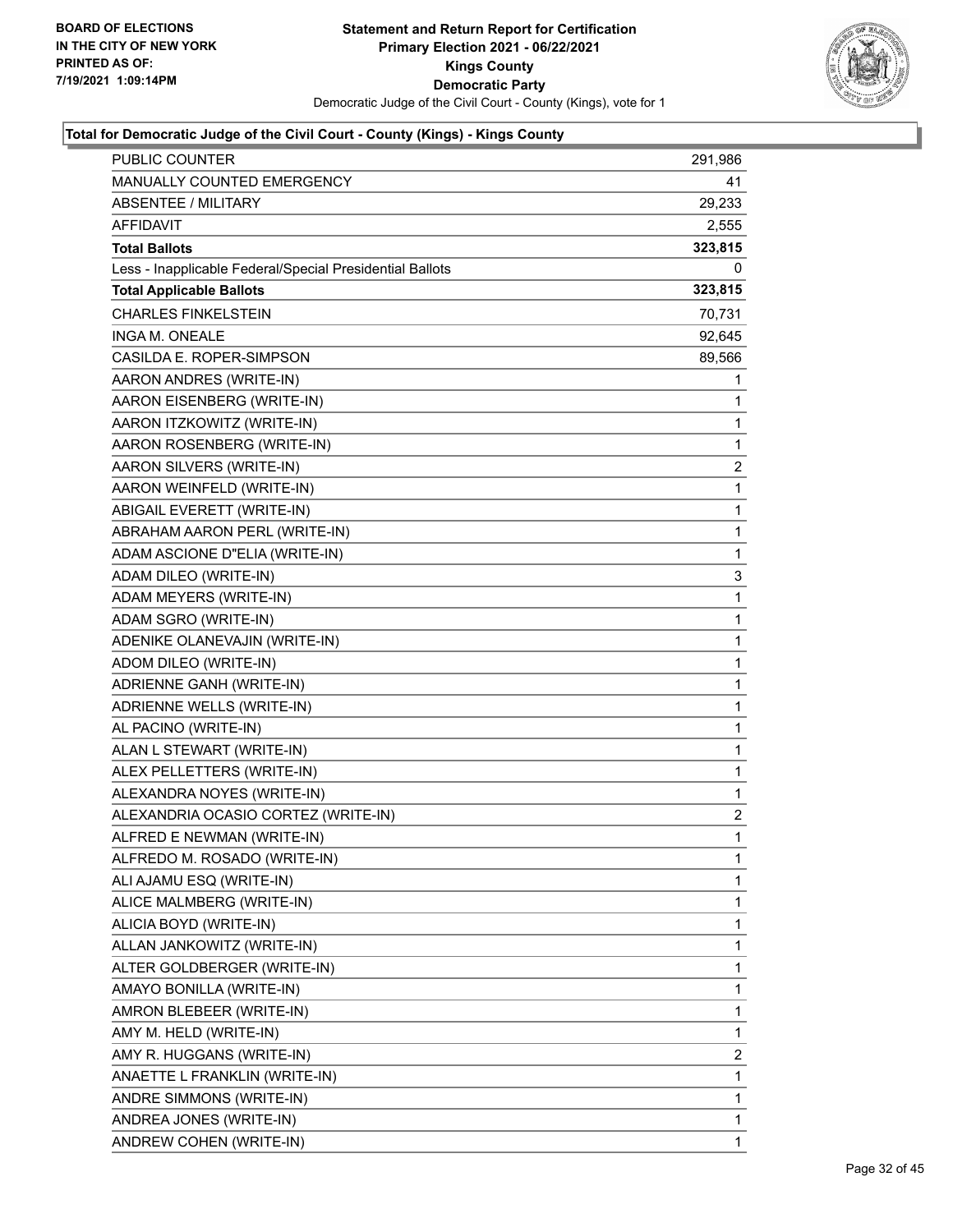

| ANDREW GOUNARDES (WRITE-IN)      | $\mathbf{1}$    |
|----------------------------------|-----------------|
| ANDREW YANG (WRITE-IN)           | 8               |
| ANGELA DAVIS (WRITE-IN)          | 1               |
| ANGELA PINK (WRITE-IN)           | 5               |
| ANGELO GASCON (WRITE-IN)         | 1               |
| ANIKA SMILEY (WRITE-IN)          | 1               |
| ANN APPLEBAUM (WRITE-IN)         | $\mathbf{1}$    |
| ANN OLIVER (WRITE-IN)            | $\mathbf{1}$    |
| ANTHONY D. GAY (WRITE-IN)        | 1               |
| ANTHONY GINI (WRITE-IN)          | 1               |
| ANTHONY R. CACCAMO (WRITE-IN)    | 3               |
| ANTWON KENNEDY (WRITE-IN)        | 1               |
| ANUELA DAVIS (WRITE-IN)          | 1               |
| ARJAY YAO (WRITE-IN)             | 2               |
| ARON WINFELD (WRITE-IN)          | 1               |
| ARTHUR GETMAN (WRITE-IN)         | $\mathbf{1}$    |
| ASHLEY PASCOE (WRITE-IN)         | $\mathbf{1}$    |
| ASIJE PETITGAND (WRITE-IN)       | 1               |
| <b>AUDREY STRAUSS (WRITE-IN)</b> | $\mathbf{1}$    |
| AURORA VEGA (WRITE-IN)           | $\mathbf{1}$    |
| AVIGDOR MILLER (WRITE-IN)        | 7               |
| AZALIA TORRES (WRITE-IN)         | $\mathbf{1}$    |
| AZEALIA TORRES (WRITE-IN)        | $\mathbf{1}$    |
| <b>BANJO GROSS (WRITE-IN)</b>    | 1               |
| <b>BARACK OBAMA (WRITE-IN)</b>   | 4               |
| <b>BARDICHER LEVY (WRITE-IN)</b> | 1               |
| BASYA KASINITZ (WRITE-IN)        | 1               |
| BENNETT CAPERS (WRITE-IN)        | $\mathbf{1}$    |
| BERKELY MITCHELL (WRITE-IN)      | $\mathbf 1$     |
| BERNELEY MITCHEL (WRITE-IN)      | 1               |
| <b>BERNIE SANDERS (WRITE-IN)</b> | 12 <sup>°</sup> |
| BERYL FOSTER ANDRES (WRITE-IN)   | $\mathbf 1$     |
| BILL SMITH (WRITE-IN)            | 1               |
| <b>BLAKE GRIFFIN (WRITE-IN)</b>  | 1               |
| BOBBY D LEONG (WRITE-IN)         | 1               |
| BOBBY WALSH (WRITE-IN)           | 1               |
| BONNIE GOLDBLUM (WRITE-IN)       | 1               |
| BOREI OLAM (WRITE-IN)            | 1               |
| <b>BRAIN LEUNG (WRITE-IN)</b>    | 1               |
| BRENDAN ROSS (WRITE-IN)          | 1               |
| BRIAN LEHR (WRITE-IN)            | 1               |
| <b>BRIAN PISANO (WRITE-IN)</b>   | 1               |
| BRIAN T DOHERTY (WRITE-IN)       | 1               |
| BRIAN T. NOEL (WRITE-IN)         | 1               |
| BRYAN CHAMBERS (WRITE-IN)        | 1               |
| BRYAN CHANTU (WRITE-IN)          | $\overline{2}$  |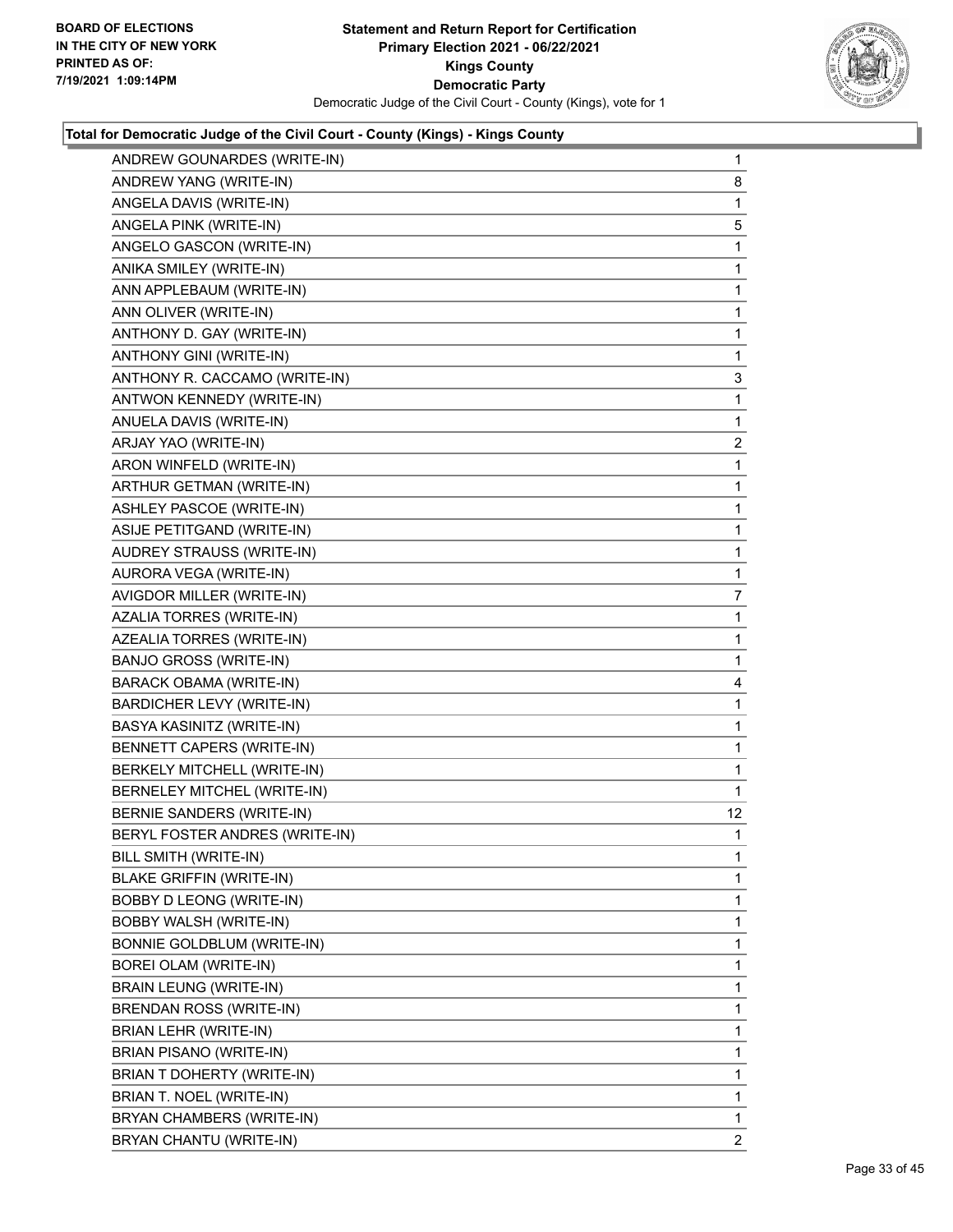

| BRYCE DELACRUZ (WRITE-IN)             | $\mathbf{1}$   |
|---------------------------------------|----------------|
| BRYN NIEBOER (WRITE-IN)               | $\mathbf{1}$   |
| CARL NICKERSEN (WRITE-IN)             | $\mathbf{1}$   |
| CARLA P HERNANDEZ (WRITE-IN)          | $\mathbf{1}$   |
| CARLOS DANGER (WRITE-IN)              | $\mathbf{1}$   |
| CARLOS OPLACIO SR (WRITE-IN)          | $\mathbf{1}$   |
| CARLOS OPLACIO SR. (WRITE-IN)         | 1              |
| CARMEN PACCHECO (WRITE-IN)            | $\overline{2}$ |
| CARMEN PACHECHO (WRITE-IN)            | $\overline{2}$ |
| CARMEN PACHECO (WRITE-IN)             | 7              |
| CATHERINE CHRISTIAN (WRITE-IN)        | $\mathbf{1}$   |
| CATHERINE J. PEREZ (WRITE-IN)         | $\mathbf{1}$   |
| CAYLEEN POLANCO (WRITE-IN)            | $\mathbf 1$    |
| CHARLES F BEEHN (WRITE-IN)            | $\mathbf{1}$   |
| CHEEWAO YIP (WRITE-IN)                | $\mathbf{1}$   |
| CHERRY JEFFY (WRITE-IN)               | $\mathbf{1}$   |
| CHLOE EMMA HUGHES (WRITE-IN)          | $\mathbf{1}$   |
| CHRISTOPHER CARROLL (WRITE-IN)        | $\mathbf{1}$   |
| CHRISTOPHER PORNER (WRITE-IN)         | $\mathbf 1$    |
| CHRISTOPHER REO (WRITE-IN)            | 1              |
| CHRISTOPHER WALLACE (WRITE-IN)        | $\overline{2}$ |
| CHUCK NORRIS (WRITE-IN)               | $\mathbf{1}$   |
| CLAUDIA LECHUGA (WRITE-IN)            | $\mathbf{1}$   |
| CLINTON M MILLER (WRITE-IN)           | $\mathbf{1}$   |
| COLINFORD MATTIS (WRITE-IN)           | $\overline{c}$ |
| CONNER LORENZO (WRITE-IN)             | $\mathbf{1}$   |
| CORY JOHNSON (WRITE-IN)               | $\mathbf{1}$   |
| <b>COUERTENEY THOMPSON (WRITE-IN)</b> | $\mathbf{1}$   |
| COURTNEY HEAVEY (WRITE-IN)            | $\mathbf{1}$   |
| CRAIG B GADDY (WRITE-IN)              | $\mathbf{1}$   |
| CRISTINA CRETORA (WRITE-IN)           | 1              |
| CURTIS SLIWA (WRITE-IN)               | $\overline{2}$ |
| CYNTHIA NIXON (WRITE-IN)              | 1              |
| DALE BERSON (WRITE-IN)                | 1              |
| DANIEL ABDUL MALAK (WRITE-IN)         | 1              |
| DANIEL AIN (WRITE-IN)                 | $\mathbf{1}$   |
| DANIEL C MONTGOMEY (WRITE-IN)         | $\mathbf{1}$   |
| DANIEL EDELMAN (WRITE-IN)             | 1              |
| DANIEL LARUSSO (WRITE-IN)             | 1              |
| DANIEL SIMONETTE (WRITE-IN)           | 1              |
| DANIELLE LEVINE (WRITE-IN)            | 1              |
| DANIELLE WARD (WRITE-IN)              | $\mathbf{1}$   |
| DARA A. GADSDEN (WRITE-IN)            | 1              |
| DARIA ROSENBERG (WRITE-IN)            | 1              |
| DARRYL ROBERSON (WRITE-IN)            | 1              |
| DAVE CHATTERJEE (WRITE-IN)            | 1              |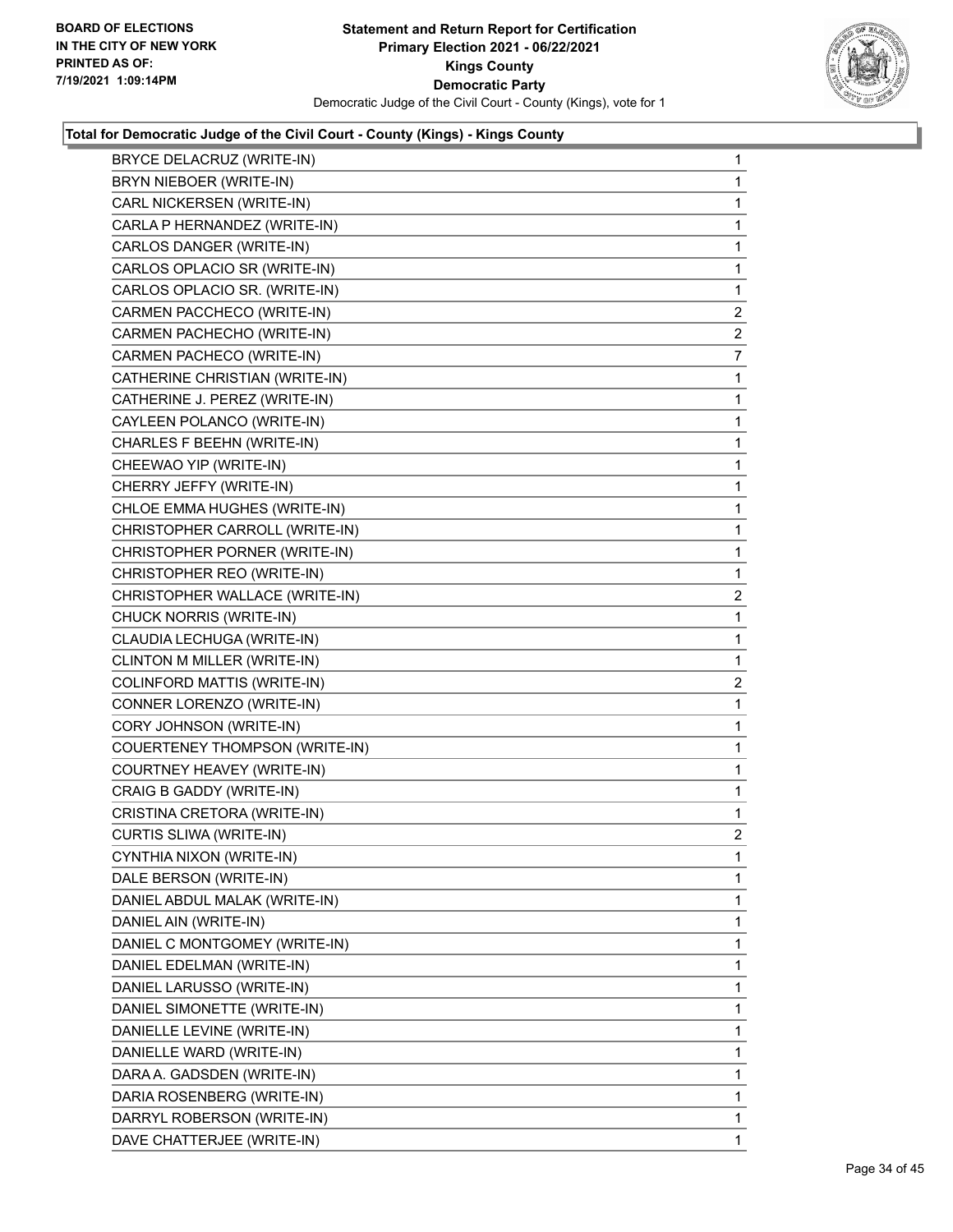

|                                    | 1            |
|------------------------------------|--------------|
| DAVI BRUNO (WRITE-IN)              | $\mathbf{1}$ |
| DAVID ADAM HERNANDEZ (WRITE-IN)    | 1            |
| DAVID HIRSCHY (WRITE-IN)           | 1            |
| DAVID KIRSHNER (WRITE-IN)          | 1            |
| DAVID L GENT (WRITE-IN)            | 1            |
| DAVID SMITH (WRITE-IN)             | 1            |
| DAVID WERBER (WRITE-IN)            | $\mathbf{1}$ |
| DAVID WERPIN (WRITE-IN)            | 1            |
| DAVIS MCCLEAN (WRITE-IN)           | 1            |
| DAWSON MORTON (WRITE-IN)           | 1            |
| DEBORAH LAUTER (WRITE-IN)          | 1            |
| DEBRA MORRIS (WRITE-IN)            | 1            |
| DELLASE A. WANMAKER (WRITE-IN)     | $\mathbf{1}$ |
| DENIS LOOF (WRITE-IN)              | 1            |
| DIANA CHOI (WRITE-IN)              | 1            |
| DIANNA MCDAUGALL (WRITE-IN)        | 1            |
| DIEGO STIGMA (WRITE-IN)            | 1            |
| DON GROSS (WRITE-IN)               | 1            |
| DONALD FAGEN (WRITE-IN)            | $\mathbf 1$  |
| DONALD TRUMP (WRITE-IN)            | 2            |
| DOUG HENWOOD (WRITE-IN)            | 2            |
| DOUNG GORDON (WRITE-IN)            | 1            |
| DU WILLANS (WRITE-IN)              | 1            |
| DWEYNIE ESTHER PAUL (WRITE-IN)     | 3            |
| DYLAN WEEKS (WRITE-IN)             | $\mathbf 1$  |
| EDEN KARLIK (WRITE-IN)             | 2            |
|                                    |              |
| EDWARD HARLEY (WRITE-IN)           | 1            |
| EDWARD JACOBS (WRITE-IN)           | 1            |
| ELAINE SCHACK-RODRIGUEZ (WRITE-IN) | 6            |
| ELISEO CABRERA (WRITE-IN)          | 1            |
| ELIZA FORMANT (WRITE-IN)           | $\mathbf{1}$ |
| ELIZABETH BAGOT (WRITE-IN)         | 1            |
| ELIZABETH MORROW (WRITE-IN)        | 1            |
| ELIZABETH WARREN (WRITE-IN)        | $\mathbf 1$  |
| ELLA NUCHE (WRITE-IN)              | 1            |
| ELLEN EDWARDS (WRITE-IN)           | 1            |
| EMMA BENEDEK (WRITE-IN)            | $\mathbf 1$  |
| EMMA MEADE (WRITE-IN)              | 1            |
| ENMOTT TERAN (WRITE-IN)            | 1            |
| ERIC ADAMS (WRITE-IN)              | 4            |
| ERIN PIERS (WRITE-IN)              | 1            |
| ERNEST MORGAN (WRITE-IN)           | 1            |
| ESTHER HALL (WRITE-IN)             | $\mathbf 1$  |
| ESTHER PAUL (WRITE-IN)             | 1            |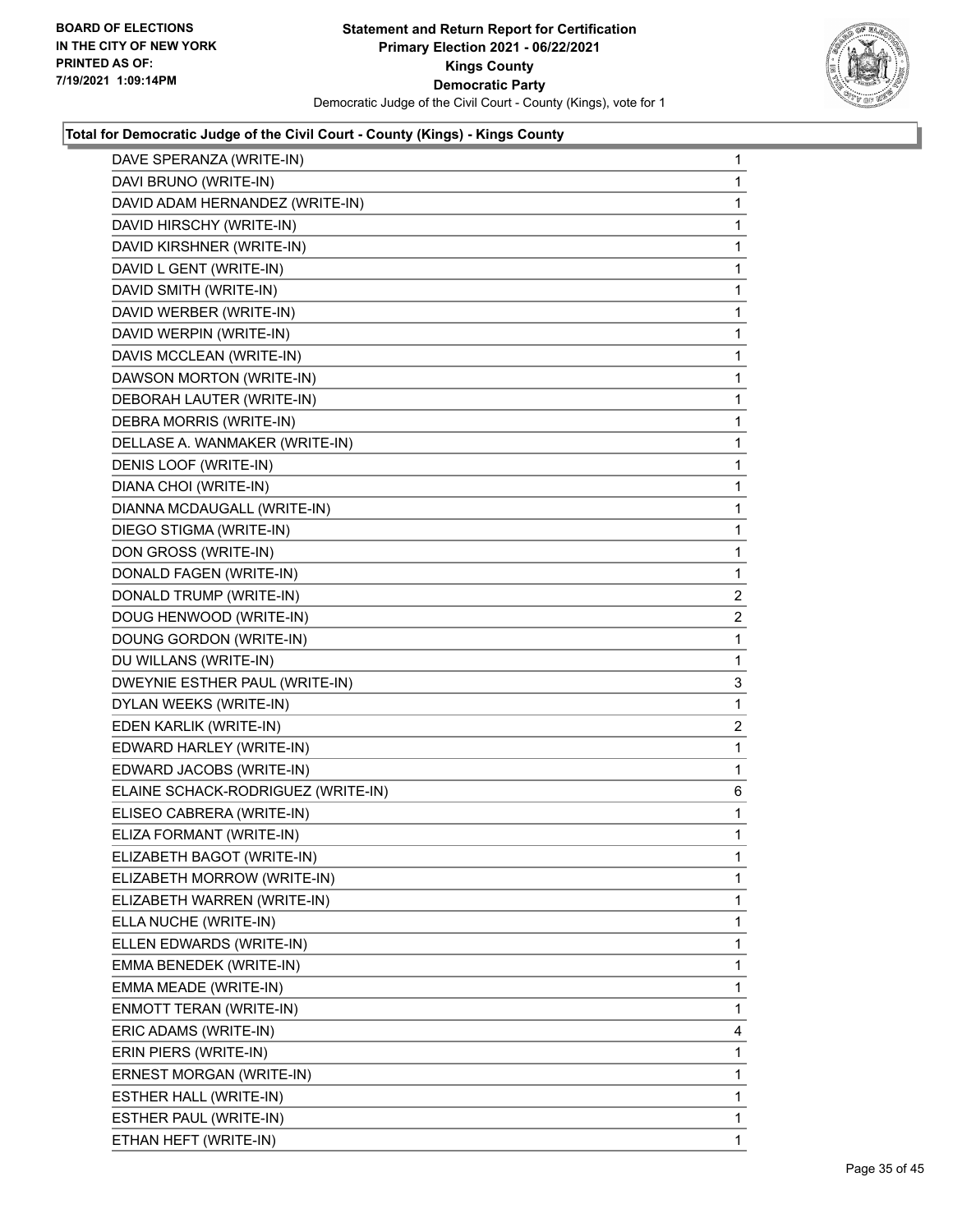

| EUGENE DEBT (WRITE-IN)             | $\mathbf{1}$   |
|------------------------------------|----------------|
| EVAN BEHELE (WRITE-IN)             | 1              |
| FAITA MEXELL (WRITE-IN)            | 1              |
| FARRIS JOHNSON (WRITE-IN)          | 1              |
| FELIX ORTIZ (WRITE-IN)             | 1              |
| FRANCES BELL HENRY (WRITE-IN)      | 1              |
| FRANCINE C. KATZ (WRITE-IN)        | 1              |
| FRANCIS SPENLOW (WRITE-IN)         | 1              |
| FRANKOBA STEVENS (WRITE-IN)        | 1              |
| FRIEDRICH ENGELS (WRITE-IN)        | 1              |
| GABRIEL ACRI (WRITE-IN)            | 1              |
| GAELEN HADLETT (WRITE-IN)          | 1              |
| <b>GAVRILO PRINCIP (WRITE-IN)</b>  | 1              |
| <b>GENNADY GOLDNY (WRITE-IN)</b>   | 1              |
| GEORGE A. JOWELL (WRITE-IN)        | 1              |
| <b>GEORGE PATAKI (WRITE-IN)</b>    | 1              |
| <b>GERALD SPENCE (WRITE-IN)</b>    | 1              |
| <b>GERARD ENRIGHT (WRITE-IN)</b>   | 1              |
| GIL AVINEN (WRITE-IN)              | 1              |
| <b>GLENN BUIWELL (WRITE-IN)</b>    | 1              |
| <b>GLENN HEAD (WRITE-IN)</b>       | 1              |
| <b>GLENROY GEORGE (WRITE-IN)</b>   | 1              |
| GLOMANI BRAVO LOPEZ (WRITE-IN)     | 1              |
| <b>GREGG TURKINGTON (WRITE-IN)</b> | 1              |
| <b>GREGORY BARON (WRITE-IN)</b>    | 1              |
| <b>GREGORY SMITH (WRITE-IN)</b>    | 1              |
| GUILLERMO TEJEDA (WRITE-IN)        | $\mathbf{1}$   |
| HAROLD THEURER (WRITE-IN)          | 1              |
| HARRISON WATKINS (WRITE-IN)        | 1              |
| HARRY RUBIN FALCONE (WRITE-IN)     | 1              |
| HASHAM ELMILIGY (WRITE-IN)         | 1              |
| HAVRY HELLEV (WRITE-IN)            | 1              |
| HEATHER MCCABE (WRITE-IN)          | 2              |
| HEATHER OLKER (WRITE-IN)           | 1              |
| HEELA CAPELL (WRITE-IN)            | 33             |
| HERB EISENBERG (WRITE-IN)          | 1              |
| HESHY TISCHLER (WRITE-IN)          | 1              |
| HILLARY CLINTON (WRITE-IN)         | 1              |
| HOWARD GRAUGARD (WRITE-IN)         | 1              |
| HOWARD WIEDER (WRITE-IN)           | 1              |
| IAN D. GIRSHEK (WRITE-IN)          | 2              |
| IGENIE HARRIS-BLENMAN (WRITE-IN)   | $\overline{2}$ |
| INNA GUZENFELD (WRITE-IN)          | 1              |
| IRENE OESTREICHER (WRITE-IN)       | 1              |
| ISAAC WRIGHT JR. (WRITE-IN)        | 1              |
| ISABELLA DAHLKE (WRITE-IN)         | $\mathbf{1}$   |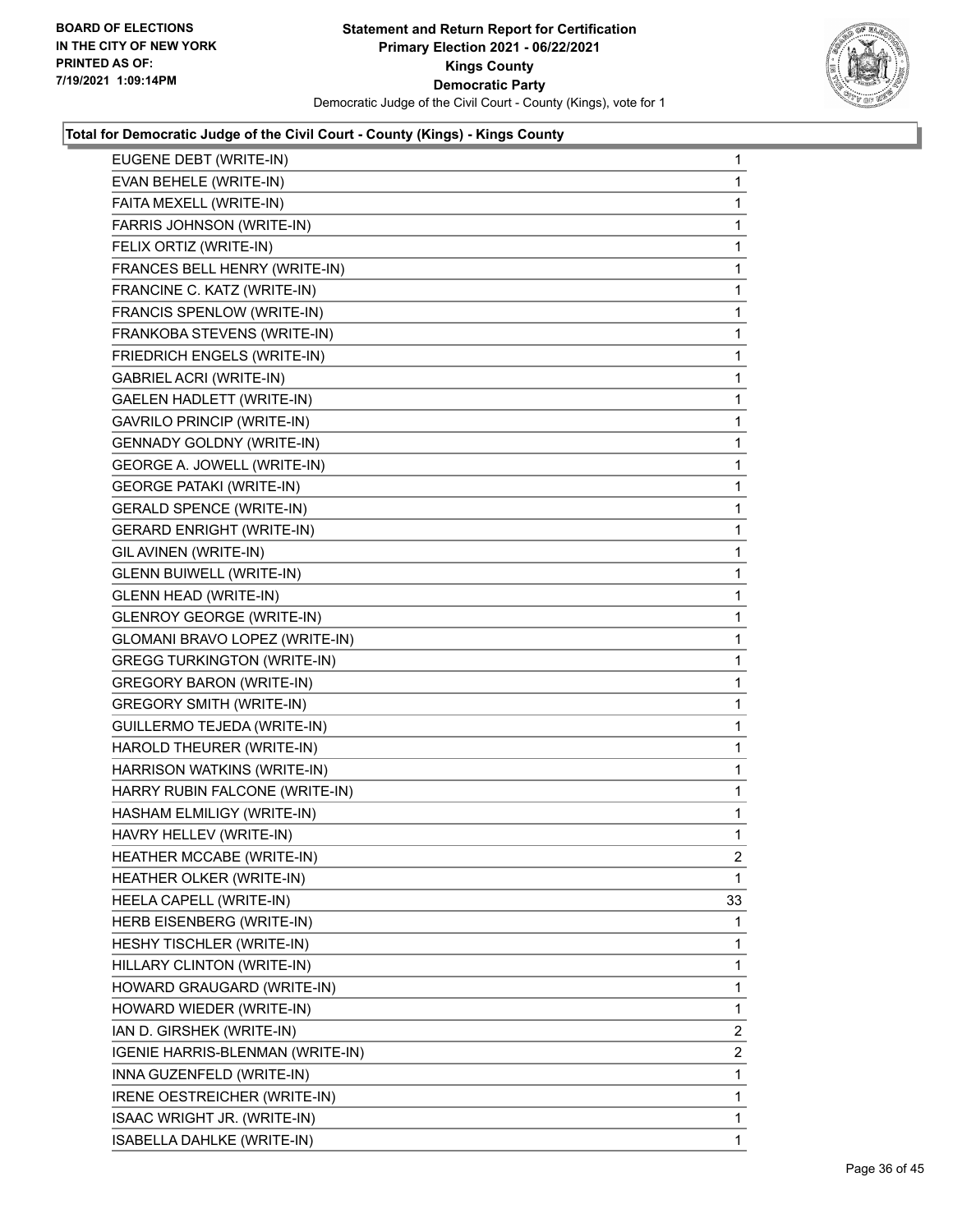

| <b>ISRAEL LICHT (WRITE-IN)</b>      | $\mathbf{1}$   |
|-------------------------------------|----------------|
| JABARI BRISPORT (WRITE-IN)          | 1              |
| JACK BROWN (WRITE-IN)               | 1              |
| JACK SCHOW (WRITE-IN)               | 1              |
| JACKIE HUNTER (WRITE-IN)            | 1              |
| JACOB BUCHDAHL (WRITE-IN)           | 1              |
| JACOB DE GROM (WRITE-IN)            | 1              |
| JACOB FRANK (WRITE-IN)              | 1              |
| JACQUES CATERSTEIN PEHME (WRITE-IN) | 1              |
| JAKE STEVENS (WRITE-IN)             | 1              |
| JALIL STEWART (WRITE-IN)            | 1              |
| JAMES KATZ (WRITE-IN)               | $\mathbf{2}$   |
| JAMES ROWLAND (WRITE-IN)            | 1              |
| JAMES SCHMIDT (WRITE-IN)            | 1              |
| JANE TULLY (WRITE-IN)               | 1              |
| JANICE DOE (WRITE-IN)               | 1              |
| JANOS MARTON (WRITE-IN)             | 1              |
| JARAH RONALD (WRITE-IN)             | 1              |
| JARED ARADER (WRITE-IN)             | 1              |
| JARED SCHAPIRO (WRITE-IN)           | 1              |
| JASMINE ROGERS (WRITE-IN)           | 1              |
| JASON SANFORD (WRITE-IN)            | 1              |
| JASPER CURRY (WRITE-IN)             | 1              |
| JEFF GORDON (WRITE-IN)              | 1              |
| JEFF SMITH (WRITE-IN)               | 1              |
| JEFFREY EPSTEIN (WRITE-IN)          | 1              |
| JEFFREY FRANKEL (WRITE-IN)          | 1              |
| JEFFREY ROWELL (WRITE-IN)           | 1              |
| JEN ABIDOR (WRITE-IN)               | 1              |
| JENNA BIMBI (WRITE-IN)              | 1              |
| JENNIFER LEVY (WRITE-IN)            | 1              |
| JENNY NOLAN (WRITE-IN)              | 1              |
| JERALD SMITH (WRITE-IN)             | 1              |
| JEREMY KASHA (WRITE-IN)             | 1              |
| JESSE SINCAL (WRITE-IN)             | 1              |
| JESSE SUSSANE (WRITE-IN)            | 1              |
| JESUS ZENO (WRITE-IN)               | 1              |
| JOE BIDEN (WRITE-IN)                | 1              |
| JOE BOTTA (WRITE-IN)                | 1              |
| JOE MANDAI (WRITE-IN)               | 1              |
| JOE ROGAN (WRITE-IN)                | 1              |
| JOEL FRIEDMAN (WRITE-IN)            | 1              |
| JOEL MEISEIS (WRITE-IN)             | 1              |
| JOEL WEISS (WRITE-IN)               | 1              |
| JOHN CARROLL (WRITE-IN)             | $\overline{a}$ |
| JOHN CRAIN (WRITE-IN)               | 1              |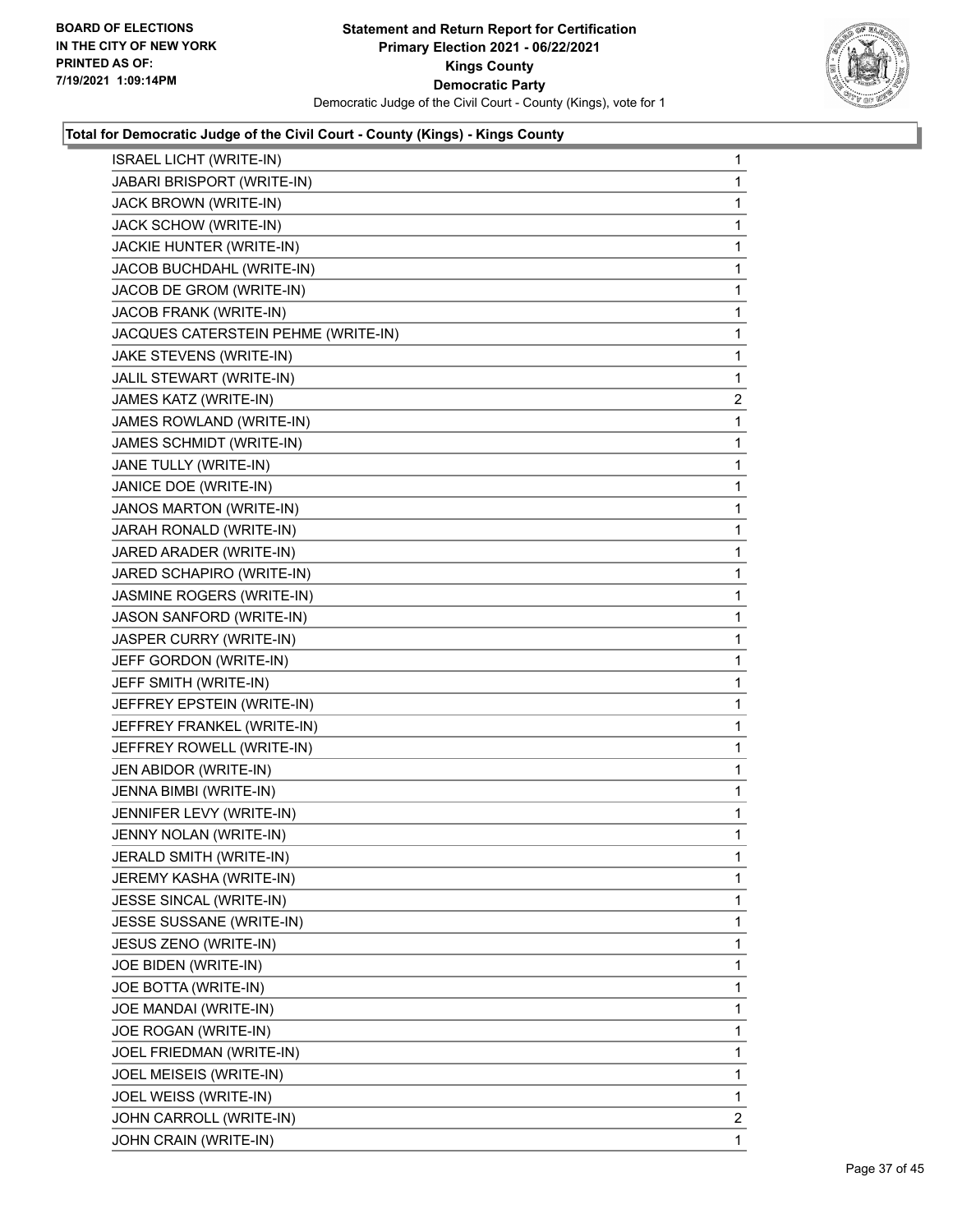

| 1              |
|----------------|
| 1              |
| 1              |
| 1              |
| 1              |
| 1              |
| 1              |
| 1              |
| 1              |
| 1              |
| 1              |
| 1              |
| 1              |
| 1              |
| 1              |
| 1              |
| 1              |
| 1              |
| 1              |
| 1              |
| 1              |
| 1              |
| 1              |
| 1              |
| 1              |
| 1              |
| 1              |
| 1              |
| $\mathbf{1}$   |
| 1              |
| $\overline{a}$ |
| 1              |
| 1              |
| 1              |
| 1              |
| 1              |
| 1              |
| 1              |
| 1              |
| 1              |
|                |
| 1              |
| 1              |
| 1              |
| 1              |
| 1              |
|                |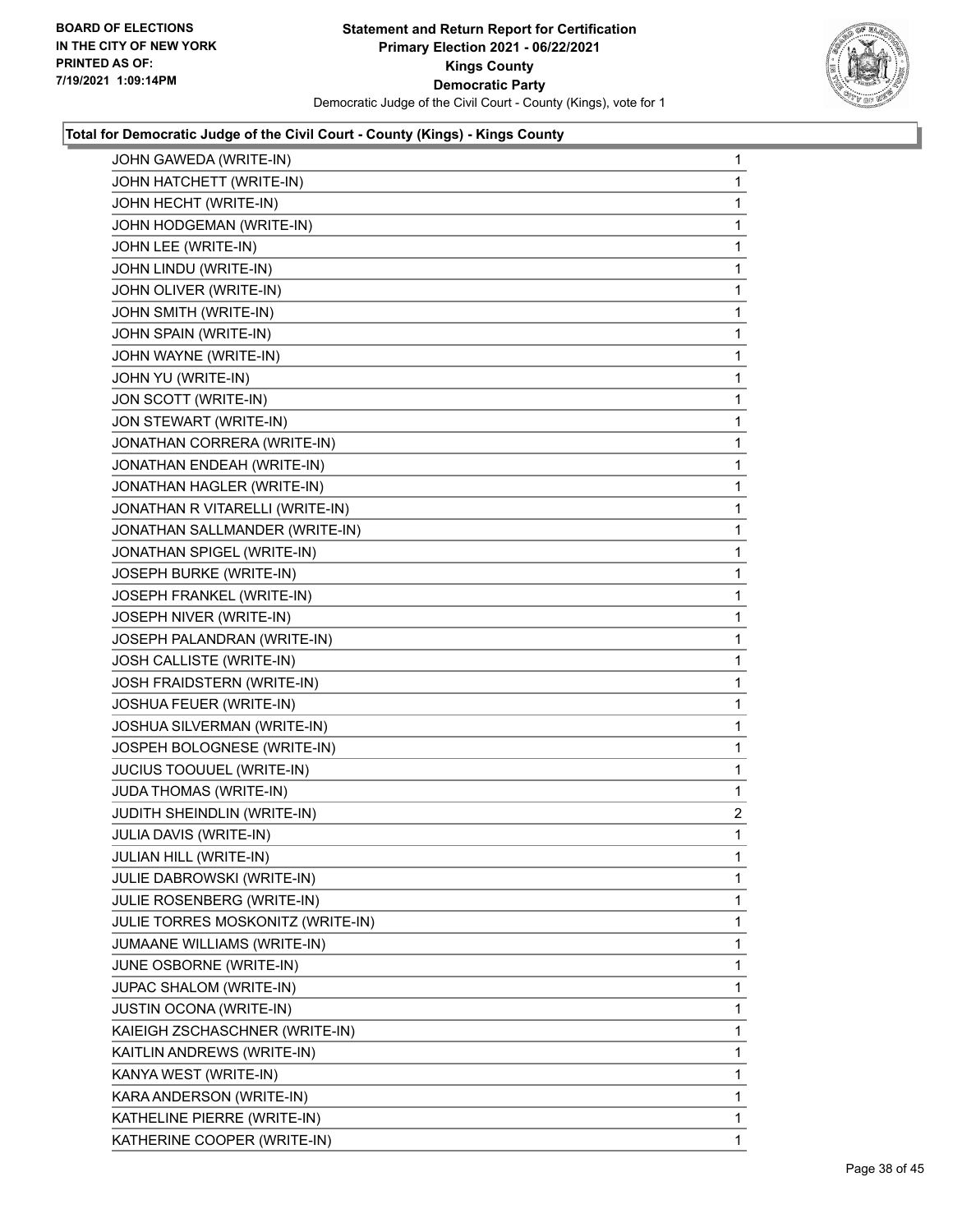

| KATHEYN CONROY (WRITE-IN)       | 1              |
|---------------------------------|----------------|
| KATTE EHREWBERG (WRITE-IN)      | 1              |
| KEISHA ALLEYNE (WRITE-IN)       | 24             |
| KEITH PULLING (WRITE-IN)        | 1              |
| KELLY GILBERT (WRITE-IN)        | 1              |
| KENDEA JOHNSON (WRITE-IN)       | 1              |
| KENNETH GARNER (WRITE-IN)       | $\overline{2}$ |
| KENNETH HAIM (WRITE-IN)         | 1              |
| KERRI E. WHITE (WRITE-IN)       | $\mathbf{1}$   |
| KERVENS DORCELY (WRITE-IN)      | $\overline{2}$ |
| KEVIN DOWLING (WRITE-IN)        | 1              |
| KEVIN DURANT (WRITE-IN)         | 1              |
| KEVIN ZYCH (WRITE-IN)           | 1              |
| KIM ELLIS (WRITE-IN)            | 1              |
| KINO SMITS (WRITE-IN)           | $\mathbf{1}$   |
| <b>KRISTA HUGHES (WRITE-IN)</b> | 1              |
| KUL AMCHA ZERIM (WRITE-IN)      | 1              |
| KURT BEYER (WRITE-IN)           | 1              |
| KYRON M PURDY (WRITE-IN)        | 1              |
| LAURA POTER (WRITE-IN)          | 1              |
| LAURA SAFT (WRITE-IN)           | $\mathbf{1}$   |
| LAUREN THOMAS (WRITE-IN)        | 1              |
| LAURI CUMBO (WRITE-IN)          | 1              |
| LAURIE SCHEMAN (WRITE-IN)       | $\mathbf{1}$   |
| LAWERENCE DEMIS (WRITE-IN)      | 1              |
| LEE FRANCIS LANGSTON (WRITE-IN) | 1              |
| LEN H. KAMDANG (WRITE-IN)       | $\mathbf{1}$   |
| LENS JACQUES (WRITE-IN)         | 1              |
| LEON FARGANT (WRITE-IN)         | 1              |
| LESHIA ALLEN (WRITE-IN)         | 1              |
| LIONEL KESNER (WRITE-IN)        | 1              |
| LISA LEWIS (WRITE-IN)           | 33             |
| LISA LEWSI (WRITE-IN)           | 1              |
| LOCI GRUENSPAN (WRITE-IN)       | 1              |
| LOLA CASHMAN (WRITE-IN)         | 1              |
| LOLA WATERMAN (WRITE-IN)        | 38             |
| LOUIS PASSALAEGAA (WRITE-IN)    | 1              |
| LUKE BOJARSKI (WRITE-IN)        | 1              |
| LUKE ENTELIS (WRITE-IN)         | 1              |
| LULA WATERMAN (WRITE-IN)        | 1              |
| LUNA DROUBI (WRITE-IN)          | 1              |
| LYNDON LAROUCHE (WRITE-IN)      | $\mathbf{1}$   |
| MAGGIE LEE (WRITE-IN)           | 1              |
| MARGARET S. CHIN (WRITE-IN)     | 3              |
| MARGARETH DOMINIQUE (WRITE-IN)  | 1              |
| MARGARETH SPILLANE (WRITE-IN)   | 1              |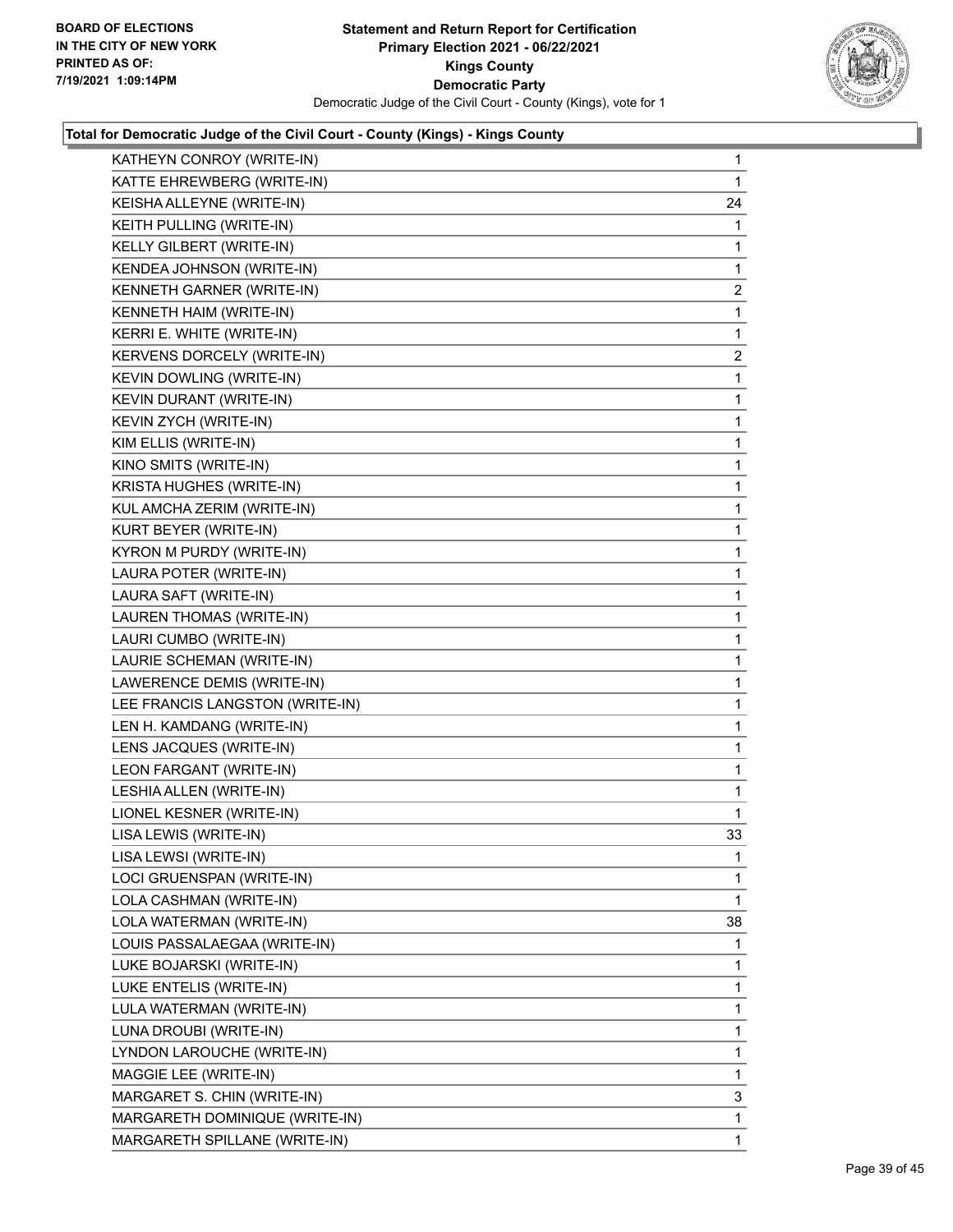

| MARIA ARIAS (WRITE-IN)          | 1              |
|---------------------------------|----------------|
| MARIA C MARTINEZ (WRITE-IN)     | 1              |
| MARIA LOPEZ (WRITE-IN)          | 1              |
| MARIA MARROQUIN (WRITE-IN)      | 1              |
| MARIA MARTINEZ (WRITE-IN)       | 1              |
| MARIELLE MOORE (WRITE-IN)       | $\overline{c}$ |
| MARK HATCHMENER (WRITE-IN)      | 1              |
| MARK PARTNOW (WRITE-IN)         | 1              |
| MARK SHILEN (WRITE-IN)          | 1              |
| MARTIN BELL (WRITE-IN)          | 1              |
| MARTIN GLENRAN (WRITE-IN)       | 1              |
| MARVA BRANN (WRITE-IN)          | 1              |
| MARVA BROWN (WRITE-IN)          | 19             |
| MARVIN DAY (WRITE-IN)           | 1              |
| MARVIN GONZALEZ (WRITE-IN)      | 1              |
| MARYANN LOCICENO (WRITE-IN)     | 1              |
| MATT BARNETT (WRITE-IN)         | 1              |
| MATTHEW FAIRLEY (WRITE-IN)      | 1              |
| MATTHEW LEHRER (WRITE-IN)       | 1              |
| MATTHEW NIELSEN (WRITE-IN)      | 1              |
| MATTHEW POCKET (WRITE-IN)       | 1              |
| MAUREEN GODWIN (WRITE-IN)       | 1              |
| MAX CHOEN (WRITE-IN)            | 1              |
| MAX ROSE (WRITE-IN)             | 1              |
| MAX WINOGRAD (WRITE-IN)         | 1              |
| MAXINE H.PARK (WRITE-IN)        | 1              |
| MAYA D. WILEY (WRITE-IN)        | 1              |
| MAYA WILEY (WRITE-IN)           | 3              |
| MENDY BROONNER (WRITE-IN)       | 1              |
| MERRICK GARLAND (WRITE-IN)      | 1              |
| MESHI GANA (WRITE-IN)           | 1              |
| MESHULEM GINSBERG (WRITE-IN)    | 1              |
| MICHAEL BANNON (WRITE-IN)       | 1              |
| MICHAEL BLOOMBERG (WRITE-IN)    | 4              |
| MICHAEL CLARKE (WRITE-IN)       | 1              |
| MICHAEL E RYAN (WRITE-IN)       | 1              |
| MICHAEL G. MCFARLAND (WRITE-IN) | 1              |
| MICHAEL GIOIA (WRITE-IN)        | 1              |
| MICHAEL MAROUS (WRITE-IN)       | 1              |
| MICHAEL WALKER (WRITE-IN)       | 1              |
| MICHAEL WEISSBERG (WRITE-IN)    | 1              |
| MICHEAL RACIOPPO (WRITE-IN)     | 1              |
| MICHELLE EDWARDS (WRITE-IN)     | 1              |
| MICHELLE OBAMA (WRITE-IN)       | 1              |
| MICKIE HALEY (WRITE-IN)         | 1              |
| MIGUEL ANDRES DIAZ (WRITE-IN)   | $\mathbf{1}$   |
|                                 |                |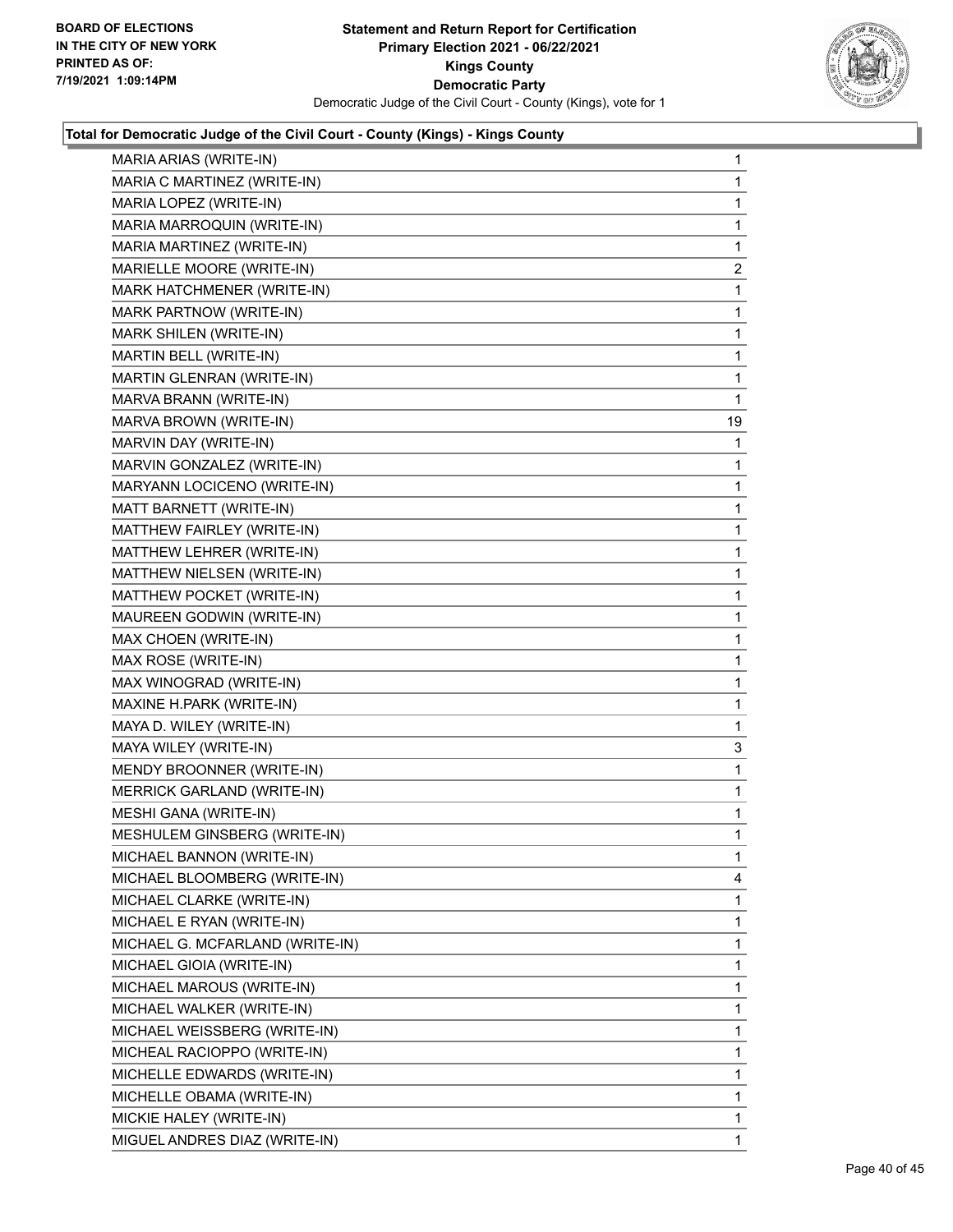

| MIKE CURRAN (WRITE-IN)              | 1              |
|-------------------------------------|----------------|
| MIKE MIRANDA (WRITE-IN)             | 1              |
| MILES BROWN (WRITE-IN)              | 1              |
| MILES KENYON (WRITE-IN)             | 1              |
| MONICA KARPUK (WRITE-IN)            | 1              |
| MOSLE MCKIE-KRISBERG (WRITE-IN)     | 1              |
| MUNIA ABU JAMAL (WRITE-IN)          | 1              |
| NAL SOBE (WRITE-IN)                 | 1              |
| NAOMI GARDNER (WRITE-IN)            | 1              |
| NATASHA MOORE (WRITE-IN)            | 1              |
| NATE GRAY (WRITE-IN)                | 1              |
| NATHAN HINCHEY (WRITE-IN)           | 1              |
| <b>NEAL SHAH (WRITE-IN)</b>         | 1              |
| NICHOLAS ALLARD (WRITE-IN)          | 1              |
| NICHOLAS TAPERT (WRITE-IN)          | 1              |
| NICK MULLEN (WRITE-IN)              | $\overline{a}$ |
| NICK WILTSIE (WRITE-IN)             | 1              |
| NICOLE MCQUEEN (WRITE-IN)           | 1              |
| NICOLE MINOGUE (WRITE-IN)           | 1              |
| NODAR KHUTORTSOV (WRITE-IN)         | 1              |
| NOELLE COLEMAN (WRITE-IN)           | 1              |
| NOLA WATERMAN (WRITE-IN)            | 1              |
| NORA CAROLL (WRITE-IN)              | 1              |
| NORMAN FINKELSTEIN (WRITE-IN)       | 1              |
| NORMAN SIEGAL (WRITE-IN)            | 1              |
| ODYSSEAS CAMBANIS (WRITE-IN)        | 1              |
| OLIVE SOHMER ROSENBAUM (WRITE-IN)   | $\overline{2}$ |
| OLIVER ALEXANDER (WRITE-IN)         | 1              |
| OREN SCHWEITZER (WRITE-IN)          | 1              |
| <b>OVEDIE AZATCHI (WRITE-IN)</b>    | 1              |
| PAPER BOY LOVE PRINCE (WRITE-IN)    | 1              |
| PAPERBOY LOVE PRINCE (WRITE-IN)     | 9              |
| PAT JOSEPH QUAGLIORIELLO (WRITE-IN) | 1              |
| PAT WALSH (WRITE-IN)                | 1              |
| PAT WERD (WRITE-IN)                 | 1              |
| PATRICE PINDER (WRITE-IN)           | 1              |
| PATRICIA A. ROBINSON (WRITE-IN)     | 1              |
| PATRICIA M. CAFFREY (WRITE-IN)      | 1              |
| PATRICK SELVEY (WRITE-IN)           | 1              |
| PATRICK WALSH (WRITE-IN)            | 1              |
| PAUL LIGRESTI (WRITE-IN)            | 1              |
| PAUL MCGEOUGH (WRITE-IN)            | 1              |
| PAUL WOOTEN (WRITE-IN)              | 1              |
| PESACHY DASKALOWITZ (WRITE-IN)      | 1              |
| PETER FOX (WRITE-IN)                | 1              |
| PETER ITAK (WRITE-IN)               | 1              |
|                                     |                |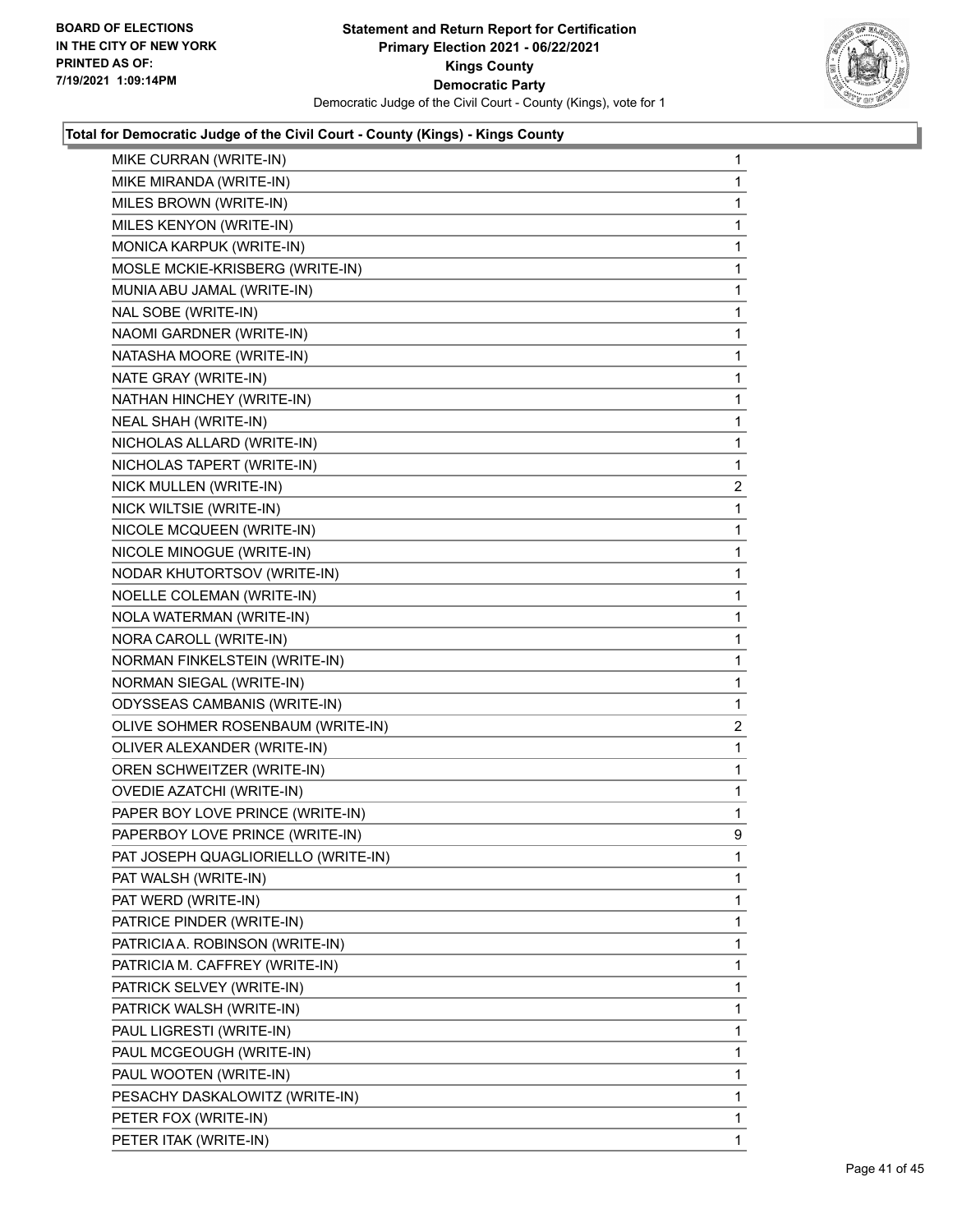

| PETER J. RONESS (WRITE-IN)       | 1              |
|----------------------------------|----------------|
| PETER SALBER (WRITE-IN)          | 1              |
| PHILIP KASIRITZ (WRITE-IN)       | 1              |
| PHILIP MOUSTAKIS (WRITE-IN)      | 1              |
| POTATO LAUSEN (WRITE-IN)         | 1              |
| PRISCILLA PAGAN (WRITE-IN)       | 1              |
| RACHEL DORETSKY (WRITE-IN)       | $\mathbf{1}$   |
| RACHEL FARAN (WRITE-IN)          | 1              |
| RACHEL HASKELL (WRITE-IN)        | 1              |
| RAFAEL VARELA (WRITE-IN)         | 1              |
| RAQUEL VASSERMAN (WRITE-IN)      | 1              |
| RAYMOND MORALES (WRITE-IN)       | 1              |
| REBECCA WINKEL (WRITE-IN)        | $\mathbf{1}$   |
| REIB EUFULLER-BENNETT (WRITE-IN) | 1              |
| RENE COLLYMORE (WRITE-IN)        | 1              |
| REX SANTUS (WRITE-IN)            | 4              |
| RIAL BOES (WRITE-IN)             | 1              |
| RICHARD ARLAVSKIAS (WRITE-IN)    | 1              |
| RICHARD FZZO (WRITE-IN)          | $\mathbf{1}$   |
| RICHARD MONTELLION (WRITE-IN)    | 1              |
| RICHARD ZERBO (WRITE-IN)         | 1              |
| RIRKY SINGER (WRITE-IN)          | 1              |
| ROB ELDER (WRITE-IN)             | 1              |
| ROBERT EPSTEIN (WRITE-IN)        | 1              |
| ROBERT NEWMAN (WRITE-IN)         | $\mathbf{1}$   |
| ROBERT S, ROACH (WRITE-IN)       | 1              |
| ROBERT SIEBEL (WRITE-IN)         | 1              |
| ROBIN SHEARES (WRITE-IN)         | 1              |
| RODNEY ZERBE (WRITE-IN)          | 1              |
| ROGER WAREHAM (WRITE-IN)         | 1              |
| ROHAN MANSHELL (WRITE-IN)        | $\overline{2}$ |
| RON DESANTIS (WRITE-IN)          | 1              |
| RONALD P. GUYER (WRITE-IN)       | 1              |
| ROSEMARIE MONTALBANO (WRITE-IN)  | 1              |
| ROY FISCHMAN (WRITE-IN)          | 1              |
| RUDY GIULIANI (WRITE-IN)         | 1              |
| RUTH MESSINYA (WRITE-IN)         | 1              |
| SAL LONG (WRITE-IN)              | 1              |
| SALLY YATES (WRITE-IN)           | 1              |
| SALVATORE FRANCHINO (WRITE-IN)   | 1              |
| SAM BRICKFIELD (WRITE-IN)        | 1              |
| SAM ELI BODE (WRITE-IN)          | 1              |
| SAM FELDMAN (WRITE-IN)           | 1              |
| SAM STONE (WRITE-IN)             | 1              |
| SAM WITHROW (WRITE-IN)           | 1              |
| SAMUEL C. BENUR (WRITE-IN)       | 1              |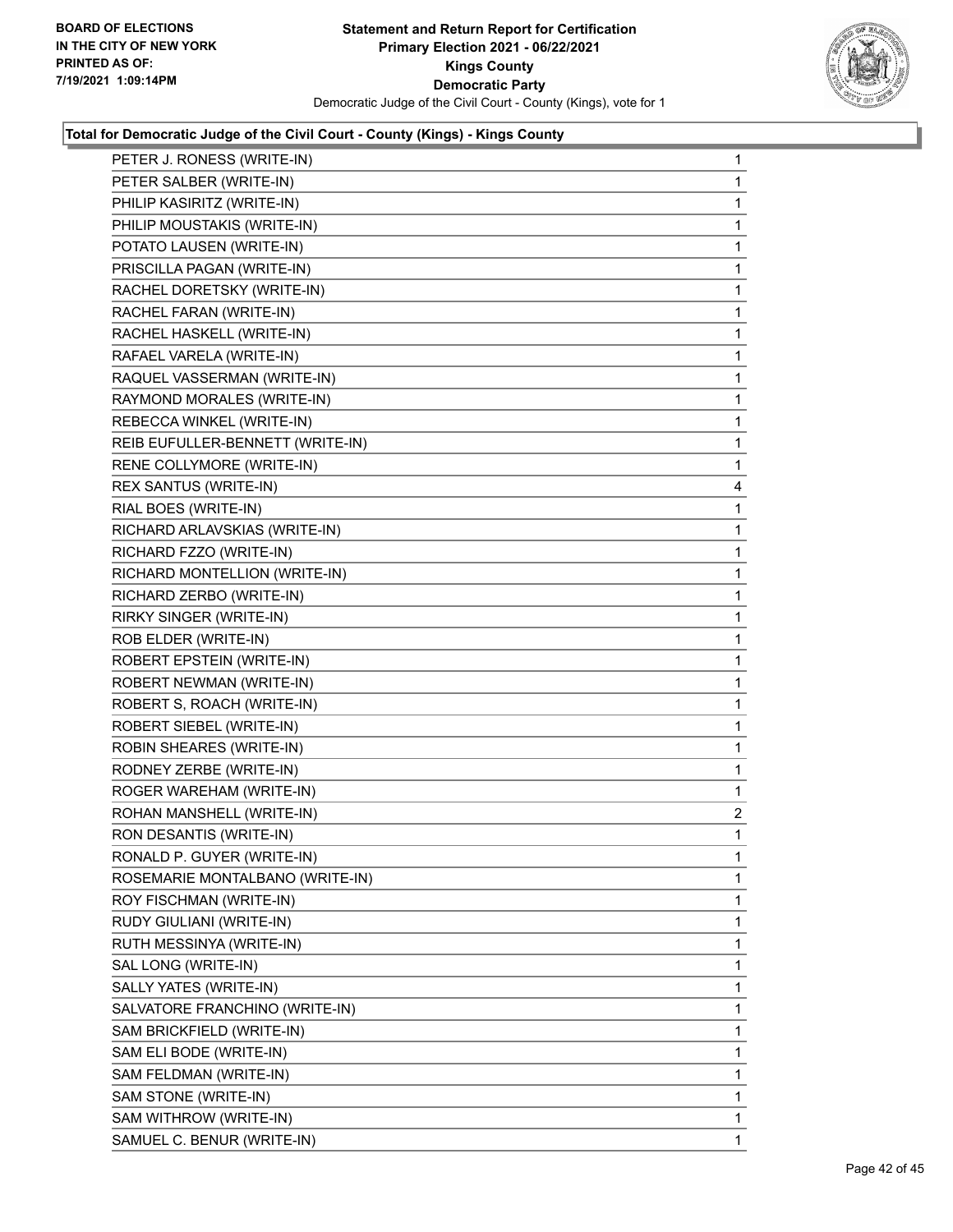

| SAMUEL HOSMER (WRITE-IN)       | $\mathbf{1}$ |
|--------------------------------|--------------|
| SCOTT KOHANOWSKI (WRITE-IN)    | 1            |
| SCOTT SOMMER (WRITE-IN)        | 1            |
| SEAN CAMPBELL (WRITE-IN)       | $\mathbf{1}$ |
| SEAN KING (WRITE-IN)           | 1            |
| SEAN MCCUNE (WRITE-IN)         | 1            |
| SHAMAREA MCDONALD (WRITE-IN)   | $\mathbf{1}$ |
| SHANNA RISS (WRITE-IN)         | 1            |
| SHANNON PHIPPS (WRITE-IN)      | 1            |
| SHAREN D. HUDSON (WRITE-IN)    | 9            |
| SHARLENE BROWN-LEE (WRITE-IN)  | 1            |
| SHAUN DONOVAN (WRITE-IN)       | 1            |
| SHERLAUD DANIELS (WRITE-IN)    | $\mathbf{1}$ |
| SHERYL FELDMAN (WRITE-IN)      | 1            |
| SHERYL ORWEL (WRITE-IN)        | 1            |
| SHIRLAINE MCCRAY (WRITE-IN)    | $\mathbf{1}$ |
| SHLOMO KISS (WRITE-IN)         | 1            |
| SHOLOM BORENSTEIN (WRITE-IN)   | 1            |
| SHRAGIE REISS (WRITE-IN)       | $\mathbf{1}$ |
| SIMCHA BODANSKY (WRITE-IN)     | 1            |
| SIMCHA FELDER (WRITE-IN)       | 1            |
| SINA K. SIMCHA (WRITE-IN)      | $\mathbf{1}$ |
| SONAM UKYUB (WRITE-IN)         | 1            |
| SONIA EDWARDS (WRITE-IN)       | 1            |
| SOPHIE HOYT (WRITE-IN)         | $\mathbf{1}$ |
| STACY B JACOB (WRITE-IN)       | 1            |
| STANLEY HEAD (WRITE-IN)        | 1            |
| STEPHEN A HARRISON (WRITE-IN)  | $\mathbf{1}$ |
| STEPHEN COSTEUCA (WRITE-IN)    | 1            |
| STEPHEN LURIE (WRITE-IN)       | 1            |
| STEVE BELLONE (WRITE-IN)       | $\mathbf{1}$ |
| STEVE SAPERSTREN (WRITE-IN)    | 1            |
| STEVEN D. HURDSON (WRITE-IN)   | $\mathbf{1}$ |
| STEVEN E SHOVERS (WRITE-IN)    | 1            |
| STEVEN NAZAROSS (WRITE-IN)     | 1            |
| STEVEN PATZER (WRITE-IN)       | 1            |
| STEVIE WONDER (WRITE-IN)       | 1            |
| STEWART B MILSTEN (WRITE-IN)   | 1            |
| STUART MILLER (WRITE-IN)       | 1            |
| STUART REICH (WRITE-IN)        | 1            |
| SUNY HOSTIN (WRITE-IN)         | 1            |
| SUSAN FOSTER ANDRES (WRITE-IN) | 1            |
| SUSAN MASTER (WRITE-IN)        | 1            |
| SUSAN SUSSMANN (WRITE-IN)      | 1            |
| SYDNEY BIRCH (WRITE-IN)        | 1            |
| SYLVIA KINARD (WRITE-IN)       | 1            |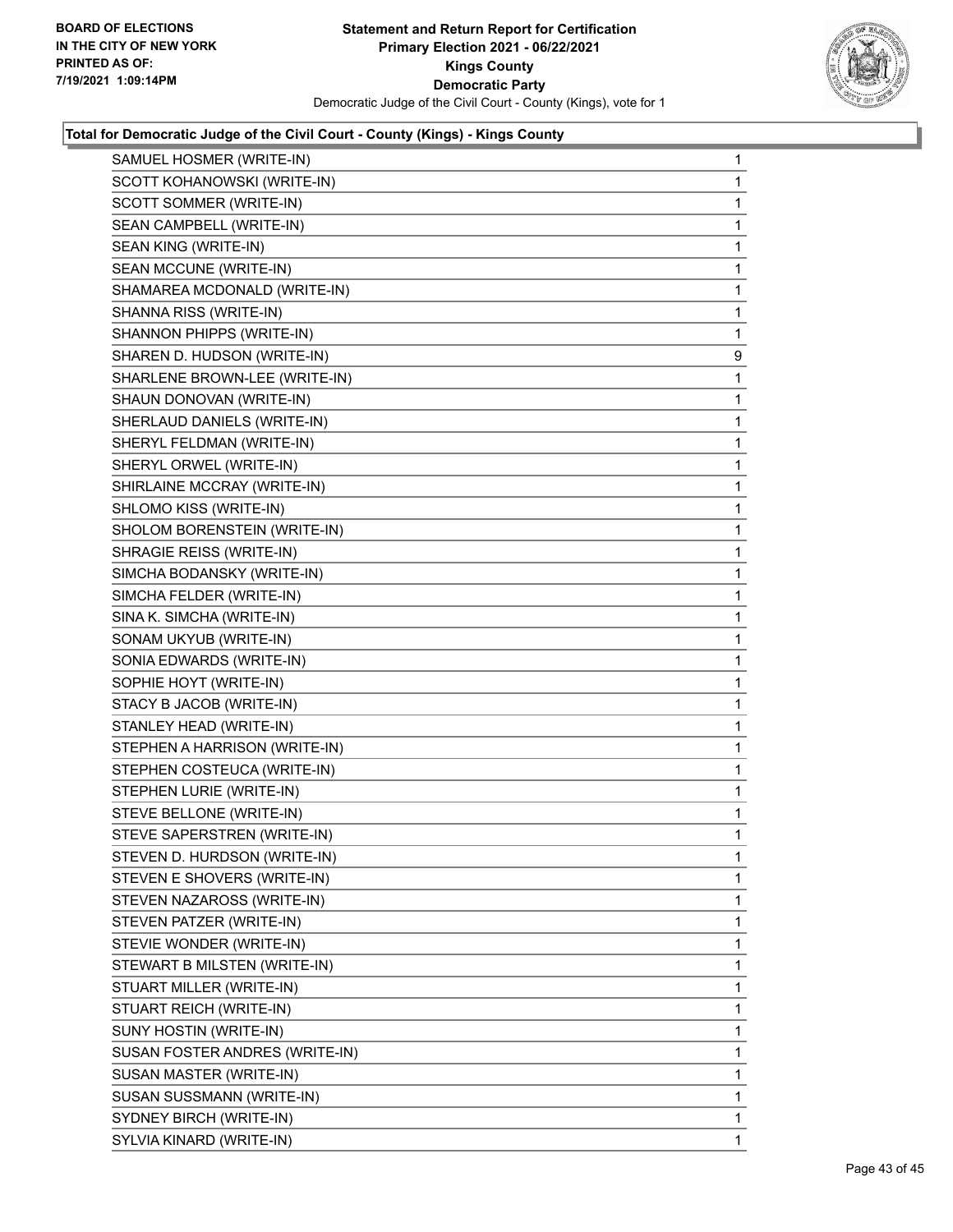

| TAMARA CRONIN (WRITE-IN)                  | 1              |
|-------------------------------------------|----------------|
| TAMI RYGUS (WRITE-IN)                     | 1              |
| TANYA TERRY (WRITE-IN)                    | 1              |
| TASHINA BUFFALOE (WRITE-IN)               | 1              |
| TCHILAH EISENSTADT (WRITE-IN)             | 1              |
| TEJAL KOTHARI (WRITE-IN)                  | 1              |
| TERRY DORNER (WRITE-IN)                   | $\overline{2}$ |
| THEO CHINO (WRITE-IN)                     | $\overline{a}$ |
| THOMAS ANDROPOLI (WRITE-IN)               | 1              |
| THOMAS PROVEN (WRITE-IN)                  | 1              |
| TIMOTHY RYAN-LISS (WRITE-IN)              | 1              |
| TINA KASSAB (WRITE-IN)                    | 1              |
| TIPPI F.GRIDER (WRITE-IN)                 | 1              |
| TOM HANKS (WRITE-IN)                      | 1              |
| TOM KING (WRITE-IN)                       | 1              |
| TOM RUSSETTI (WRITE-IN)                   | 1              |
| TOMASZ IMIELINSKI (WRITE-IN)              | 1              |
| TONY MESSINA (WRITE-IN)                   | 1              |
| TORE LEMA (WRITE-IN)                      | 1              |
| TREPI SINGA (WRITE-IN)                    | 1              |
| TRISTAN FREEMAN (WRITE-IN)                | 1              |
| TSEDEYE GEBRESELASSIE (WRITE-IN)          | 1              |
| TUMID BANDA (WRITE-IN)                    | 1              |
| UNATTRIBUTABLE WRITE-IN (WRITE-IN)        | 580            |
| UNCOUNTED WRITE-IN PER STATUTE (WRITE-IN) | 5              |
| VALERIE ROSS (WRITE-IN)                   | 1              |
| VALERIE SOLANAS (WRITE-IN)                | 1              |
| VERLINA JAMES (WRITE-IN)                  | 1              |
| <b>VICTOR BURGOS (WRITE-IN)</b>           | 1              |
| VICTORIA MESSINA (WRITE-IN)               | 1              |
| VISHNU NEPPALA (WRITE-IN)                 | 1              |
| <b>WALTER FARMER (WRITE-IN)</b>           | 1              |
| WARREN W SHAW (WRITE-IN)                  | 1              |
| WAYNE HYLTON (WRITE-IN)                   | 1              |
| WESLEY PAISLEY (WRITE-IN)                 | 1              |
| WILFREDO STA. ANA (WRITE-IN)              | 1              |
| WILLIAM COLTON (WRITE-IN)                 | 1              |
| WILLIAM GREENHATT (WRITE-IN)              | 1              |
| WILLIAM LOPES RUIZ (WRITE-IN)             | 1              |
| WILLINZY JONES (WRITE-IN)                 | 1              |
| YACHIRE GONZALEZ TAYLOR (WRITE-IN)        | 1              |
| YEHUDA HOROWITZ (WRITE-IN)                | 1              |
| YELDA ALTALEF (WRITE-IN)                  | 1              |
| YESHAYAH HA MASCHACK (WRITE-IN)           | 1              |
| YESHUA CHRIST (WRITE-IN)                  | 1              |
| YITZCHOK CUTTER (WRITE-IN)                | 1              |
|                                           |                |